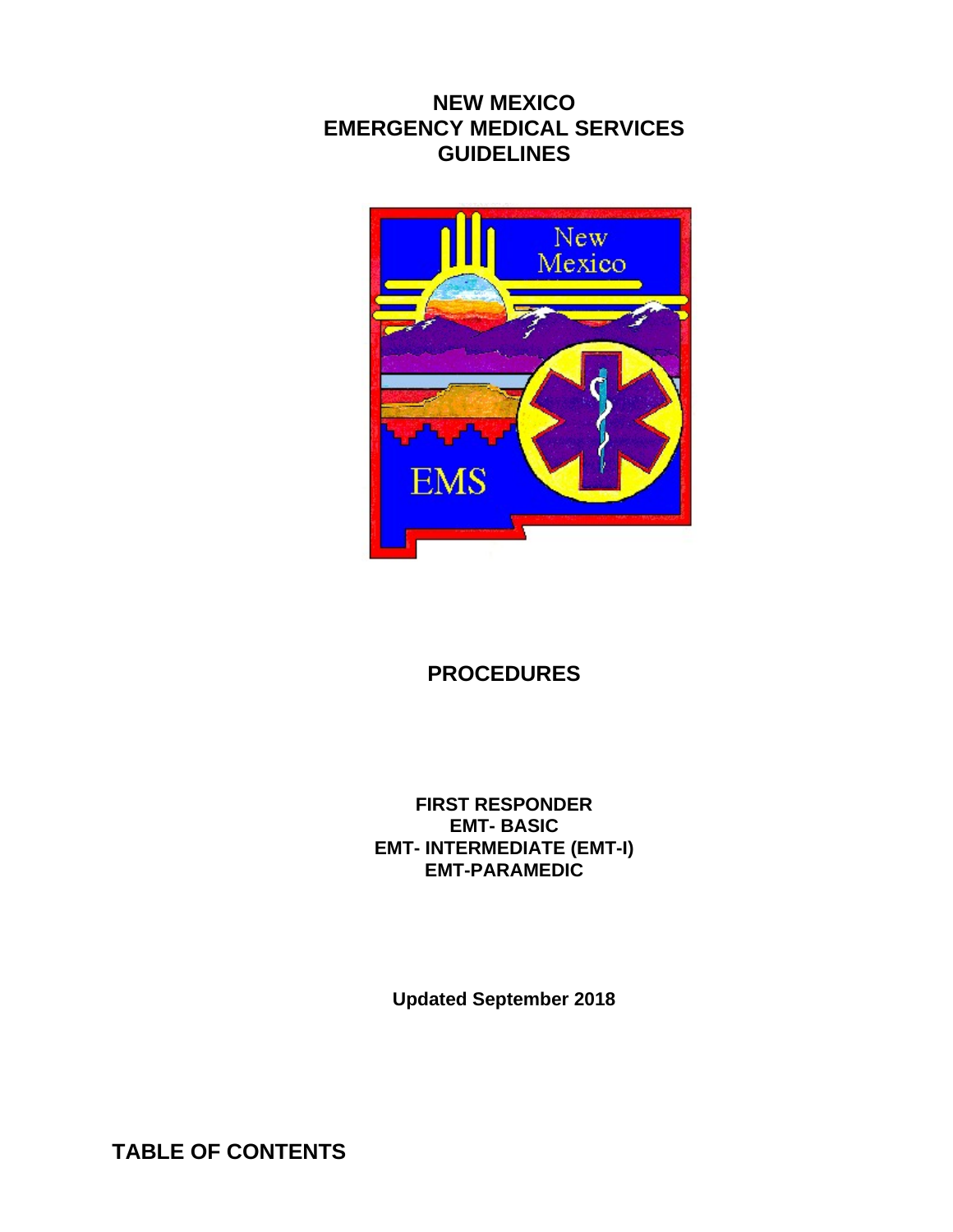# **Contents**

| INTUBATION - ENDOTRACHEAL (for patients 13 years of age and older) 16 |  |
|-----------------------------------------------------------------------|--|
|                                                                       |  |
|                                                                       |  |
|                                                                       |  |
|                                                                       |  |
|                                                                       |  |
|                                                                       |  |
|                                                                       |  |
|                                                                       |  |
|                                                                       |  |
|                                                                       |  |
|                                                                       |  |
|                                                                       |  |
|                                                                       |  |
|                                                                       |  |
|                                                                       |  |
|                                                                       |  |
|                                                                       |  |
|                                                                       |  |
|                                                                       |  |
|                                                                       |  |
|                                                                       |  |
|                                                                       |  |
|                                                                       |  |
|                                                                       |  |
|                                                                       |  |
|                                                                       |  |
|                                                                       |  |
|                                                                       |  |
|                                                                       |  |
|                                                                       |  |
|                                                                       |  |
|                                                                       |  |
|                                                                       |  |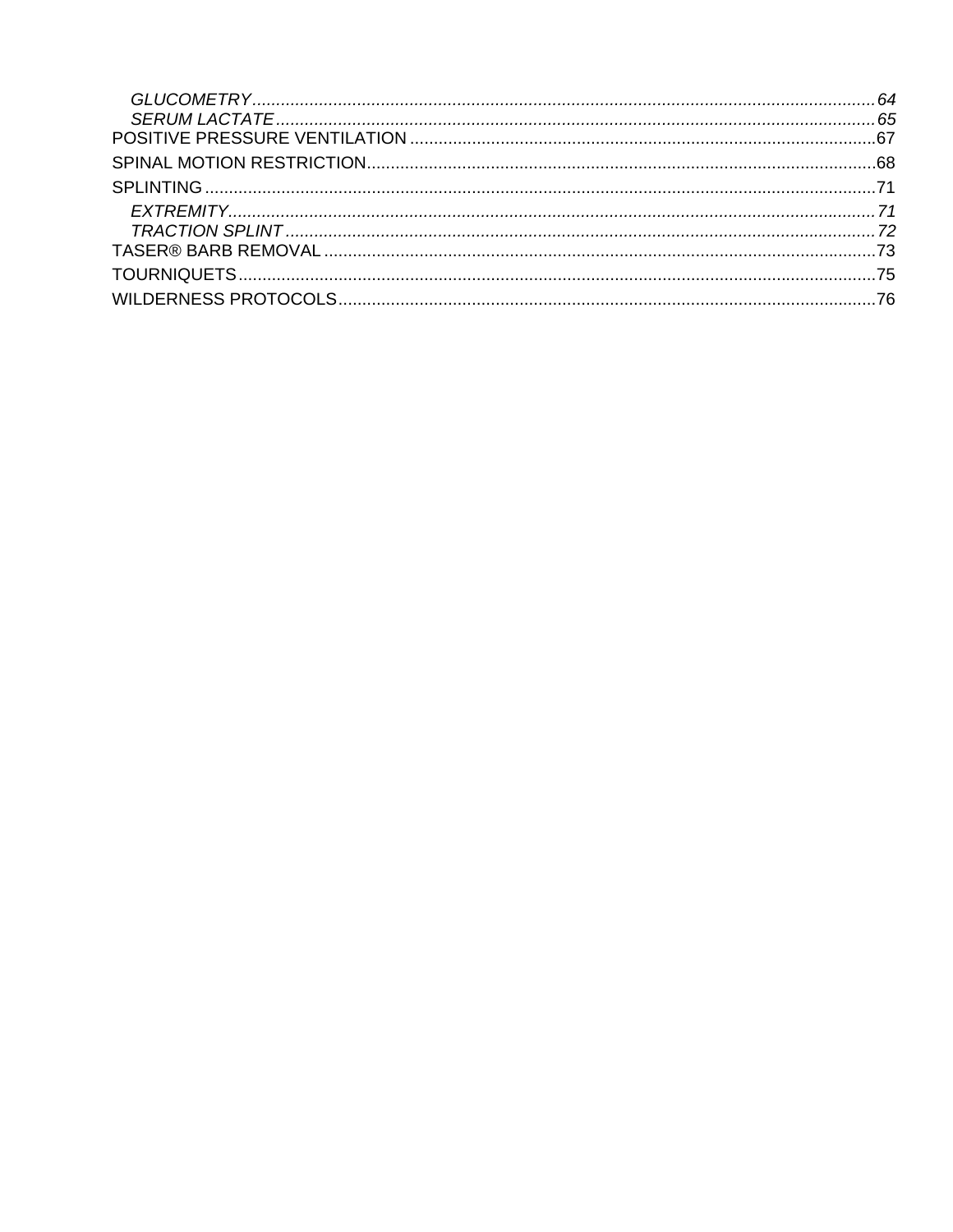## **ACUPRESSURE**

## **LEVEL OF AUTHORIZATION**

EMT-Basic, EMT-Intermediate & EMT-Paramedic

#### **RATIONALE**

Traditional Chinese medicine suggests that acupressure therapy may reduce nausea and vomiting in certain ailments.

#### **DESIRED EFFECT**

Temporary relief of nausea

#### **INDICATIONS**

1. Mild nausea

#### **CONTRAINDICATIONS**

1. None

## **PROCEDURE**

1. Using the middle and index fingers, firmly press down on the groove between the two large tendons on the wrist.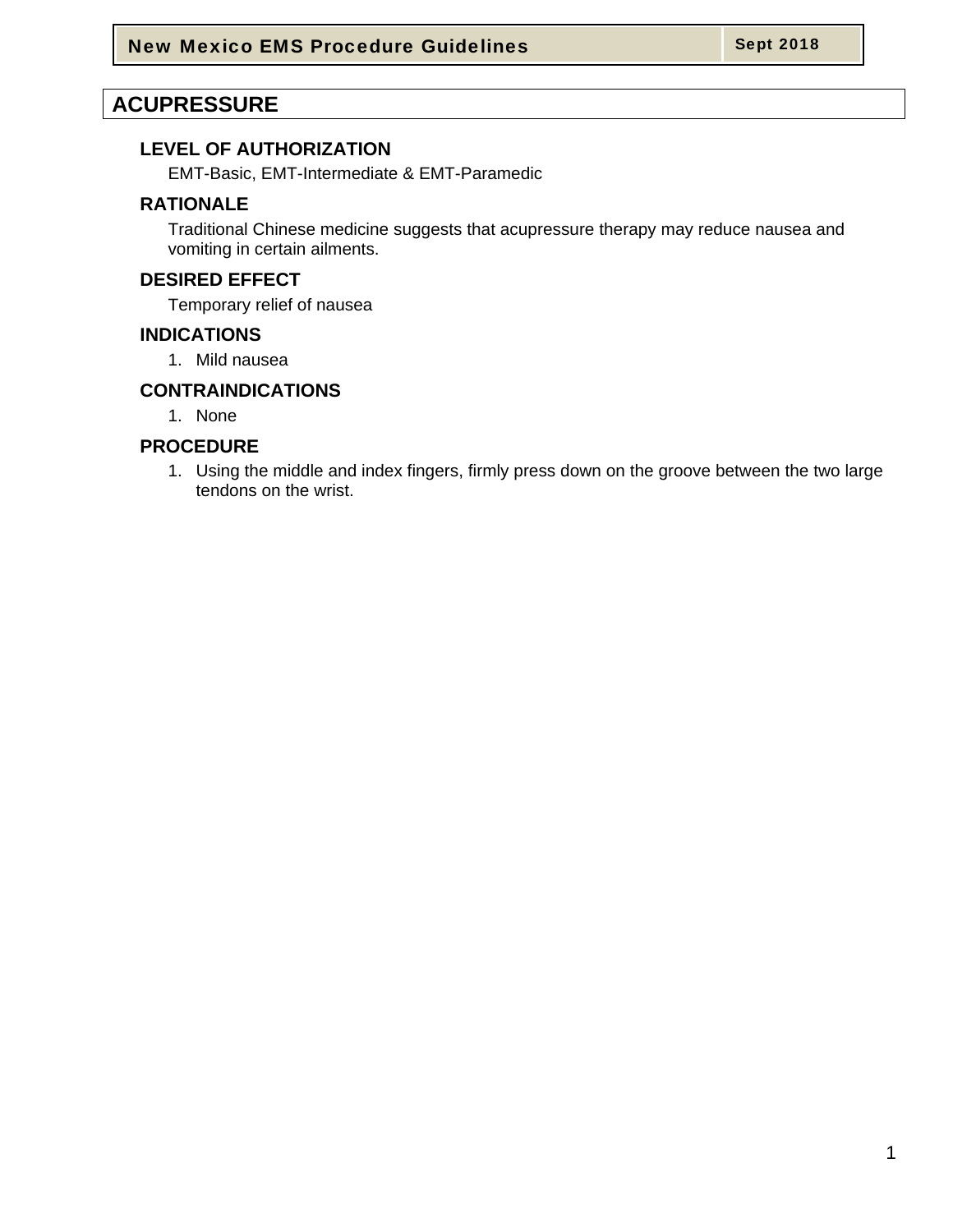## **GENERAL GUIDELINES**

## **LEVEL OF AUTHORIZATION**

First Responder, EMT-Basic, EMT-Intermediate & EMT-Paramedic

#### **RATIONALE**

An adequate patent airway is the *HIGHEST PRIORITY WITH EVERY PATIENT*. All First Responder and EMTs must be skilled and practiced in all approved airway management techniques at their level, and use careful judgment in the selection of a technique.

#### **DESIRED EFFECT**

When properly performed the patient will have a patent airway and be able to receive adequate oxygen by breathing on-their-own or by assisted ventilations.

#### **INDICATIONS**

1. All patients

## **CONTRAINDICATIONS**

1. None

- 1. Approved airway management for all levels
	- a. Jaw thrust and chin lift
	- b. Visual inspection, auscultation, and feeling for air exchange
	- c. Oropharyngeal suction
	- d. Nasopharyngeal "trumpet"
	- e. Oropharyngeal airway
	- f. Laryngeal & supraglottic airway devices (LMA, King Airway)
- 2. Additional adjuncts for EMT-Basic, EMT-Intermediate & EMT-Paramedic only
	- a. Multi-lumen airway (i.e. Combitube, PTL)
- 3. Additional adjuncts for EMT-Paramedic only
	- a. Adult endotracheal intubation (Patients 13 years of age or older)
	- b. Nasotracheal intubation
	- c. Surgical cricothyrotomy
- 4. Continually assess the patency and adequacy of a patient's airway.
- 5. Document the method used to maintain the airway on the EMS report.
- 6. Traumatic airway management
	- a. Manually stabilize the cervical spine prior to airway maneuvers.
	- b. Protection of the cervical spine and recognition of possible mid-face trauma are of major concern but do not preclude the use of any airway adjunct when indicated in critical patients.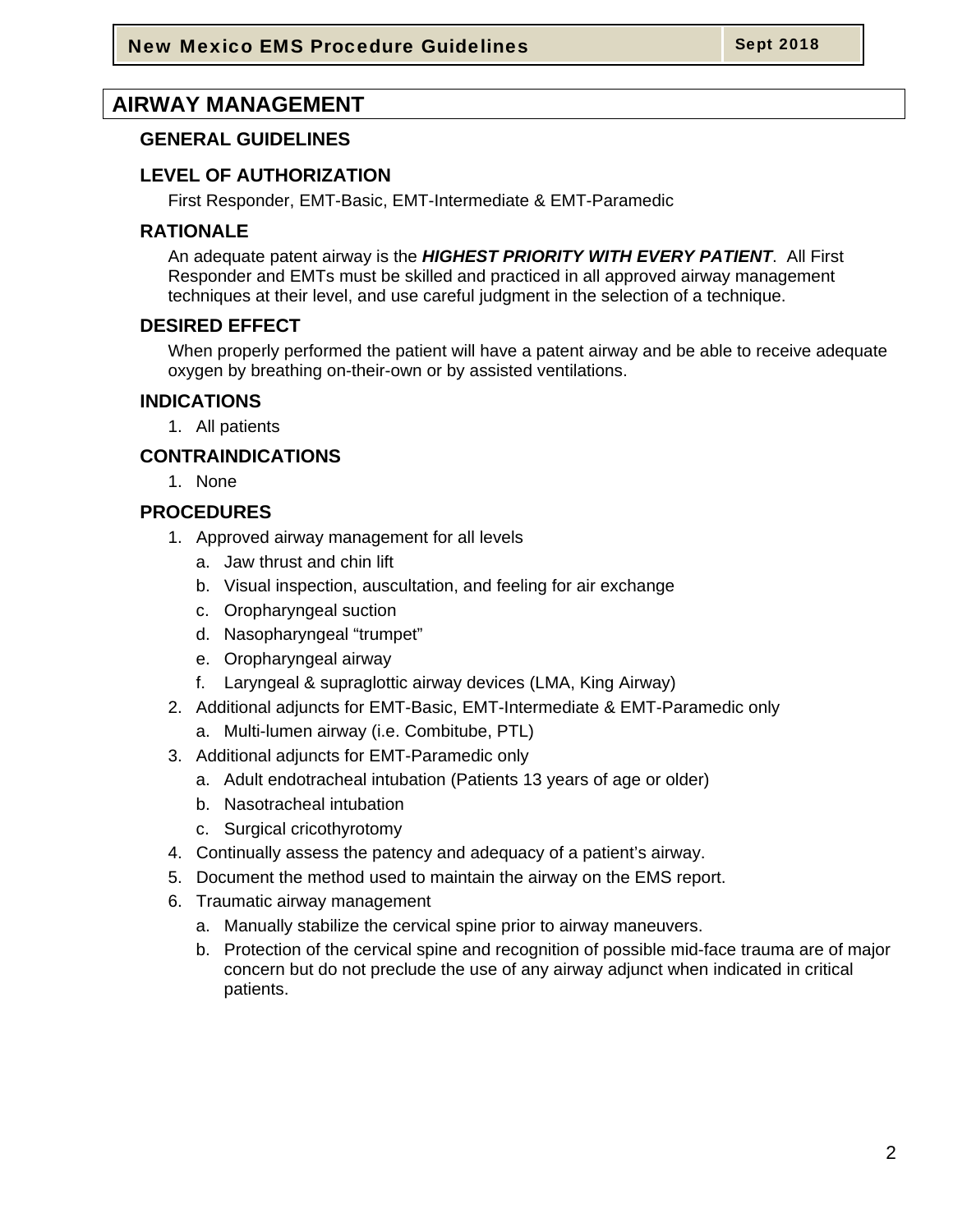## **OROPHARYNGEAL SUCTIONING**

## **LEVEL OF AUTHORIZATION**

First Responder, EMT-Basic, EMT-Intermediate & EMT-Paramedic

## **RATIONALE**

The use of suction with appropriate devices clears fluid and debris, thus preventing airway compromise.

## **DESIRED EFFECT**

Properly performed, suctioning should remove all visible secretions and debris without causing trauma to the oral cavity. Suctioning should prevent aspiration of foreign materials into the lungs during inspiration or ventilatory attempts.

## **INDICATIONS**

1. The patient is unable to eliminate accumulated secretions or debris without assistance.

## **CONTRAINDICATIONS**

1. None

## **PROCEDURE**

- 1. Consider placing patient in the recovery position (on their side) to allow for drainage if spinal precautions are not a consideration.
- 2. Select a suction catheter (Yankauer, Whistle-tip, rigid, etc.) that will work best in removing the substance accumulated.
- 3. Use universal precautions (eye protection, mask, gloves, etc.).
- 4. Insert the suction catheter no deeper than the rescuer can visualize.
- 5. Apply suction while removing catheter.
- 6. Continue suctioning until the substance is removed and the airway is clear.
- 7. Repeat as necessary.
- 8. Maintain ventilatory support with supplemental oxygen.

- 1. Suctioning can stimulate the vagus nerve causing bradycardia and hypotension.
- 2. Lengthy suctioning attempts can lead to hypoxia, which can cause serious cardiac dysrhythmias due to decreases in myocardial oxygen supply.
- 3. Suction may stimulate coughing which may increase intracranial pressure.
- 4. Maintaining suction while removing the catheter will prevent suctioned fluids and debris from dropping back into the mouth.
- 5. Attempting to ventilate the patient before the airway is clear may lead to aspiration.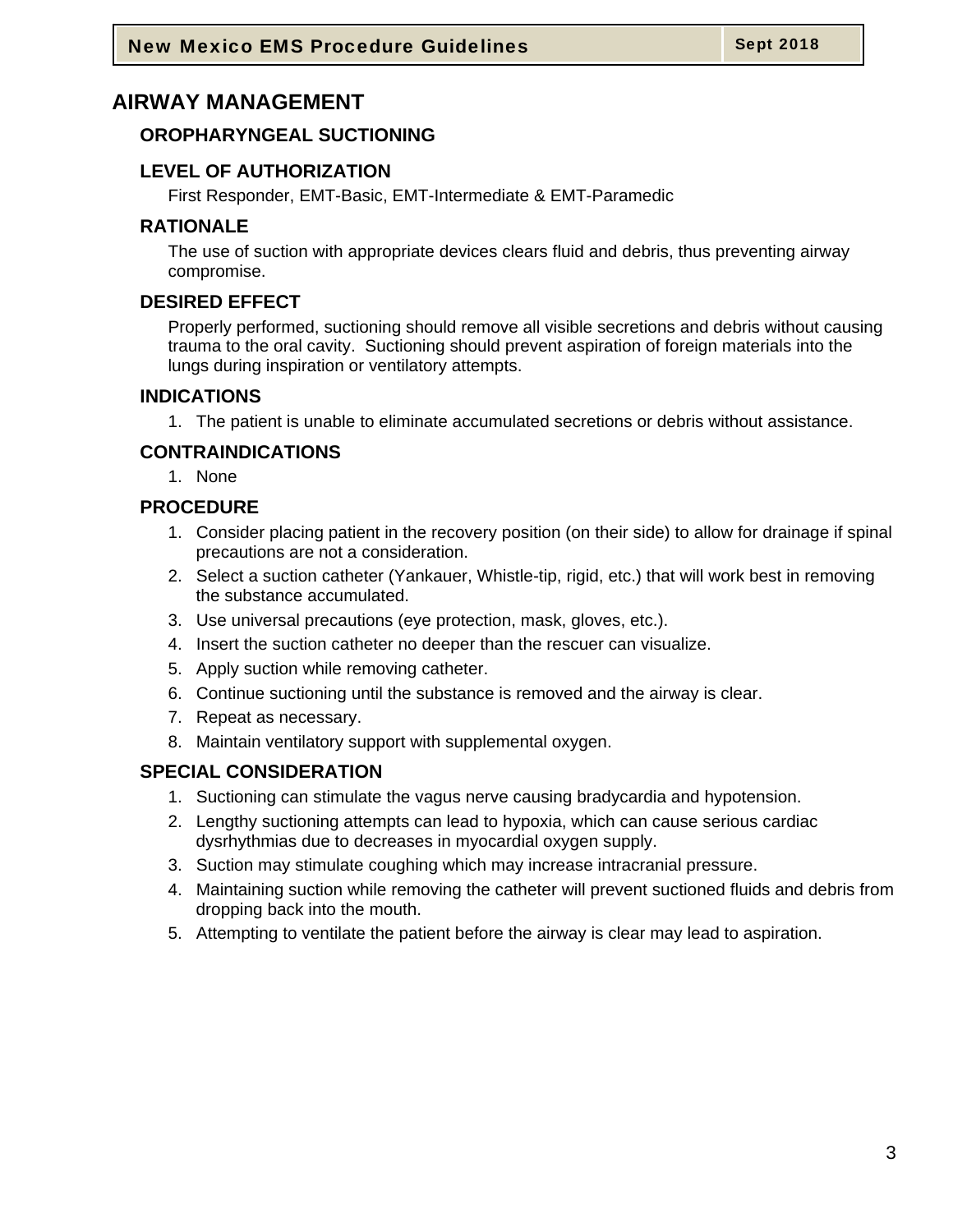## **ENDOTRACHEAL SUCTIONING**

## **LEVEL OF AUTHORIZATION**

EMT-Paramedic

## **RATIONALE**

The use of endotracheal suction, with appropriate devices, clears pulmonary secretions and debris, preventing or alleviating airway compromise.

## **DESIRED EFFECT**

Properly performed, endotracheal suctioning should remove pulmonary secretions, resulting in improvement of lung sounds. The clearing of secretions would decrease airway resistance and increase tidal volume delivery during positive pressure ventilation.

## **INDICATIONS**

- 1. There is a need to remove accumulated pulmonary secretions as evidenced by one or more of the following:
	- a. Course lung sounds or "noisy" respirations.
	- b. Visible secretions are noted in the endotracheal tube.
	- c. Suspected aspiration of gastric or upper airway secretions.
	- d. Inability of the patient to produce an effective cough.
- 2. The need to maintain the patency and integrity of the endotracheal tube.

#### **CONTRAINDICATIONS**

1. When indicated, there are no absolute contraindications to endotracheal suctioning. Failure to suction in order to avoid a possible adverse reaction may result in patient death.

- 1. Cleanse hands.
- 2. Assemble required equipment.
	- a. Commercial suction kit or
		- i. Sterile catheter
		- ii. Sterile gloves
		- iii. Sterile basin
		- iv. Eye protection
	- b. Manual resuscitator
	- c. Sterile water
	- d. Water soluble lubricant
	- e. Vacuum gauge or pump and trap
- 3. Position the patient
- 4. Pre-oxygenate the patient, if appropriate, and the airway is clear of material.
- 5. Instill normal saline if required to loosen mucus.
- 6. Apply sterile gloves using sterile technique.
- 7. Insert the appropriate size suction catheter with suction off until resistance is met.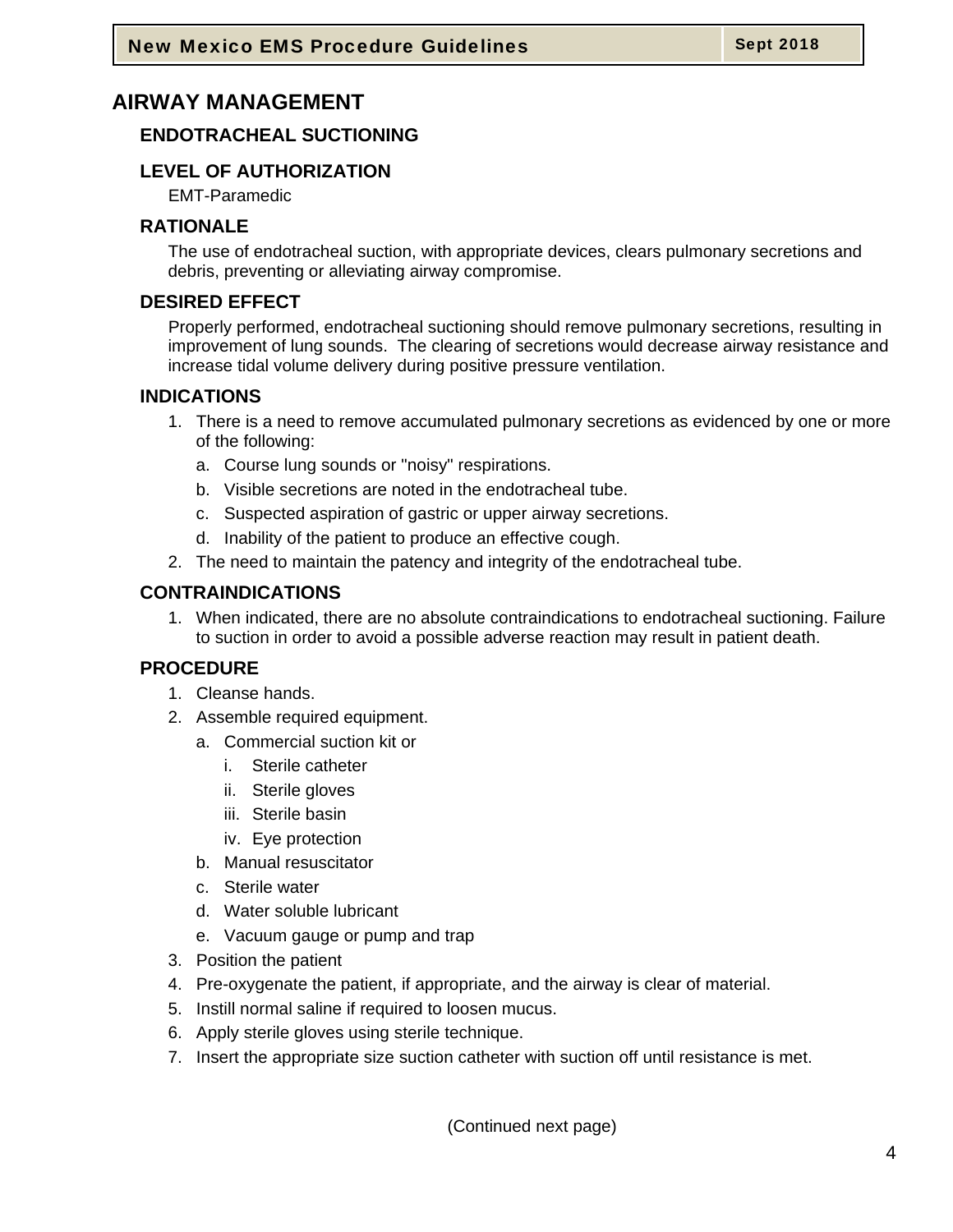## **ENDOTRACHEAL SUCTIONING (Cont.)**

- 8. Suction the airway while removing the catheter.
	- a. Application of vacuum limited to no more than 15 seconds.
	- b. Sterile technique must be maintained
- 9. Oxygenate the patient after suctioning.
- 10. Repeat as necessary

- 1. Prolonged suctioning may lead to hypoxia /hypoxemia which can cause serious cardiac dysrhythmias due to decreases in myocardial oxygen supply.
- 2. Failure to use sterile technique may lead to infection.
- 3. Suctioning may stimulate the vagus nerve causing bradycardia and hypotension
- 4. Suctioning may stimulate coughing which may increase intracranial pressure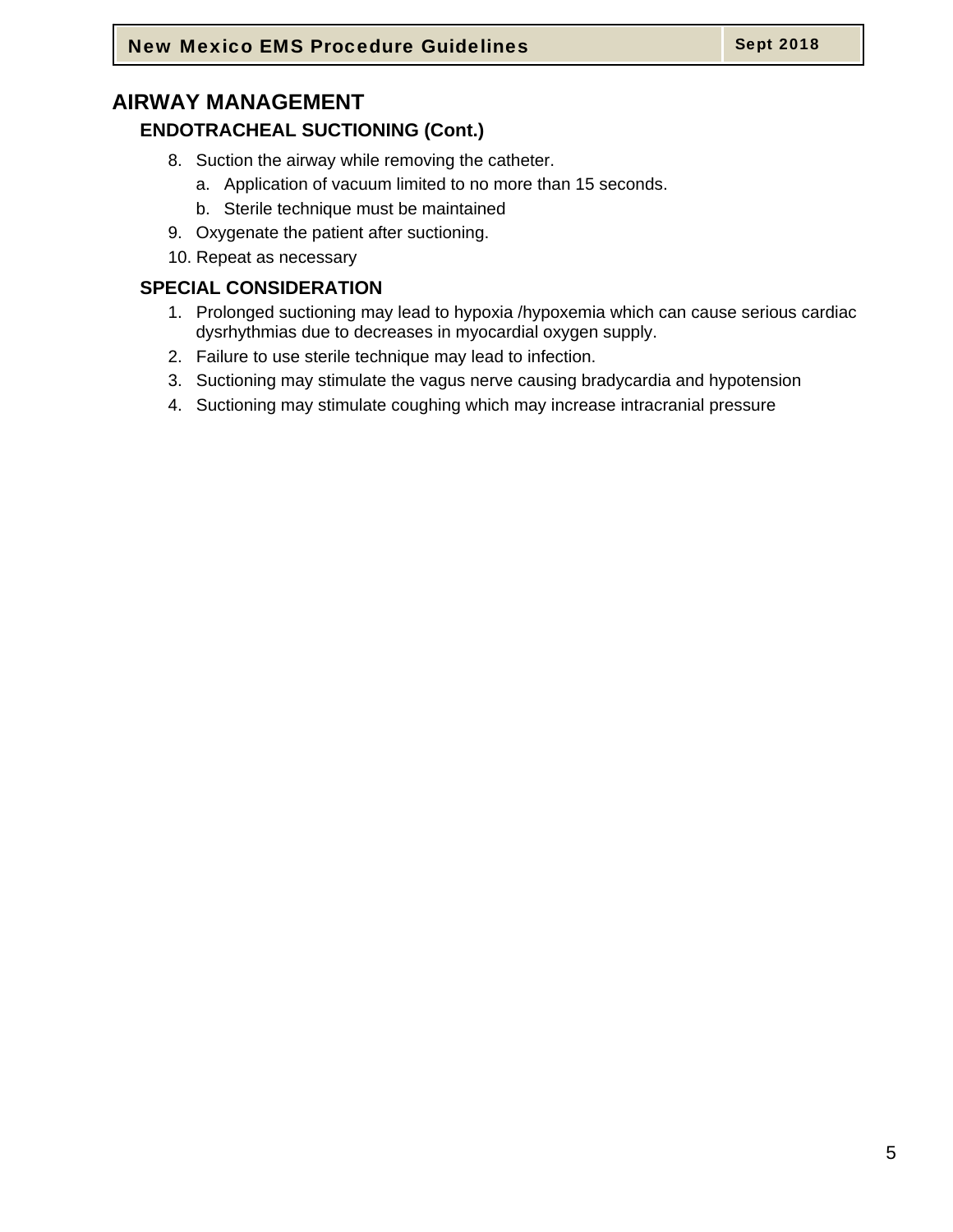## **OROPHARYNGEAL AIRWAY**

#### **LEVEL OF AUTHORIZATION**

First Responder, EMT-Basic, EMT-Intermediate & EMT-Paramedic

#### **RATIONALE**

The oropharyngeal airway (OPA) should be used as an adjunct to maintain an open airway for patients that are unable to protect their airway due to a decreased level of consciousness.

#### **DESIRED EFFECT**

When properly placed, this device should conform to the curvature of the palate and hold the base of the tongue away from the posterior oropharynx. Air should pass around and through the device, and adequate ventilations should be observed.

#### **INDICATIONS**

1. This device should be used in a patient who is semi-conscious or unconscious with no gag reflex and is unable to protect their airway, and in need of ventilatory assistance.

#### **CONTRAINDICATIONS**

1. The device should not be used on patients with an intact gag reflex, because its insertion may stimulate vomiting or laryngospasm. It should be used with caution if oral trauma is present.

#### **PROCEDURE**

- 1. The correctly sized airway should be selected by measuring from the corner of the patient's mouth to the bottom of their ear (angle of the jaw). If you do not have the correct size, DO NOT insert the next biggest or next smallest size.
- 2. Use universal precautions (eye protection, mask, gloves, etc.).
- 3. Taking cervical spine precautions, bring the tongue forward.
- 4. Insert the oral airway into the patient's mouth with the tip pointing upward (toward the palate) or to the side and rotate while inserting.
- 5. If a tongue depressor is used, it is not necessary to rotate the airway. (This is the recommended procedure for pediatric patients)
- 6. The device will be correctly inserted if the curvature of the airway conforms to the patient's tongue and the flange will rest just above the teeth.

- 1. Oral airways do not isolate the trachea from the esophagus. Therefore, vomiting may result in aspiration of stomach contents.
- 2. Manual maneuvers must still be used to maintain an adequate airway.
- 3. OPAs may be easily dislodged, and require monitoring to assure and maintain correct placement.
- 4. If improperly inserted, OPA's may actually cause obstruction of the airway.
- 5. If the airway cannot be properly inserted because the teeth are clenched, a nasopharyngeal airway should be considered.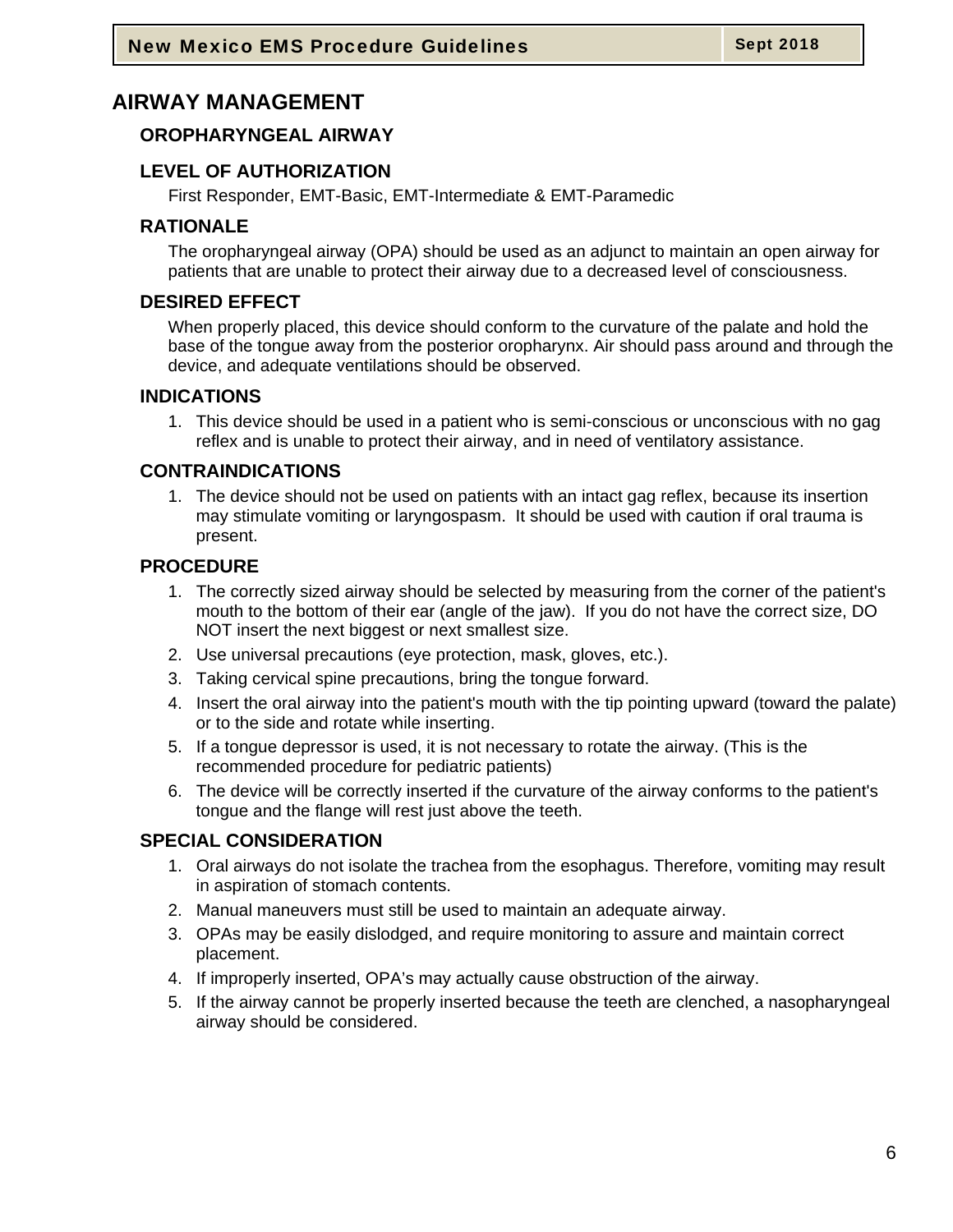## **NASOPHARANGEAL AIRWAY**

## **LEVEL OF AUTHORIZATION**

First Responder, EMT-Basic, EMT-Intermediate & EMT-Paramedic

## **RATIONALE**

The nasopharyngeal airway (NPA) should be used as an adjunct to maintain an open airway on patients who are unable to protect their airway due to a depressed level of consciousness.

## **DESIRED EFFECT**

When properly placed, this device should relieve soft tissue obstruction in the upper airway, providing an opening for ventilation without stimulating the patient to vomit.

#### **INDICATIONS**

1. This device is used to assist in the maintenance of an open airway in a conscious or unconscious patient, with or without a gag reflex, who is unable to protect their airway, and in need of ventilatory assistance.

#### **CONTRAINDICATIONS**

- 1. Suspected basilar skull fractures
- 2. Active nosebleeds
- 3. Suspected maxillofacial fractures

## **PROCEDURE**

- 1. The correctly sized airway should be selected by measuring from the tip of the patient's nose to the bottom of their ear (angle of the jaw) and the diameter should be slightly smaller than the patient's nostril.
- 2. Use universal precautions (eye protection, mask, gloves, etc.).
- 3. Check for obstructions or fractures to the nose.
- 4. Lubricate the device with a water-soluble gel, being careful not to block the tip.
- 5. With the bevel tip directed toward the nasal septum, insert the airway. If resistance is felt, remove the airway and attempt in the other nostril.
- 6. Insert until the flange is resting against the nostril opening.

- 1. NPAs do not isolate the trachea from the esophagus, therefore vomiting may result in aspiration of stomach contents.
- 2. NPAs may cause severe nosebleeds of forcefully inserted.
- 3. NPAs may kink or clog, causing obstruction of the airway.
- 4. A tube too long may pass into the esophagus and result in hypoventilation and gastric distention.
- 5. NPAs should never be used in the presence of a suspected basilar skull fracture, as the tube can unintentionally enter into the brain.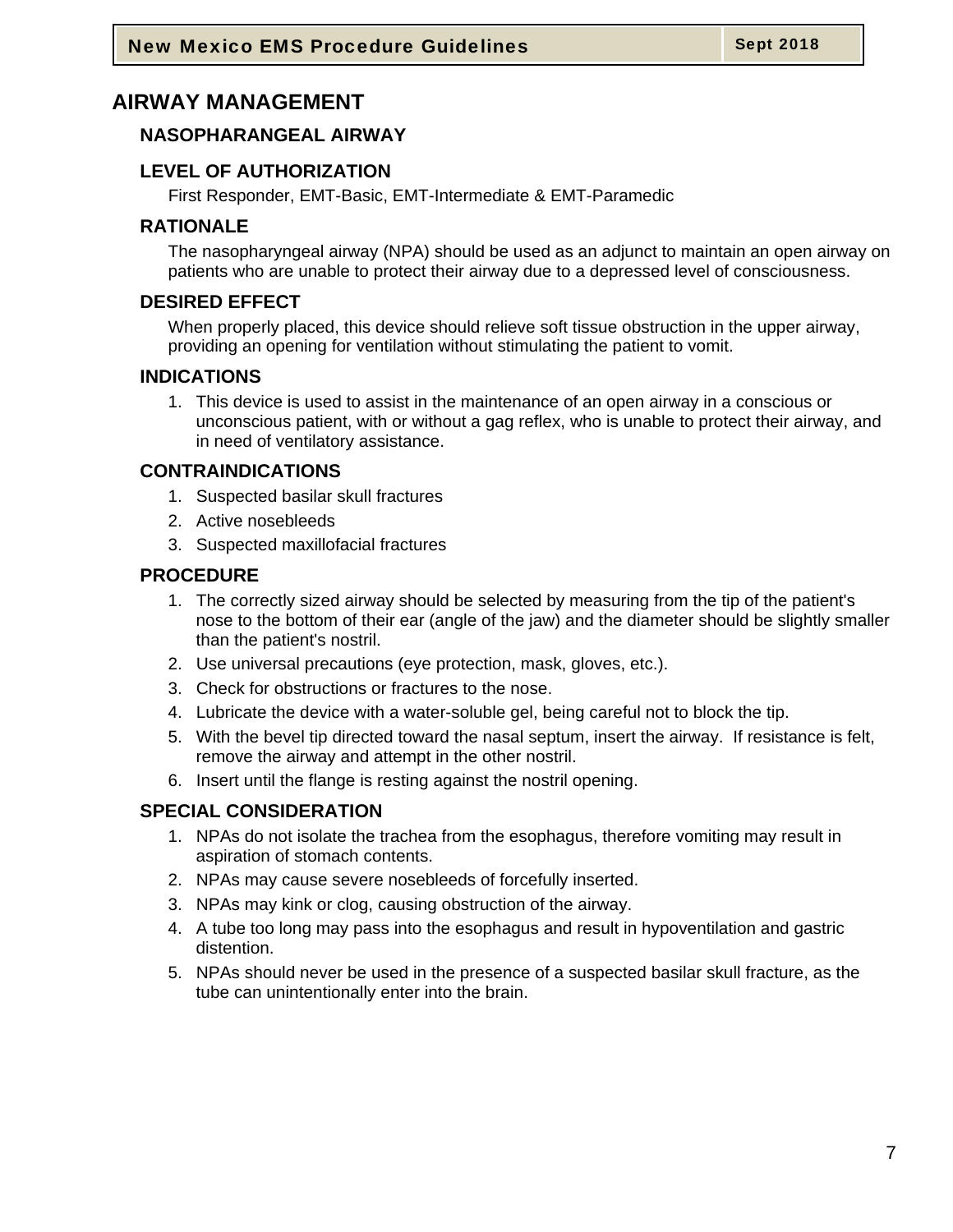## **COMBITUBE®**

## **LEVEL OF AUTHORIZATION**

EMT-Basic, EMT-Intermediate and EMT-Paramedic

## **RATIONALE**

The Combitube® multilumen airway (MLA) should be used as an adjunct to maintain an open airway, while isolating the gastrointestinal tract from the respiratory tract in patients that are unable to protect their own airway due to a depressed level of consciousness.

## **DESIRED EFFECT**

When properly placed, this device should prevent aspiration of stomach contents, prevent gastric distention and provide a seal in the oropharynx to allow for adequate ventilations. The tube is intended for esophageal placement, however it will also function if inadvertently inserted into the trachea. It is imperative that the correct ventilation port be used and that adequate lung sounds are present and epigastric sounds are absent.

#### **INDICATIONS**

- 1. The patient is semi-conscious or unconscious with an absent gag reflex who is unable to protect their airway, and in need of ventilatory assistance.
- 2. Endotracheal intubation cannot be performed
- 3. Endotracheal intubation has been unsuccessful or unavailable.
- 4. Direct visualization of the larynx is not possible due to secretions, vomit or profuse bleeding.

## **CONTRAINDICATIONS**

- 1. Patients with an intact gag reflex
- 2. Patients under 5 feet tall (adult size)
- 3. Patients under 4 feet tall (small adult size)
- 4. Known or suspected (alcoholics) esophageal disease. (Relative contraindication)
- 5. Patients suspected of ingesting a corrosive substance. (Relative contraindication)

- 1. Pre-oxygenate the patient, if possible, with a ventilatory device using 100% oxygen.
- 2. Check the patient's mouth for sharp objects, braces, or foreign bodies.
- 3. Select the correct size device (adult, small adult)
- 4. Both cuffs of the Combitube® should be checked for leakage. Syringes should be removed after checking.
- 5. Use universal precautions (eye protection, mask, gloves, etc.).
- 6. Lubricate the tube, if necessary, with a water-soluble gel, being careful not to block the tip.
- 7. Assess patient for gag reflex (eyelash test is not always reliable)
- 8. If C-spine injuries are **NOT** suspected:
	- a. The patient's head should be placed in a neutral or sniffing position with the tongue pulled forward.
	- b. Blindly insert Combitube® until the teeth lie between the two black lines.
- 9. If C-spine injuries **ARE** suspected:
	- a. Manually stabilize the patient's head in a neutral position to minimize C-spine movement.
	- b. Blindly insert Combitube® until the the teeth lie between the two black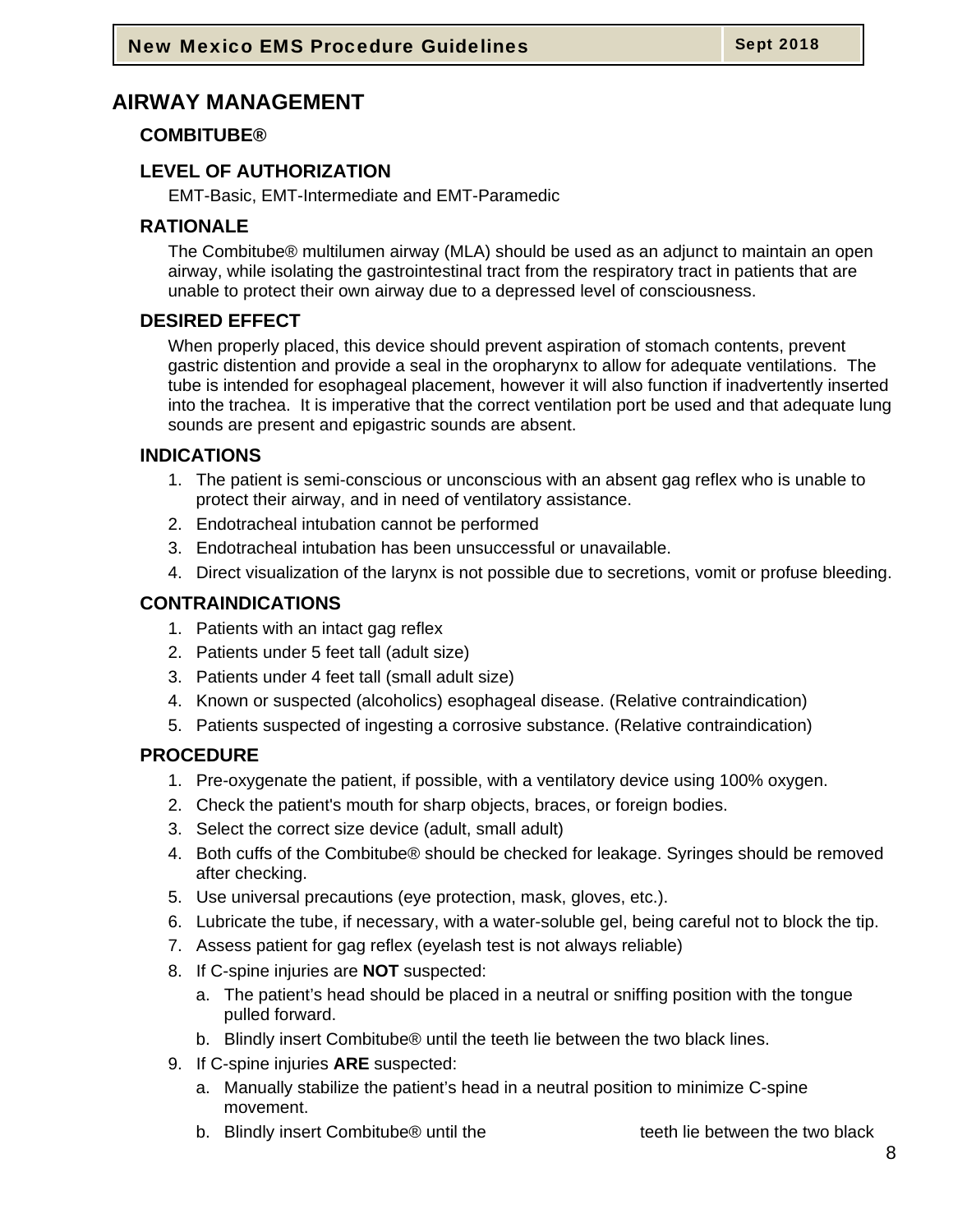lines.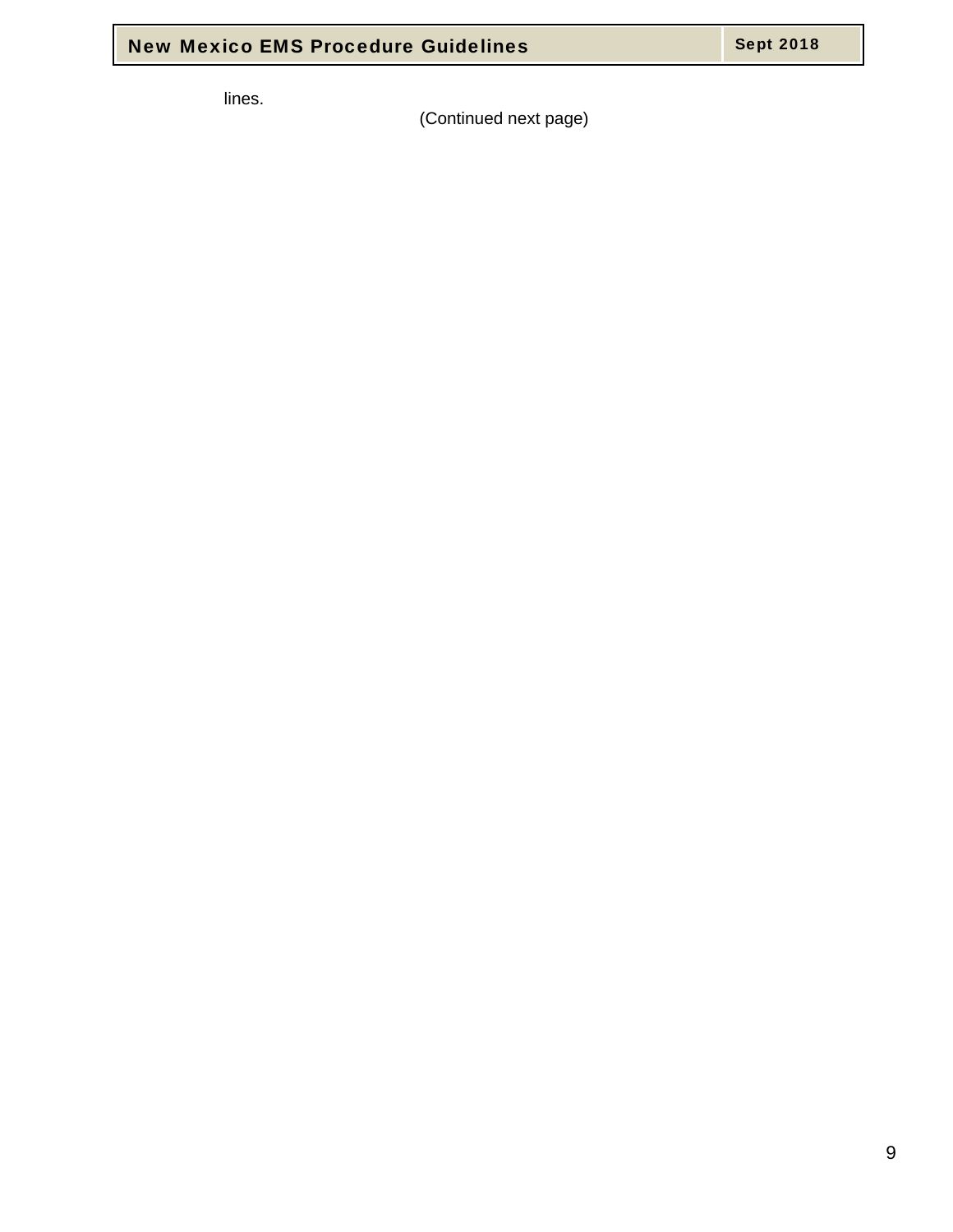## **COMBITUBE® (cont.)**

- 10. Inflate proximal cuff and distal cuffs per manufacturer's recommendations. (Additional air may be added to proximal cuff and distal cuffs if the seals are inadequate).
- 11. Ventilate the patient with a BVM through the blue (#1) colored tube.
- 12. Listen for lung and epigastric sounds and watch for chest rise to verify tube placement. Pulse oximetry, capnography, and/or any end tidal CO2 detector is highly recommended to confirm adequate tube placement and oxygenation.
- 13. After assessing tube placement, do one of the following:
	- a. If you are 100% confident you're ventilating the lungs, continue ventilations.
	- b. If you are in doubt and suspect you are not ventilating lungs, then move ventilatory device to the clear (#2) tube and ventilate. Repeat step 12 and if 100% confident you're ventilating lungs, then continue ventilating.
- 14. Occasionally check pilot balloons to assure cuff remains inflated.
- 15. Rapidly transport the patient to the nearest medical facility and continuously monitor the patient's vital signs enroute.
- 16. If removal is necessary due to the patient's inability to tolerate the device or to facilitate endotracheal intubation:
	- a. Decompress the stomach (esophageal placement only) with the catheter included with the Combitube® through the white tube.
	- b. Deflate the proximal cuff (colored tube) completely.
	- c. Turn the patient on their side.
	- d. Deflate the distal cuff (white tube) completely.
	- e. Suction while removing to prevent aspiration.

- 1. Sharp dental work or debris may puncture the proximal cuff.
- 2. The MLA should not be removed prior to endotracheal intubation unless visualization of the cords is not possible.
- 3. Failure to recognize proper tube placement may result in patient death.
- 4. If patient is adequately ventilated with a MLA, ET intubation may not be necessary.
- 5. If epigastric sounds are noted after confirming proper tube placement, add air to the distal cuff.
- 6. Patient movement may dislodge the tube. Every time the patient is moved, re-verification of tube placement is necessary.
- 7. If resistance is met, remove tube, reposition patient and reattempt insertion. Never force tube into position.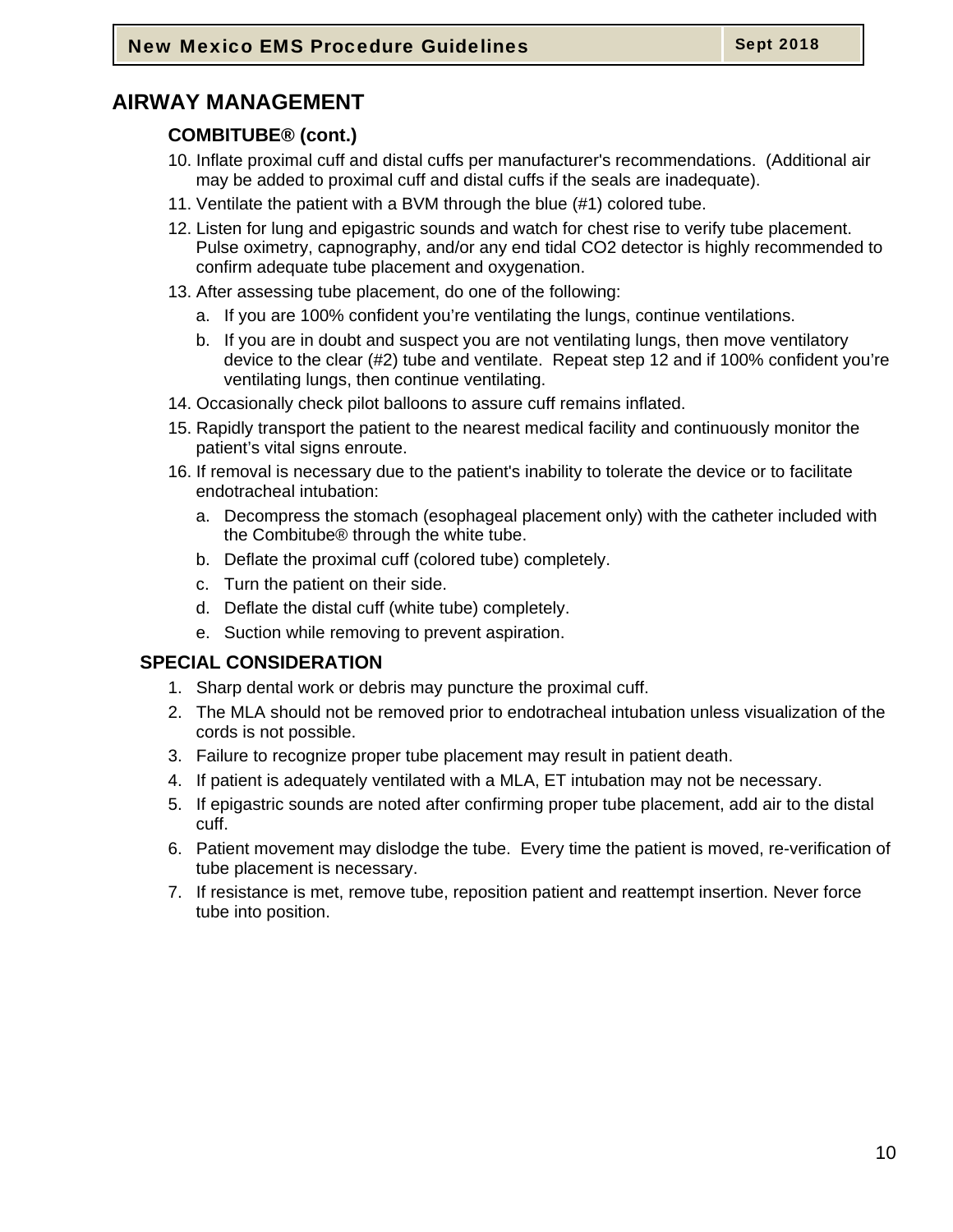## **LARYNGEAL and SUPRAGLOTTIC AIRWAY DEVICES**

## **KING AIRWAY**

## **LEVEL OF AUTHORIZATION**

First Responder, EMT-Basic, EMT-Intermediate & EMT-Paramedic

## **RATIONALE**

Laryngeal and Supraglottic Airway Devices are used as an adjuncts to maintain an open airway in patients who are unable to protect their airway due to a decreased level of consciousness, edema or restrictive airway conditions.

## **DESIRED EFFECT**

When properly placed, this device seals the larynx, leaving the distal opening of the tube just above the glottis, providing a clear, secure airway. The King Airway does not ensure absolute protection against aspiration. Studies have shown that regurgitation is less likely and that aspiration is uncommon.

#### **INDICATIONS**

- 1. The patient is experiencing, or is likely to experience, upper airway compromise.
- 2. The patient is in respiratory or cardiac arrest.
- 3. The patient has edema, which may result in complete obstruction.
- 4. The patient has inadequate rate or depth of respiration.
- 5. The patient is unconscious and unable to self-protect their own airway.
- 6. Endotracheal intubation has been unsuccessful or blind insertion is necessary.

## **CONTRAINDICATIONS (relative)**

- 1. Patients greater than 14 weeks pregnant
- 2. Patients with multiple or massive injury
- 3. Massive thoracic injury
- 4. Massive maxillofacial trauma
- 5. Patients at risk of aspiration

## **PROCEDURE**

- 1. Pre-oxygenate the patient, if possible, with 100% oxygen while assembling equipment.
- 2. Use universal precautions (eye protection, mask, gloves, etc.).
- 3. Using the information provided, in the package insert, choose the correct KING LTS-D size, based on patient height.
- 4. Test cuff inflation system by injecting the maximum volume of air into the cuffs. Remove all air from both cuffs prior to insertion.
- 5. Apply a water-based lubricant to the beveled distal tip and posterior aspect of the tube, taking care to avoid introduction of lubricant in or near the ventilatory openings.
- 6. Re-oxygenate patient with 100% oxygen for at least 1 minute.
- 7. Position the head. The ideal head position for insertion of the KING LTS-D is the "sniffing position". However, the angle and shortness of the tube also allows it to be inserted with the head in a neutral position.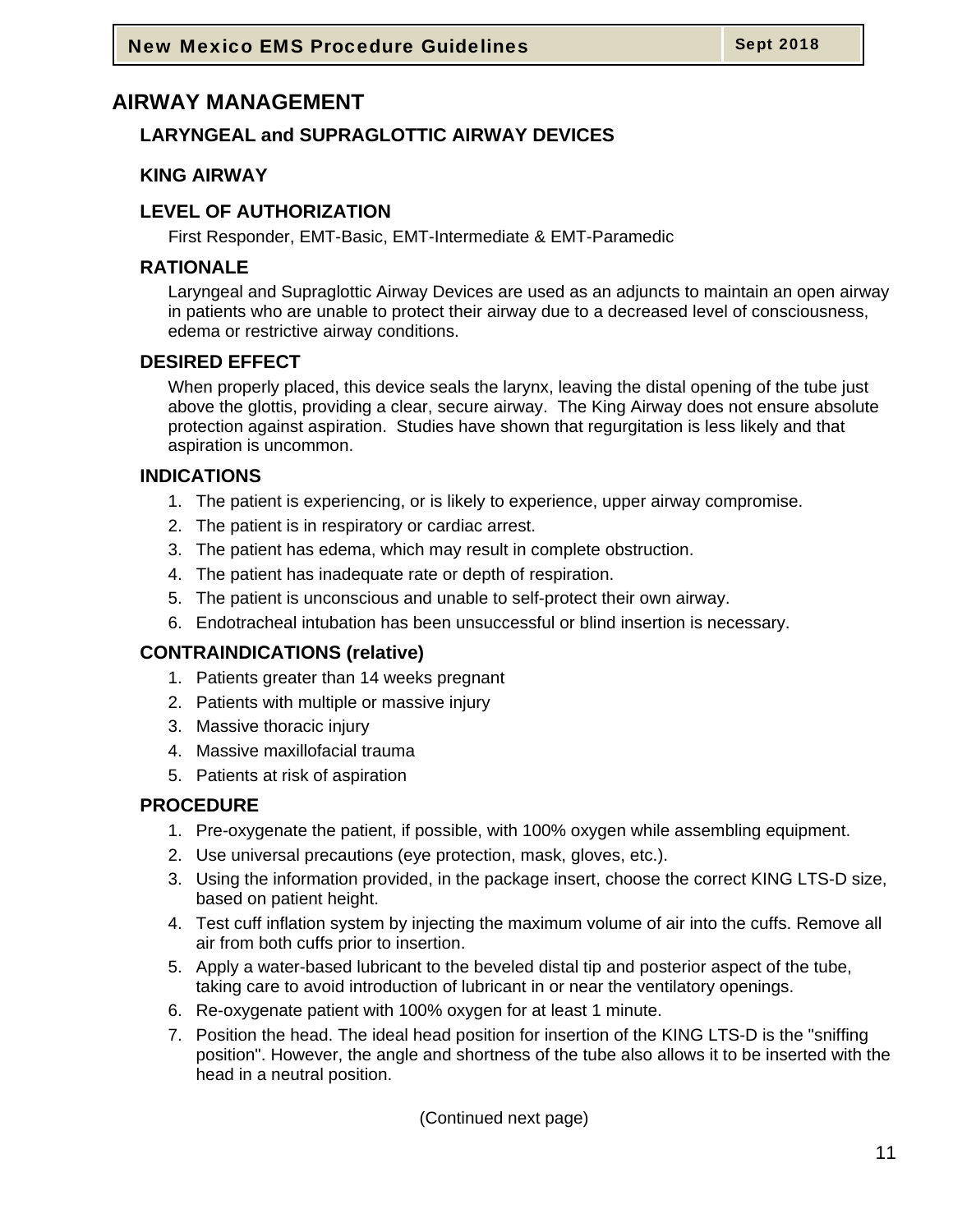# **LARYNGEAL and SUPRAGLOTTIC AIRWAY DEVICES**

## **KING AIRWAY (cont.)**

- 8. Hold the KING LTS-D at the connector with dominant hand. With non-dominant hand, hold mouth open and apply chin lift.
- 9. With the KING LTS-D rotated laterally 45-90° such that the blue orientation line is touching the corner of the mouth, introduce tip into mouth and advance behind base of tongue. Never force the tube into position.
- 10. As tube tip passes under tongue, rotate tube back to midline (blue orientation line faces chin).
- 11. Without exerting excessive force, advance KING LTS-D until proximal opening of gastric access lumen is aligned with teeth or gums.
- 12. With a syringe inflate the KING LTS-D, inflate cuffs with the minimum volume necessary to seal the airway at the peak ventilatory pressure employed (just seal volume).
- 13. Attach the BVM to the 15 mm connector of the KING LTS-D. While gently bagging the patient to assess ventilation, simultaneously withdraw the airway until ventilation is easy and free flowing (large tidal volume with minimal airway pressure).
- 14. Depth markings are provided at the proximal end of the KING LTS-D which refer to the distance from the distal ventilatory openings. When properly placed with the distal tip and cuff in the upper esophagus and the ventilator openings aligned with the opening to the larynx, the depth markings give an indication of the distance, in cm, from the vocal cords to the upper teeth.
- 15. Attach ETCO2 monitoring device to adaptor and follow guidelines for its use.
- 16. Confirm proper position by auscultation, chest movement and verification of CO2 by capnography.
- 17. Secure KING LTS-D to patient using tape or an approved commercial device. **DO NOT COVER THE PROXIMAL OPENING OF THE GASTRIC ACCESS LUMEN**. The gastric access lumen allows the insertion of up to a 18 Fr diameter gastric tube into the esophagus and stomach.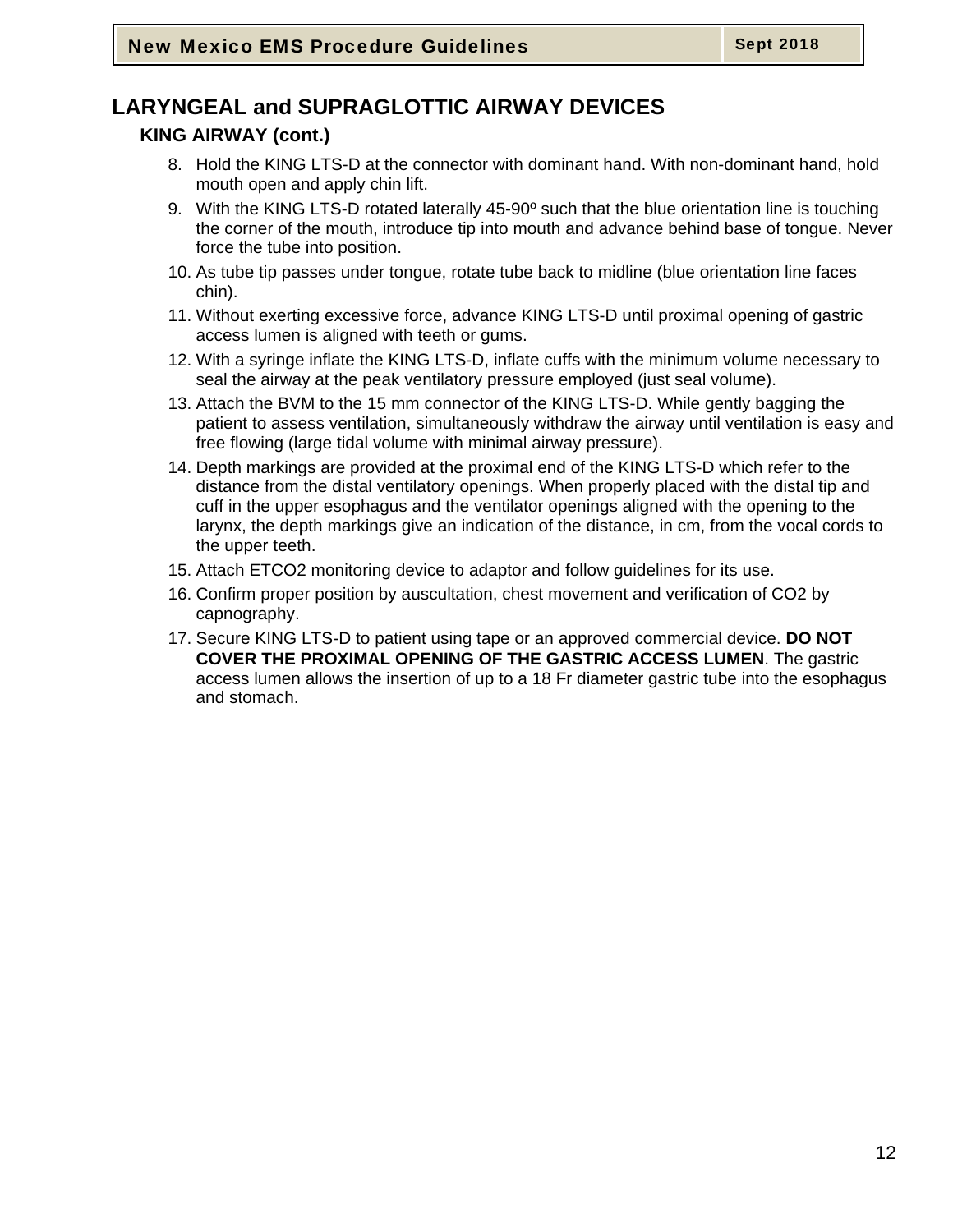## **LARYNGEAL and SUPRAGLOTTIC AIRWAY DEVICES**

## **LMA®**

## **LEVEL OF AUTHORIZATION**

First Responder, EMT-Basic, EMT-Intermediate & EMT-Paramedic

## **RATIONALE**

Laryngeal Mask Airways (LMA) is used as an adjunct to maintain an open airway in patients who are unable to protect their airway due to a decreased level of consciousness, edema or restrictive airway conditions.

## **DESIRED EFFECT**

When properly placed, this device seals the larynx, leaving the distal opening of the tube just above the glottis, providing a clear, secure airway. The LMA does not ensure absolute protection against aspiration. Studies have shown that regurgitation is less likely and that aspiration is uncommon.

## **INDICATIONS**

- 1. The patient is experiencing, or is likely to experience, upper airway compromise.
- 2. The patient is in respiratory or cardiac arrest.
- 3. The patient has edema, which may result in complete obstruction.
- 4. The patient has inadequate rate or depth of respiration.
- 5. The patient is unconscious and unable to self-protect their own airway.
- 6. Endotracheal intubation has been unsuccessful or blind insertion is necessary.

## **CONTRAINDICATIONS (relative)**

- 1. Patients greater than 14 weeks pregnant
- 2. Patients with multiple or massive injury
- 3. Massive thoracic injury
- 4. Massive maxillofacial trauma
- 5. Patients at risk of aspiration

## **PROCEDURE**

- 1. Pre-oxygenate the patient, if possible, with 100% oxygen while assembling equipment.
- 2. Use universal precautions (eye protection, mask, gloves, etc.).
- 3. Select the appropriate size airway:

| <b>AIRWAY SIZE</b> | <b>PATIENT</b>               | <b>MAXIMUM INFLATION VOLUME</b> |
|--------------------|------------------------------|---------------------------------|
|                    | Neonates/Infants up to 5kg   | 4 ml                            |
| 1.5                | Infants 5 to 10 kg           | 7 ml                            |
| 2                  | Infants/Children 10 to 20 kg | $10 \mathrm{m}$                 |
| 2.5                | Children 20 to 30kg          | 14ml                            |
| 3                  | Children 30kg to 50 kg       | 20 ml                           |
|                    | Adults 50-70 kg              | 30 ml                           |
| 5                  | Adults 70-100 kg             | 40ml                            |
| 6                  | Adults $> 100$ kg            | 50 <sub>ml</sub>                |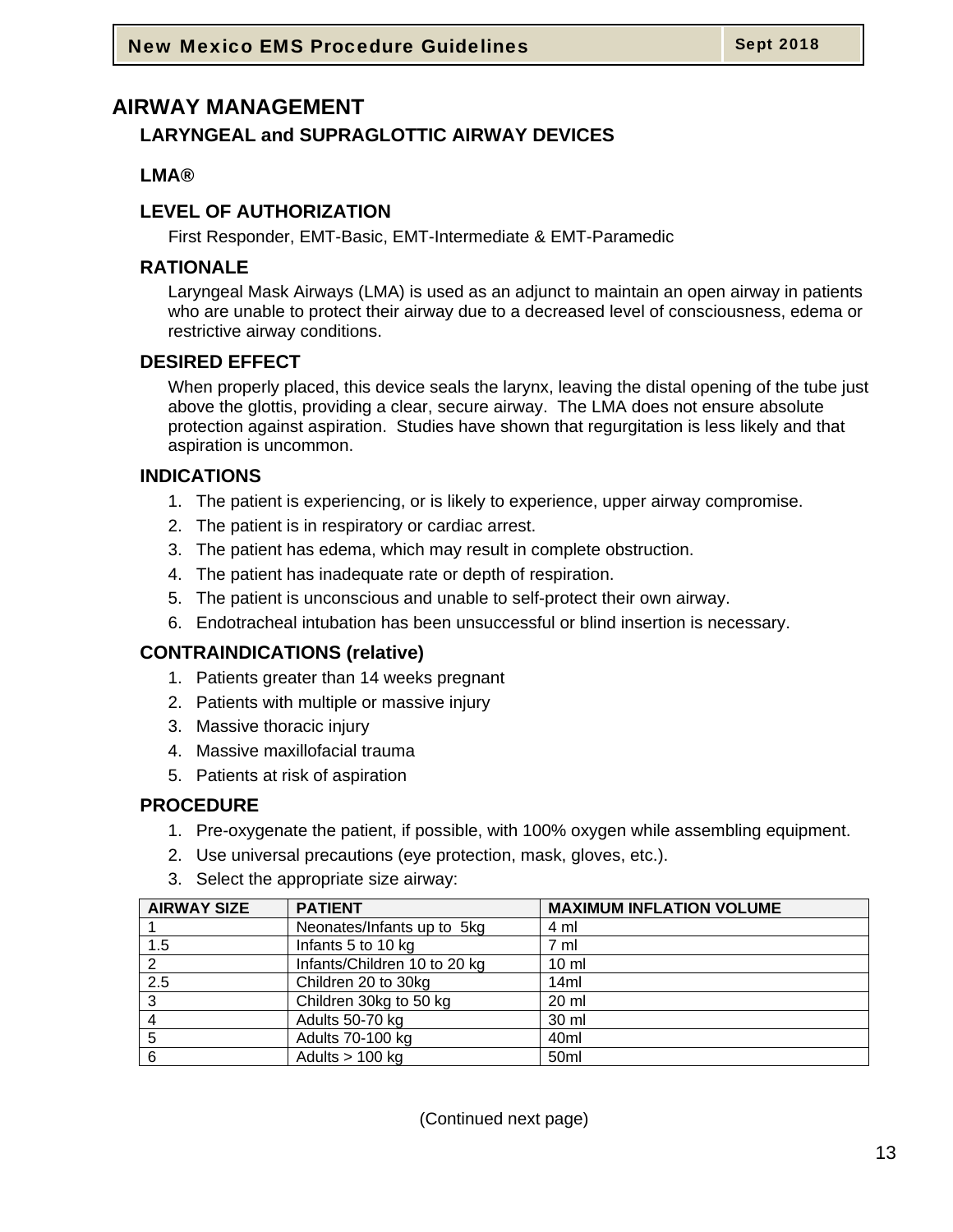## **LARYNGEAL MASK AIRWAY -LMA (cont.)**

- 4. Assemble and inspect all equipment.
	- a. Visually inspect the LMA cuff for tears or other abnormalities.
	- b. Inspect the tube to ensure that it is free of blockage or loose particles.
	- c. Deflate the cuff to ensure that it will maintain a vacuum.
	- d. Inflate the cuff to ensure that it does not leak.
	- e. Completely deflate cuff prior to insertion
- 5. Lubricate the LMA just prior to insertion.
	- a. Use a water-soluble lubricant.
	- b. Lubricate the back of the mask thoroughly, avoiding excessive amounts.
- **Note:** Inhalation of the lubricant following placement may result in coughing or obstruction.
- 6. If C-spine injuries are NOT suspected:
	- a. Extend the patient's head and flex the neck.
	- b. Avoid LMA fold over by:
		- i. Use an assistant to pull the lower jaw downwards.
		- ii. Visualize the posterior oral airway
		- iii. Ensure that the LMA is not folding over in the oral cavity as it is inserted.
	- c. Suction as needed.
- 7. Grasp the LMA by the tube, holding it like a pen as near as possible to the mask end.
- 8. Place the tip of the LMA against the hard palate to flatten it out.
- 9. Using the index finger, keep pressing upwards as you advance the mask into the pharynx to ensure the tip remains flattened and avoids the tongue.
- 10. Press the mask into the posterior pharyngeal wall using the index finger.
- 11. Guide the mask downward into position.
- 12. Grasp the tube firmly with the other hand and withdraw you index finger from the pharynx.
- 13. Gently press downward with your other hand to ensure the mask is fully inserted.
- 14. Inflate the mask with the recommended volume of air avoiding over-inflation.
- 15. Avoid touching the LMA tube while it is being inflated unless the position is obviously unstable.
- 16. Connect the LMA to a ventilatory device and ventilate the patient. Listen for lung and epigastric sounds and observe for bilateral chest rise. Pulse oximetry, capnography, and/or any end tidal CO2 detector is highly recommended to confirm adequate tube placement and oxygenation.
- 17. Insert a bite-block to prevent occlusion of the tube if the patient bites down.
- 18. Secure the tube.
- 19. Check periodically to ensure proper tube placement and cuff inflation.

- 1. Time is lost when equipment malfunctions. All equipment should be inspected at the beginning of every work shift.
- 2. Inadvertent delays in oxygenation can result from lengthy intubation efforts or failure to provide ventilatory support between attempts.
- 3. Patient movement may dislodge the tube. Every time the patient is moved, re-verification of tube placement is necessary.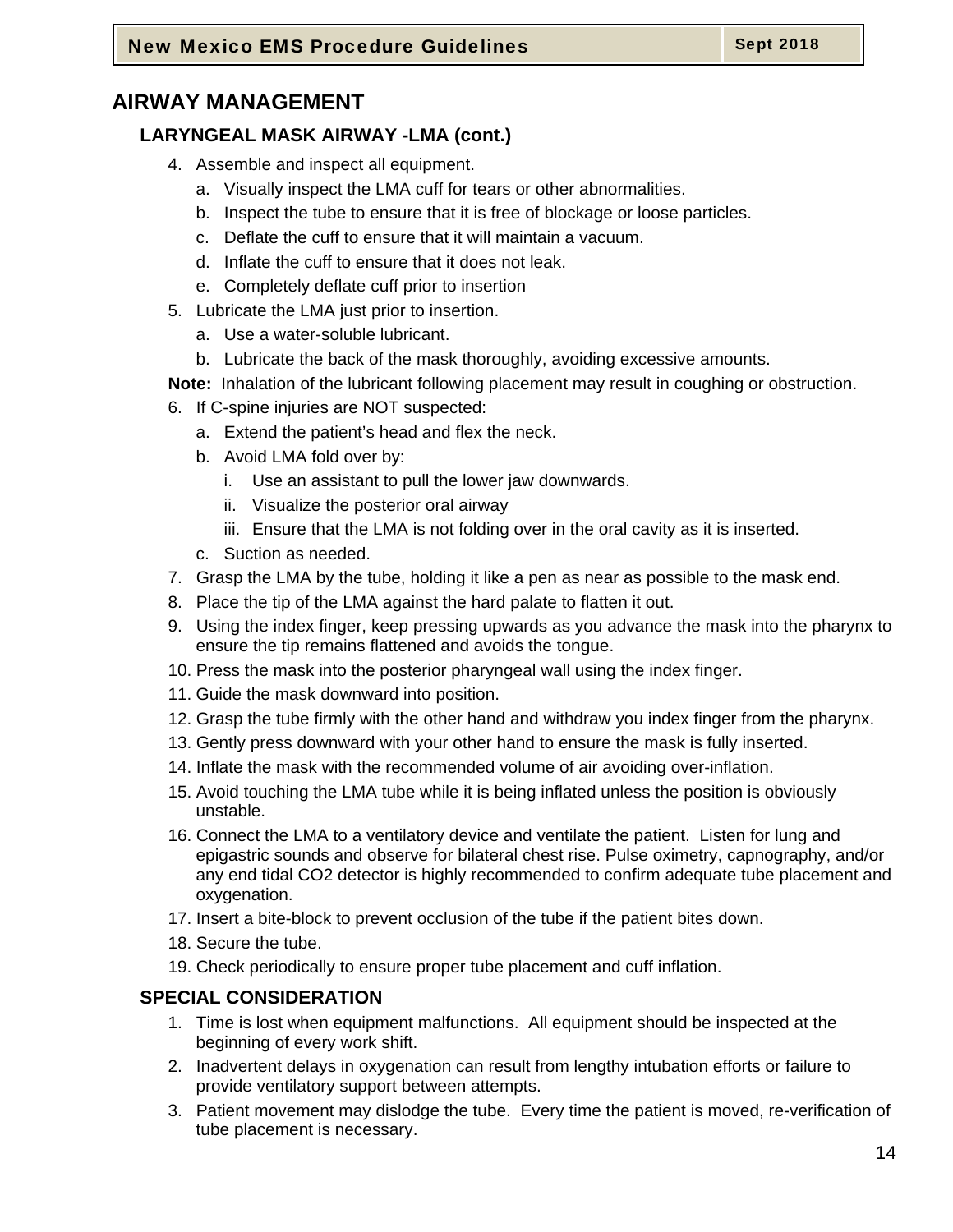# New Mexico EMS Procedure Guidelines Sept 2018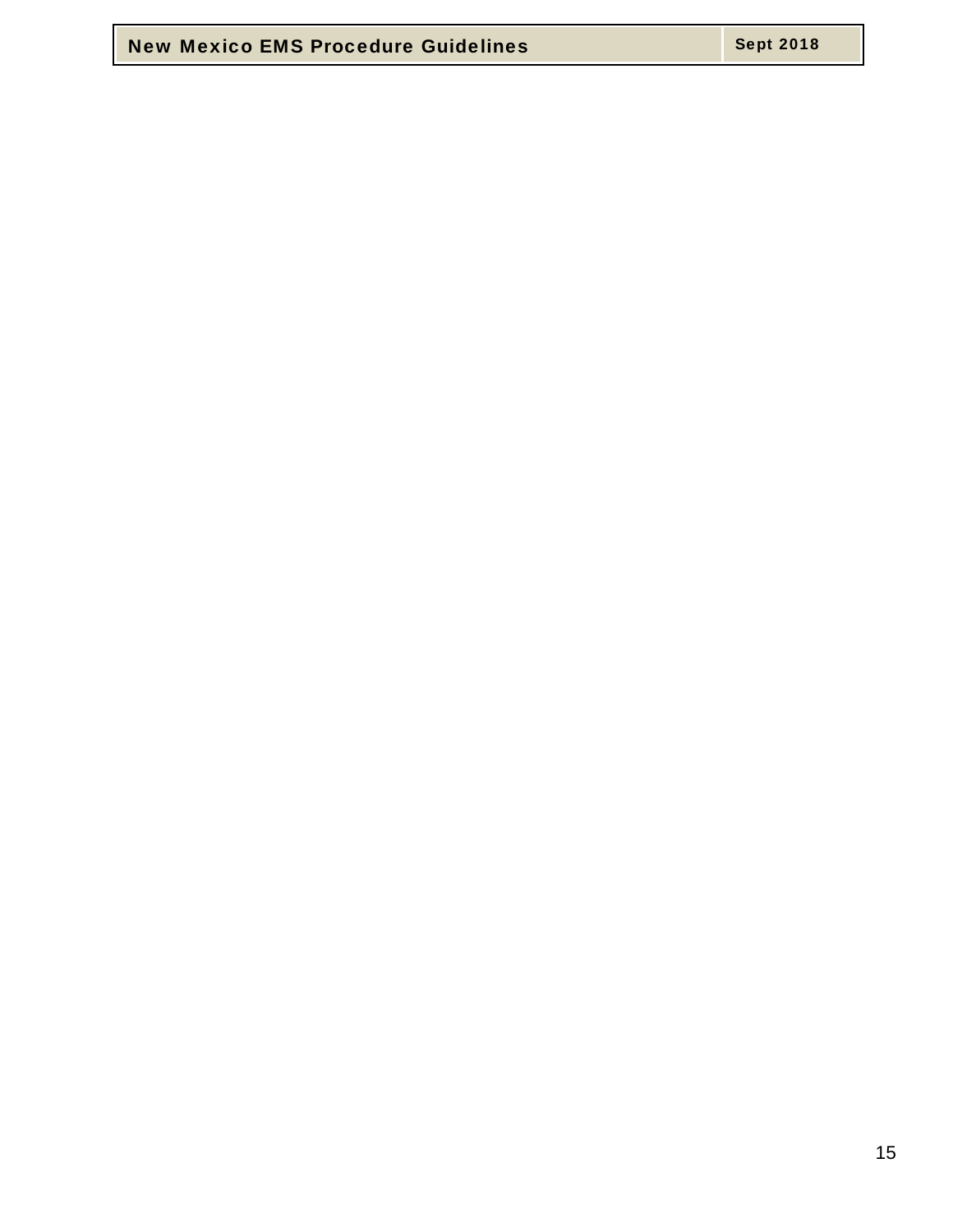## **INTUBATION – ENDOTRACHEAL (for patients 13 years of age and older)**

## **LEVEL OF AUTHORIZATION**

EMT-Paramedic

## **RATIONALE**

Endotracheal intubation should be used as an adjunct to maintain an open airway, while isolating the gastrointestinal tract from the respiratory tract in patients that are unable to protect their own airway due to a decreased level of consciousness, edema or restrictive airway conditions.

## **DESIRED EFFECT**

When properly placed, this device should prevent aspiration of stomach contents, prevent gastric distention and provide a definitive airway for adequate ventilations.

#### **INDICATIONS**

- 1. The Patient is 13 years of age or older.
- 2. The patient is experiencing, or is likely to experience, upper airway compromise.
- 3. The patient is in respiratory or cardiac arrest.
- 4. The patient has edema, which may result in complete obstruction.
- 5. The patient has inadequate rate or depth of respiration.
- 6. The patient is unconscious and unable to self-protect their own airway.

#### **CONTRAINDICATIONS**

When indicated, there are no absolute contraindications to endotracheal intubation.

#### **PROCEDURE**

- 1. Pre-oxygenate the patient, if possible, with 100% oxygen while assembling equipment.
- 2. Use universal precautions (eye protection, mask, gloves, etc.).
- 3. If C-spine injuries are NOT suspected:
	- a. Position the patient's head and neck by placing the head into a "sniffing position". Flexing the neck forward and the head backward can accomplish this.
	- b. Insert the laryngoscope blade into the right side of the patient's mouth and with a sweeping action displace the tongue to the left. Manipulate the blade to expose the vocal cords.
	- c. Insert the endotracheal tube once vocal cords have been visualized to a depth that allows for good ventilation of both lungs.
	- d. Suction as needed.
	- e. Apply Sellick maneuver as needed.
- **Note:** If C-spine injuries are suspected, manually stabilize the patient's head to minimize Cspine movement.
- 4. Inflate the cuff and ventilate the patient with a BVM. Listen for lung and epigastric sounds and observe for bilateral chest rise. The tube must be inserted into the trachea, therefore it is imperative that correct placement is verified by visualization of the tube passing through the vocal cords, assessment of adequate lung sounds and absence of epigastric sounds. Pulse oximetry, capnography, and/or any end tidal CO2 detector is highly recommended to confirm adequate tube placement and oxygenation.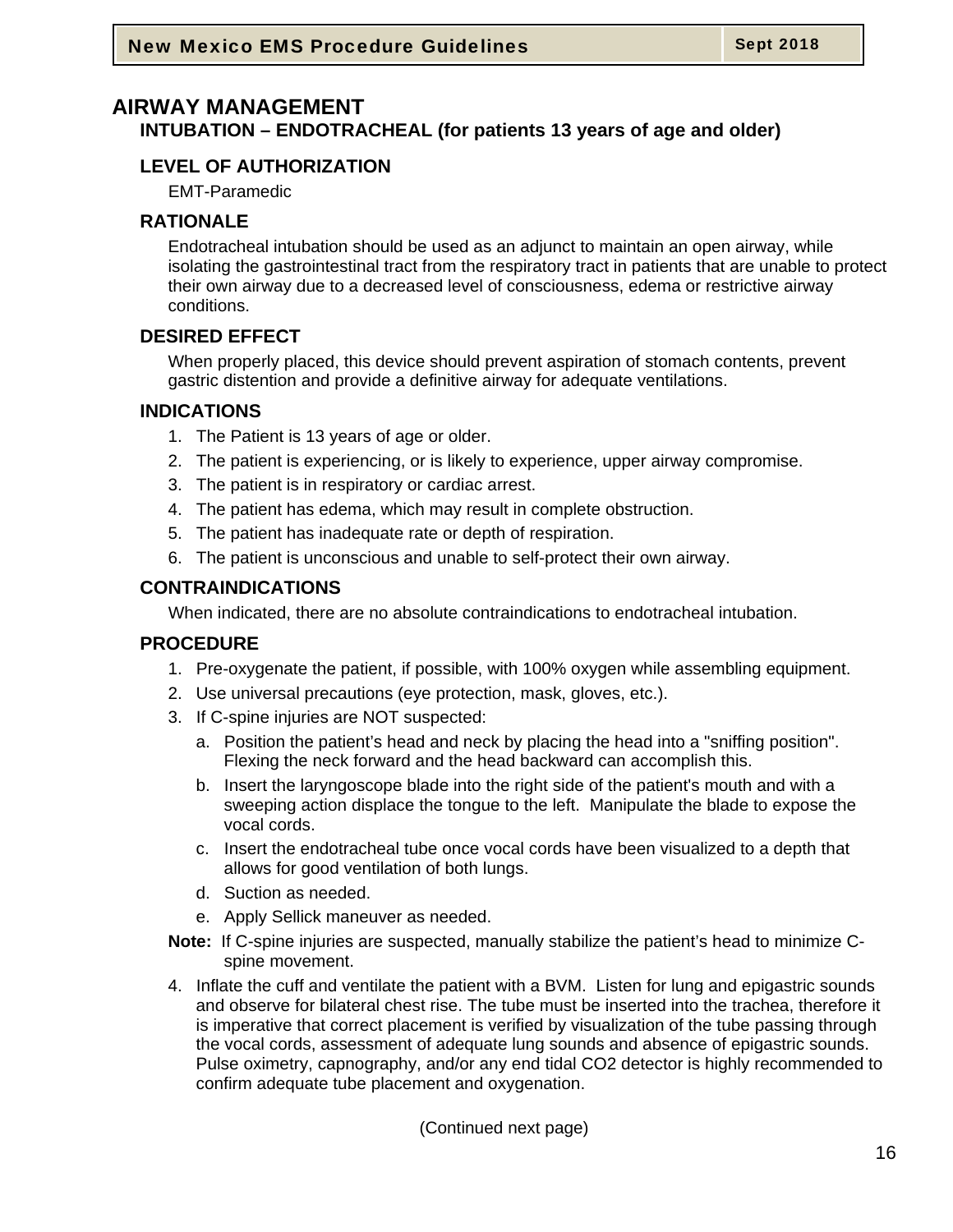## **INTUBATION - ENDOTRACHEAL (cont.)**

- 5. After assessing tube placement, do one of the following:
	- a. If you are confident the tube is in the trachea, inflate cuff with 5-10 cc's of air. Ventilate again repeating step 4. If still confident, continue ventilating with 100% oxygen. Secure the tube.
	- b. If you are in doubt and suspect esophageal placement, remove tube, oxygenate the patient and consider another attempt at intubation, or insert another airway device.
- 6. Check periodically to ensure proper tube placement and cuff inflation.

- 1. Time is lost when equipment malfunctions. All equipment should be inspected at the beginning of every work shift.
- 2. Endotracheal intubation requires direct visualization of the vocal cords, which requires practice to eliminate improper placement and oral trauma.
- 3. Significant decrease in oxygenation can result from lengthy intubation efforts or failure to provide ventilatory support between attempts.
- 4. Patient movement may dislodge the tube. Every time the patient is moved, re-verification of tube placement is necessary.
- 5. Failure to recognize proper tube placement may result in patient death.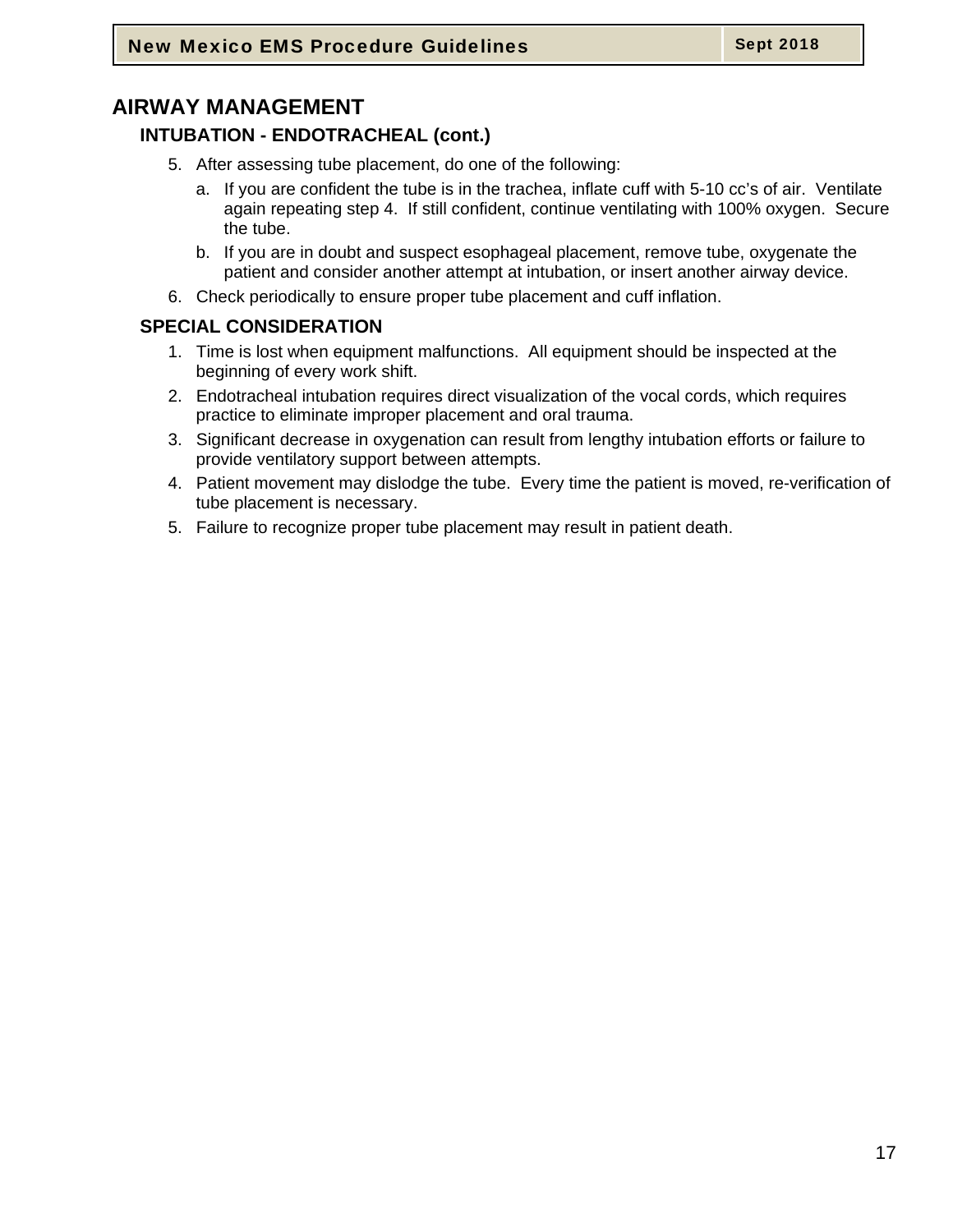## **INTUBATION - NASOTRACHEAL (for patients 13 years of age and older)**

## **LEVEL OF AUTHORIZATION**

EMT-Paramedic

## **RATIONALE**

Nasotracheal intubation should be used as an adjunct to maintain an open airway, while isolating the gastrointestinal tract from the respiratory tract in patients that are unable to protect their own airway due to a decreased level of consciousness, edema or constrictive airway conditions.

## **DESIRED EFFECT**

When properly placed, this device should prevent aspiration of stomach contents, prevent gastric distention and provide a definitive airway for adequate ventilations.

## **INDICATIONS**

- 1. The patient is 13 years of age or older.
- 2. The patient is not apneic or in cardiac arrest, but is experiencing, or is likely to experience, upper airway compromise.
- 3. The patient has edema, which may result in complete obstruction.
- 4. The patient's mouth cannot be opened.
- 5. The patient has oral or maxillofacial.
- 6. The patient is conscious or unconscious, but unable to protect their airway.

#### **CONTRAINDICATIONS**

- 1. Apnea
- 2. Nasal fractures
- 3. Basilar skull fractures
- 4. Nasal obstruction
- 5. Deviated nasal septum

- 1. Pre-oxygenate the patient, if possible, with 100% oxygen while assembling equipment.
- 2. Use universal precautions (eye protection, mask, gloves, etc.).
- 3. Administer **PHENYLEPHRINE** (IN) [1-2 "squirts"] in the nostril used for insertion.
- 4. Lubricate the ET tube with a water-soluble solution. (Pre-insertion of a nasopharyngeal airway into the selected nostril may be considered and removed prior to insertion of the ET tube).
- 5. Place the patient's head and neck into a relaxed position. If spinal injury is possible, use "C" spine precautions.
- 6. Insert the ET tube into the selected nostril along the floor of the nostril or facing the nasal septum to avoid damage to the turbinates. Have suction ready. Vomiting and bleeding in the posterior pharynx may occur, secondary to trauma from insertion of the tube.
- 7. As the tube passes into the posterior pharynx, auscultate for respiratory sounds with a stethoscope or other device. With the next inhaled breath, advance the tube into the glottic opening until the distal cuff is just past the vocal cords. At this point, the patient may cough, or strain. Esophageal placement may cause gagging.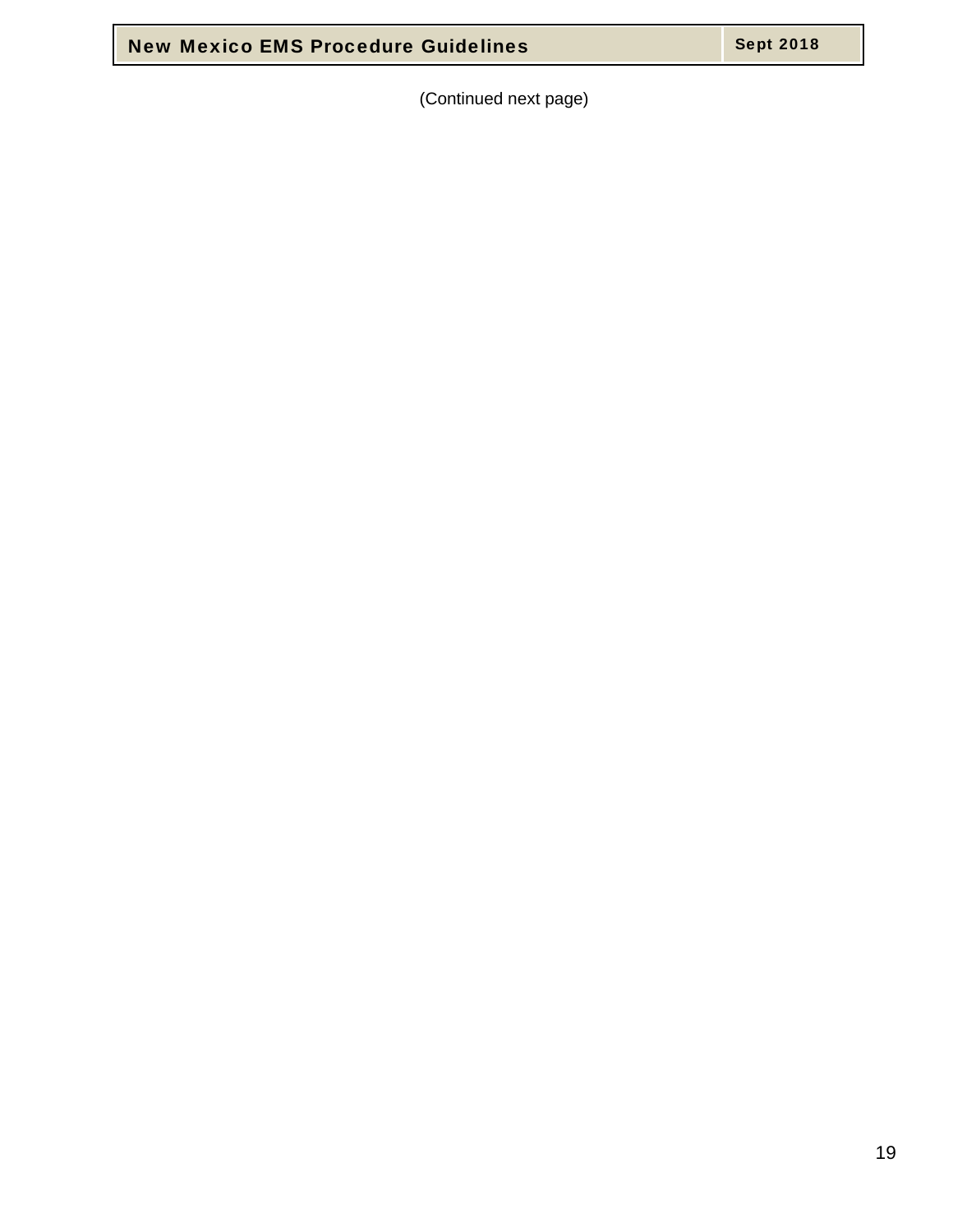## **INTUBATION - NASOTRACHEAL (cont.)**

- 8. Ventilate the patient prior to inflating the cuff, listen for lung and epigastric sounds, and observe for bilateral chest rise. The tube must be inserted into the trachea, therefore it is imperative that correct placement is verified assessment of adequate lung sounds and absence of epigastric sounds. Pulse oximetry, capnography, and/or any end tidal CO2 detector is highly recommended to confirm adequate tube placement and oxygenation.
- 9. After assessing tube placement, do one of the following:
	- a. If you are confident the tube is in the trachea, inflate cuff with 5- 10 cc's of air. Ventilate again repeating step 8. If still confident, continue ventilating with 100% oxygen. Secure the tube.
	- b. If you are in doubt and suspect esophageal placement, remove tube, oxygenate the patient and consider another attempt at intubation, or insert another airway device.
- 10. Check periodically to ensure proper tube placement.

- 1. Nasotracheal intubation is more time consuming than orotracheal intubation. The patient should be breathing adequately enough to hear air exchange during insertion.
- 2. It is potentially more traumatic for patients.
- 3. "Blind" nasotracheal intubation requires that the patient be breathing.
- 4. Significant decrease in oxygenation can result from lengthy intubation efforts or failure to provide ventilatory support between attempts.
- 5. Patient movement may dislodge the tube. Every time the patient is moved, re-verification of tube placement is necessary.
- 6. Failure to recognize proper tube placement may result in patient death.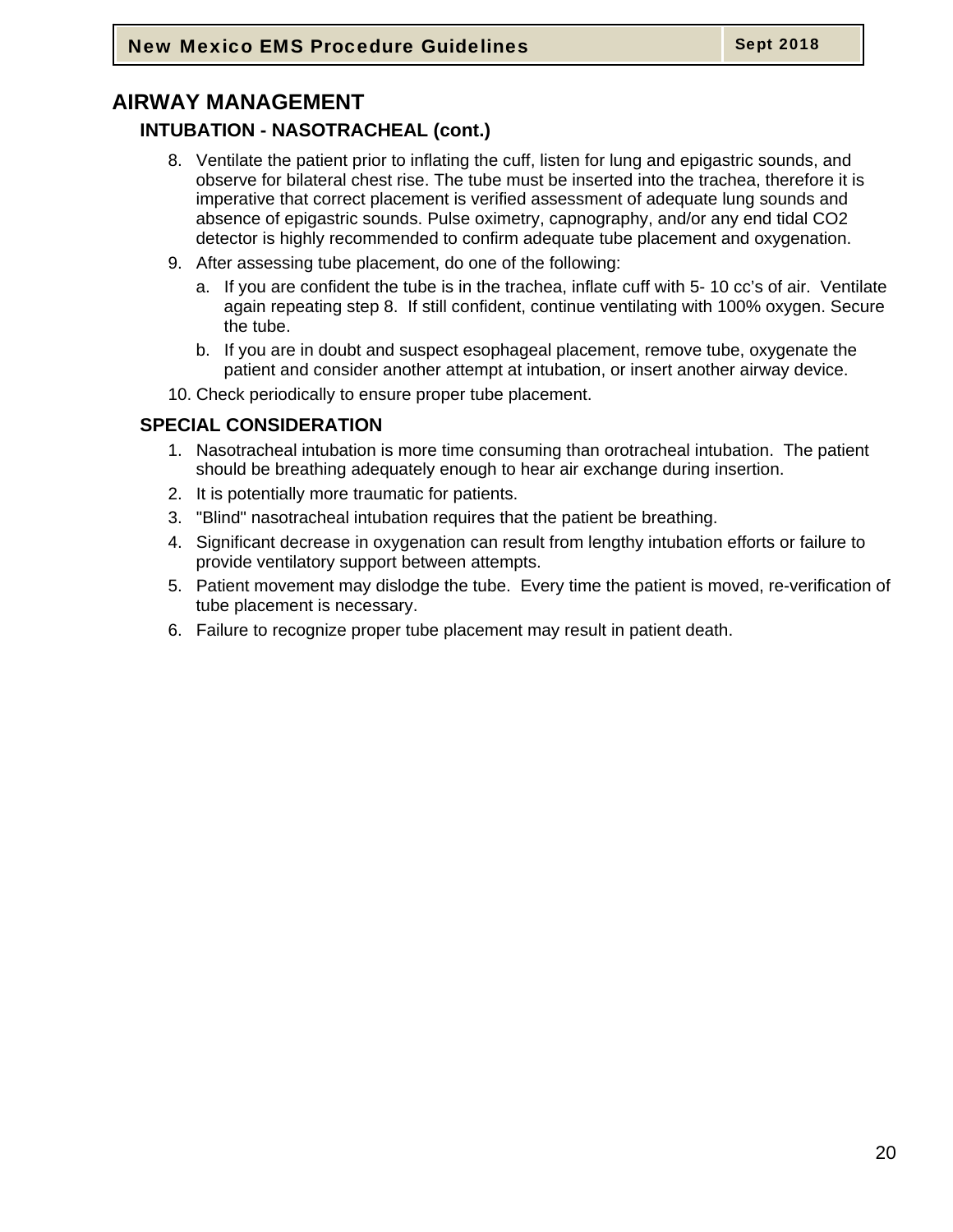## **CRICOTHYROTOMY**

## **LEVEL OF AUTHORIZATION**

EMT-Paramedic

## **RATIONALE**

Cricothyroidotomy is a surgical procedure that allows a rapid entrance to the trachea for ventilatory purposes for patients who cannot be intubated, orally or nasally, but are in need of airway management. See Indications.

## **DESIRED EFFECT**

When properly performed, this procedure should prevent aspiration of stomach contents, prevent gastric distention and provide a definitive airway for adequate ventilations.

## **INDICATIONS**

- 1. Severe facial or nasal injuries that make oral or nasal intubation impossible
- 2. The patient's airway cannot be adequately managed by any conventional means.
- 3. Foreign body obstruction of the upper airway that cannot be removed by conventional means
- 4. Laryngeal edema resulting in occlusion of the upper airway.
- 5. Crushing injuries to the neck resulting in obstruction.

## **CONTRAINDICATIONS**

- 1. Inability to identify anatomical landmarks due to disease or trauma.
- 2. Children under 12 years of age.

- 1. Assemble equipment:
	- a. Scalpel and blade
	- b. Large curved hemostats or extra scalpel handle
	- c. Use Bougie, if available
	- d. Small ET tube (up to 6.0 in adults) or tracheotomy tube, if available
	- e. Antiseptic solution, 4X4 dressings
	- f. Ventilatory device with oxygen source
- 2. Expose the neck and identify the trachea. Palpate the prominent thyroid notch superior and the cricoid cartilage inferior. In the space between the two lies the cricothyroid membrane.
- 3. Make a vertical incision and expose the anatomy. When cricothyroid membrane has been exposed, make horizontal incision (approximately  $\frac{1}{2}$  inch) through the cricothyroid membrane. Incise as close to the cricoid cartilage as possible until opening is sufficient enough to allow passage of ET tube.
- 4. Maintain the opening with the scalpel handle, hemostats or gloved finger.
- 5. If available, insert a bougie through the incision in the membrane towards the feet and feel for the tracheal rings. Then insert the ET tube over the bougie into the trachea and remove the bougie once the ET tube is in the trachea.
- 6. If no Bougie is available, then insert the ET tube about 1-1/2 inches into the trachea.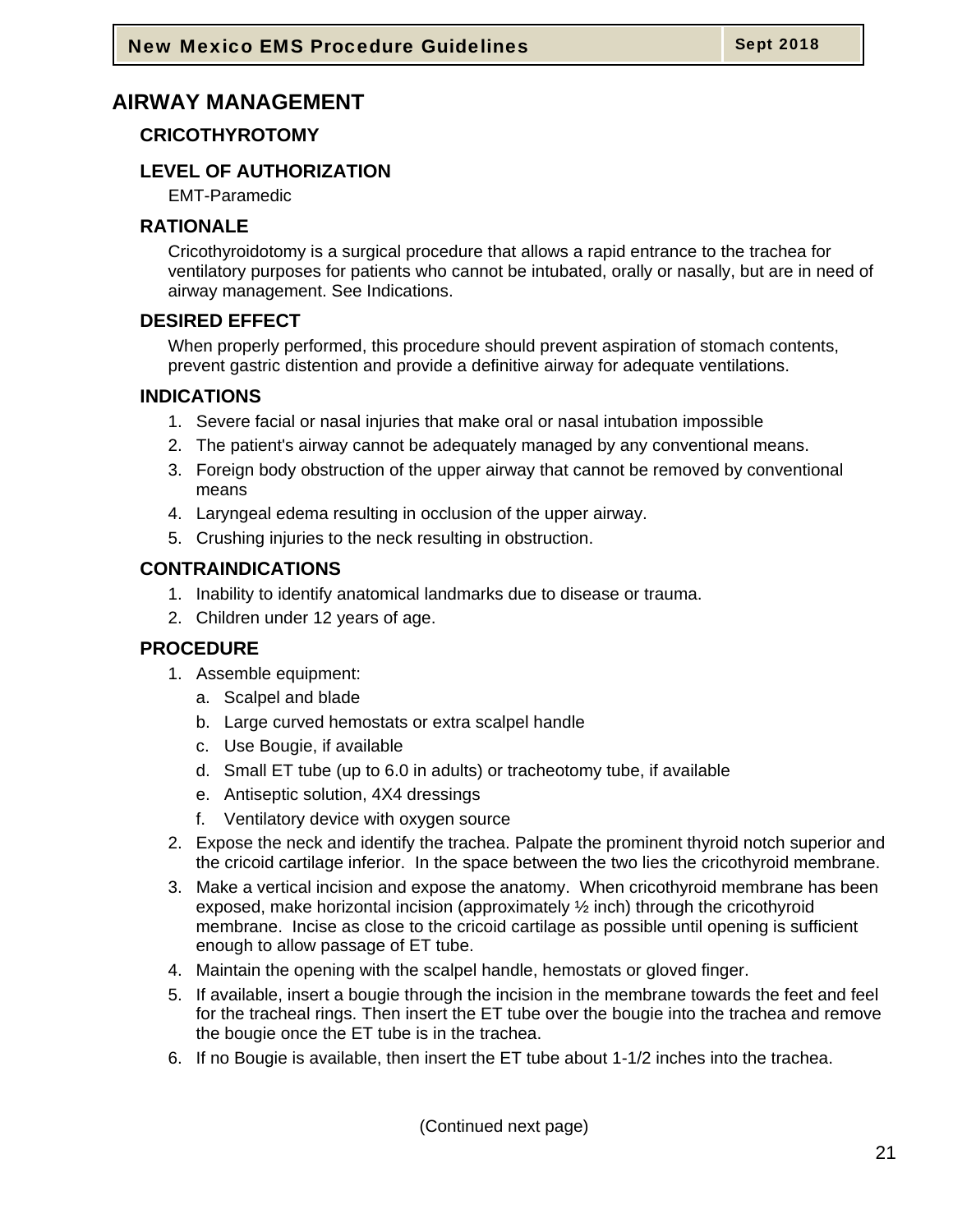## **CRICOTHYROTOMY (cont.)**

- 7. Check breath sounds, inflate cuff if present, and ventilate patient with high flow oxygen and ventilatory device. The tube must be inserted into the trachea, therefore it is imperative that correct placement is verified by assessment of adequate lung sounds and absence of epigastric sounds. If lung sounds present, secure tube. Pulse oximetry, capnography, and/or any end tidal CO2 detector is highly recommended to confirm adequate tube placement and oxygenation.
- 8. Control bleeding and dress wound.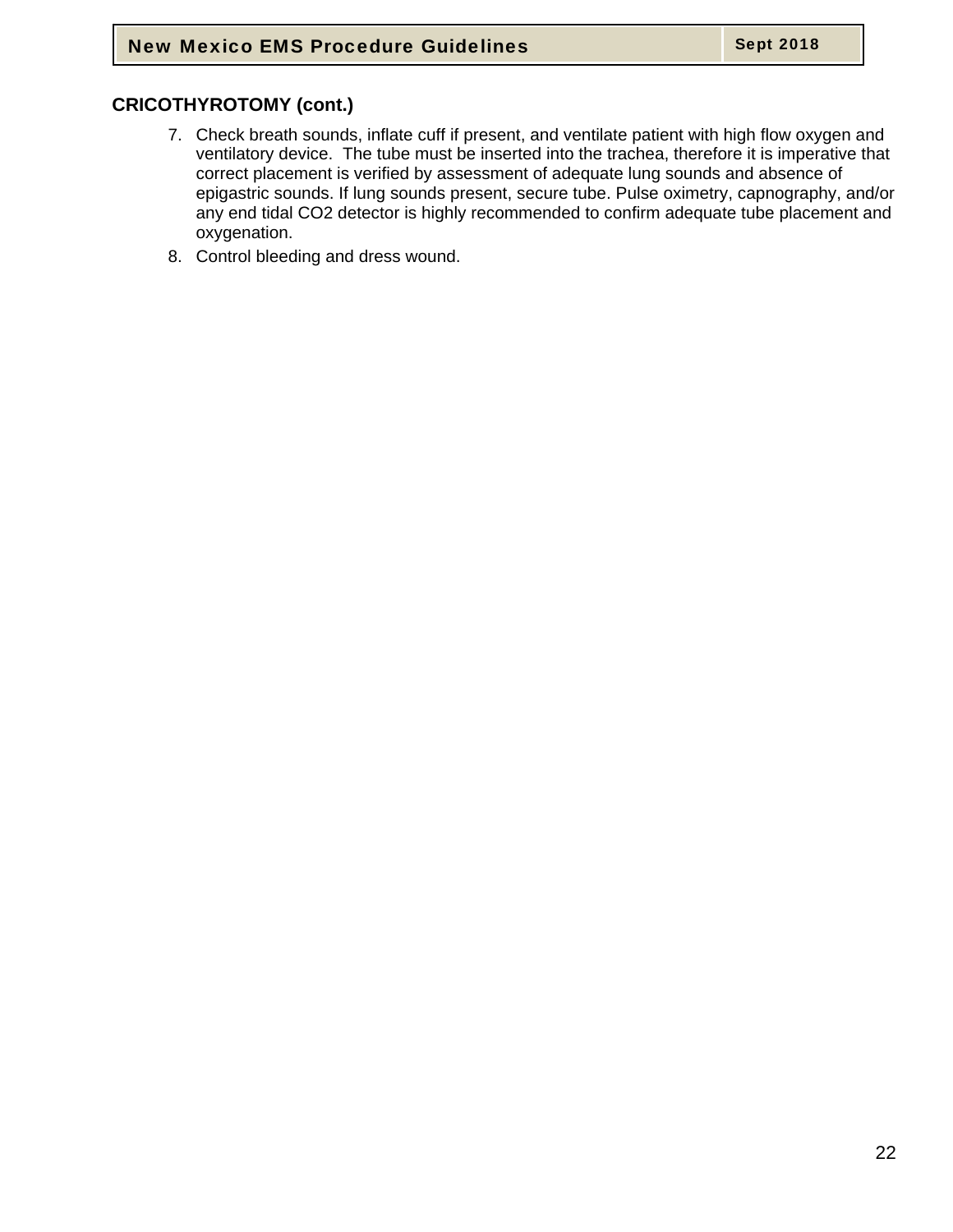# **AEROMEDICAL REQUEST**

## **LEVEL OF AUTHORIZATION**

First Responder, EMT-Basic, EMT-Intermediate & EMT-Paramedic

## **RATIONALE**

Aeromedical transport is an option that should be considered when a patient's illness or injury requires immediate hospital intervention. It may also be applicable in cases where ground transport may not be feasible or available. Aeromedical response to many areas of the state would exceed the time necessary to transport by ground ambulance to a medical facility. However, under some circumstances this service should be considered such as in multiple casualty incidents, prolonged extrication, poor road conditions, and heavy traffic conditions. In some situations, it may be preferable to begin transport and have the aeromedical service meet the ambulance at a pre-determined location.

## **DESIRED EFFECT**

Aeromedical transport services should be notified early to standby for anticipated use during an EMS response to a potentially life threatening incident. This early notification combined with a rapid request for actual aeromedical response when it is determined that the situation dictates its use, should decrease the time from the onset of injury or illness until definitive patient care can be provided in an appropriate medical facility.

## **INDICATIONS**

- 1. Multiple casualty incidents involving critical patients.
- 2. Prolonged extrication of critical patients.
- 3. Poor road conditions that would make it difficult to respond an ambulance to or from the scene.
- 4. Heavy traffic conditions that would increase response and transport times considerably.
- 5. Patients whose condition warrants immediate medical attention available only at a distant medical facility.

## **CONTRAINDICATIONS**

1. None when necessary. However unsafe flying conditions and landing areas must be considered for the safety of the flight crews and aircraft.

## **PROCEDURE**

- 1. Requests for aeromedical transport may be made by:
	- a. Law enforcement
	- b. Fire or EMS personnel
	- c. Hospital staff
	- d. Search and rescue field coordinators
	- e. Private citizens with prior approval
- 2. Cancellation of aeromedical transport services shall only be made by:
	- a. Highest level of EMS provider on scene, after assessment of patient
	- b. If transport by ground ambulance is appropriate after assessment of patient
	- c. Incident Commander after consulting with the highest EMS provider on scene
- 3. Diverting of aeromedical transport aircraft:
	- a. When aeromedical response exceeds ground transport time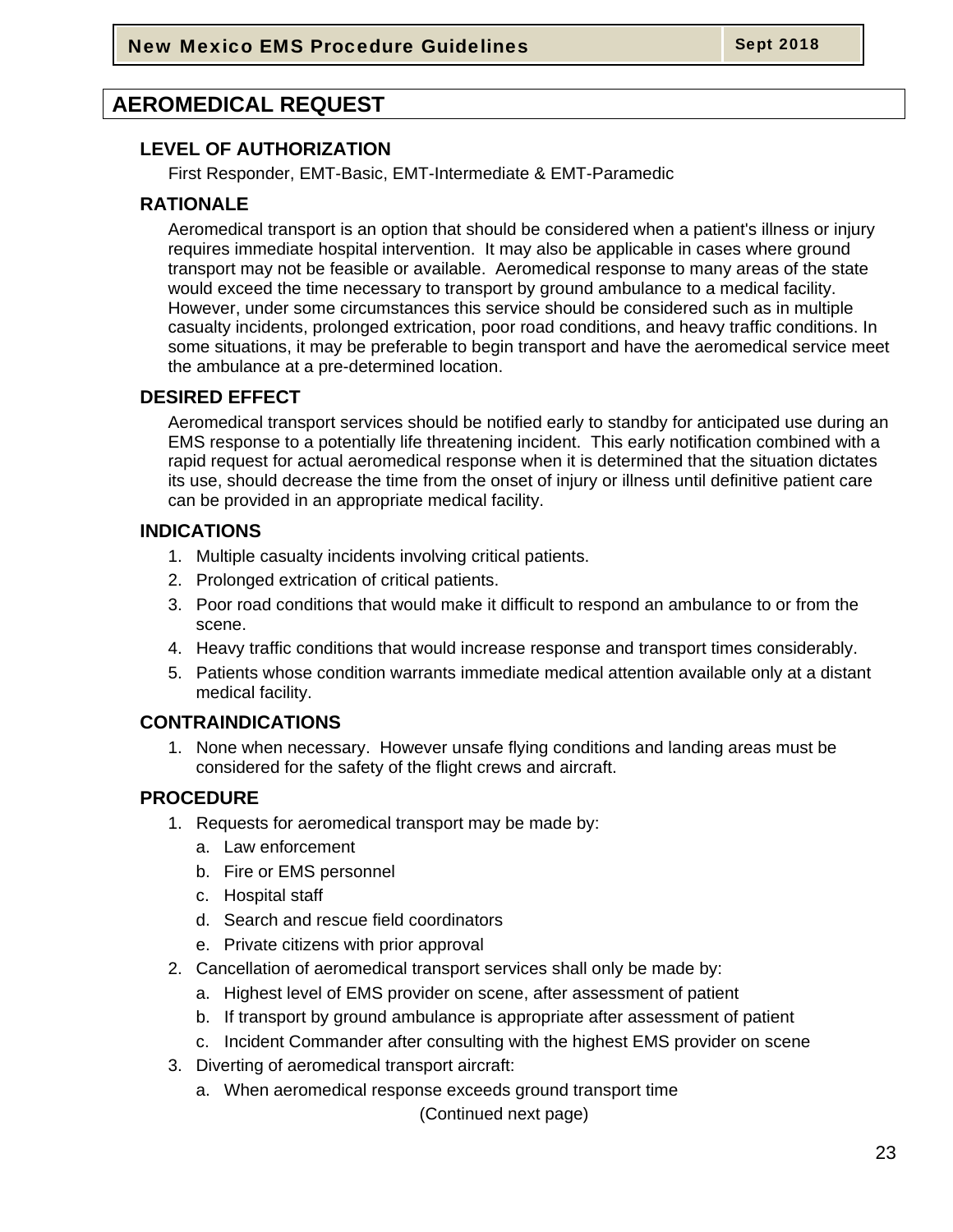# **AEROMEDICAL REQUEST (cont.)**

- b. When requested only by highest on scene EMS provider after patients have been transported or to be intercepted with when ground and air units are in direct radio contact.
- 4. Safety concerns should be discussed and addressed prior to arrival of the aircraft:
	- a. Landing zone should be blocked off for bystander safety.
	- b. Approach the aircraft only when signaled by a member of the flight crew.
	- c. Only essential personnel should approach the aircraft.
	- d. Do not approach from the rear of the aircraft.
	- e. Use extreme caution in windy conditions, may cause overhead blades to dip.
	- f. Wear ear and eye protection, and secure hats or head cover.
	- g. On sloping landing zone, approach from the downhill slope.
- 5. Requirements for establishing a landing zone:
	- a. 100' X 100' fairly flat area.
	- b. Area should be clear of overhead obstacles such as wires.
	- c. Protection for patient from noise and wind
	- d. Remove debris from landing area
- 6. Never approach the aircraft until signaled to do so by the flight crew.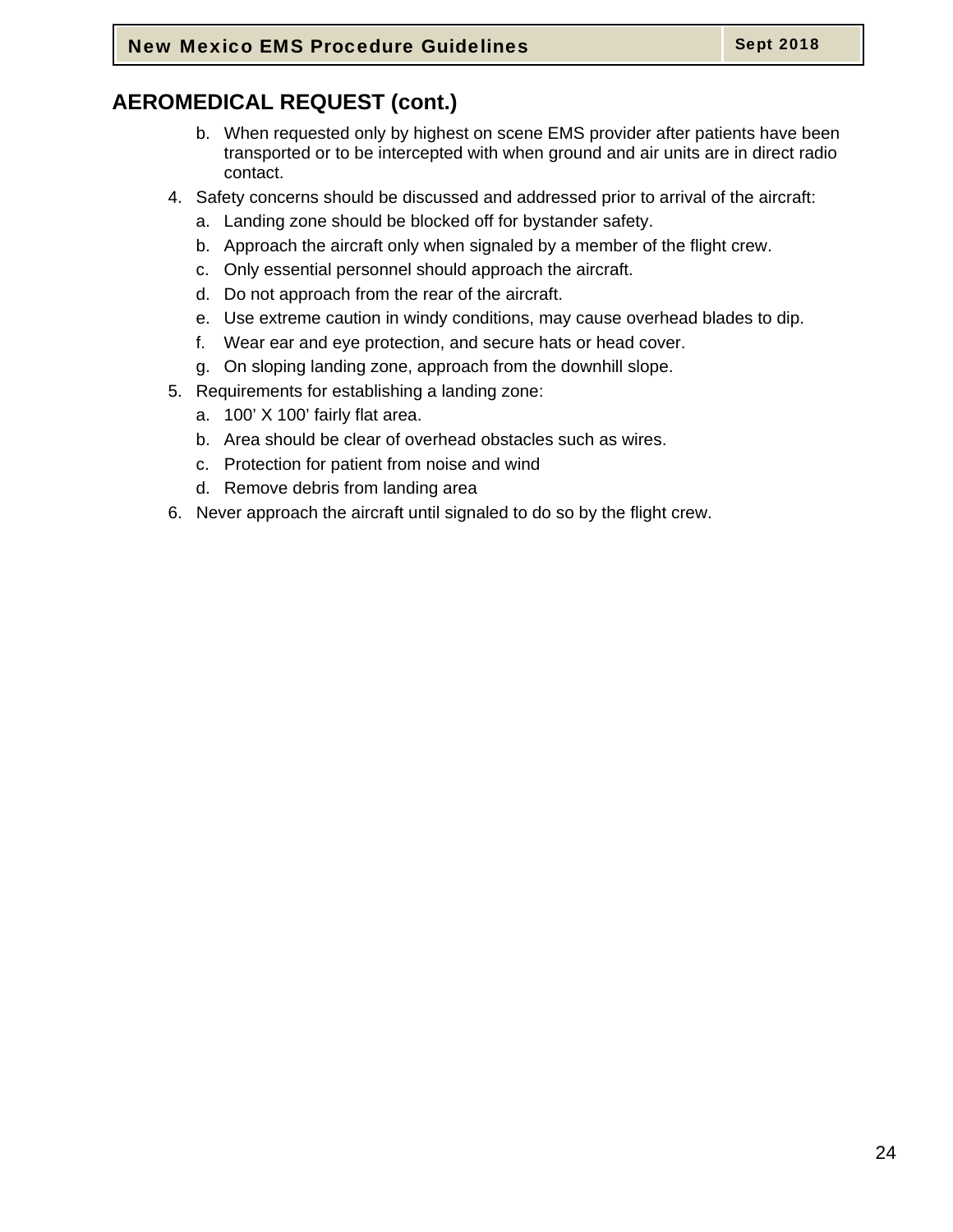# **CAPNOGRAPHY**

## **LEVELS OF AUTHORIZATION**

First Responder, EMT-Basic, EMT-Intermediate & EMT-Paramedic

## **RATIONALE**

End-tidal carbon dioxide (ETCO2) is the measurement of carbon dioxide in the airway at the end of each breath. Capnography provides a numeric reading (amount) and graphic display (waveform) of the ETCO2 throughout the respiratory cycle. ETCO2 is very useful in both the intubated and non-intubated patient for determining ventilation adequacy and perfusion. In order for there to be measurable CO2, there must be cardiac output (even compressions), lungs that are being ventilated and perfused, and a way for the CO2 to be excreted (airway).

## **INDICATIONS**

- 1. All patients with a potential, or actual, change in metabolism, circulatory, and/or respiratory function
- 2. Hypoventilation states
- 3. Shock states
- 4. Bronchospastic disease
- 5. Chest pain with respiratory distress
- 6. Congestive Heart Failure
- 7. All patients with advanced airways or receiving CPR
- 8. Patients experiencing altered mental status
- 9. Any patient having received narcotic or benzodiazepine medications

## **CONTRAINDICATIONS**

1. None

## **NOTES/PRECAUTIONS**

- 1. A patient with normal cardiac and pulmonary function will have an ETCO2 level between 35- 45 mmHg. When no CO2 is detected, 3 factors must be quickly evaluated for cause:
	- a. Loss of airway function- Improper tube placement, apnea
	- b. Loss of circulatory function- Massive PE, cardiac arrest, exsanguination
	- c. Equipment malfunction- Tube dislodgement or obstruction
- 2. All intubated patients will have capnography (when available) applied and a printed copy of the post

- 1. Turn on monitor and adjust contrast as needed
- 2. Verify ETCO2 display is on and functioning.
- 3. Open tubing connector door and connect ETCO2 filterline tubing by turning clockwise a. Tubing should be connected to monitor before being connected to patient's airway
- 4. Connect tubing to patient airway
- 5. Record waveform and ETCO2 level.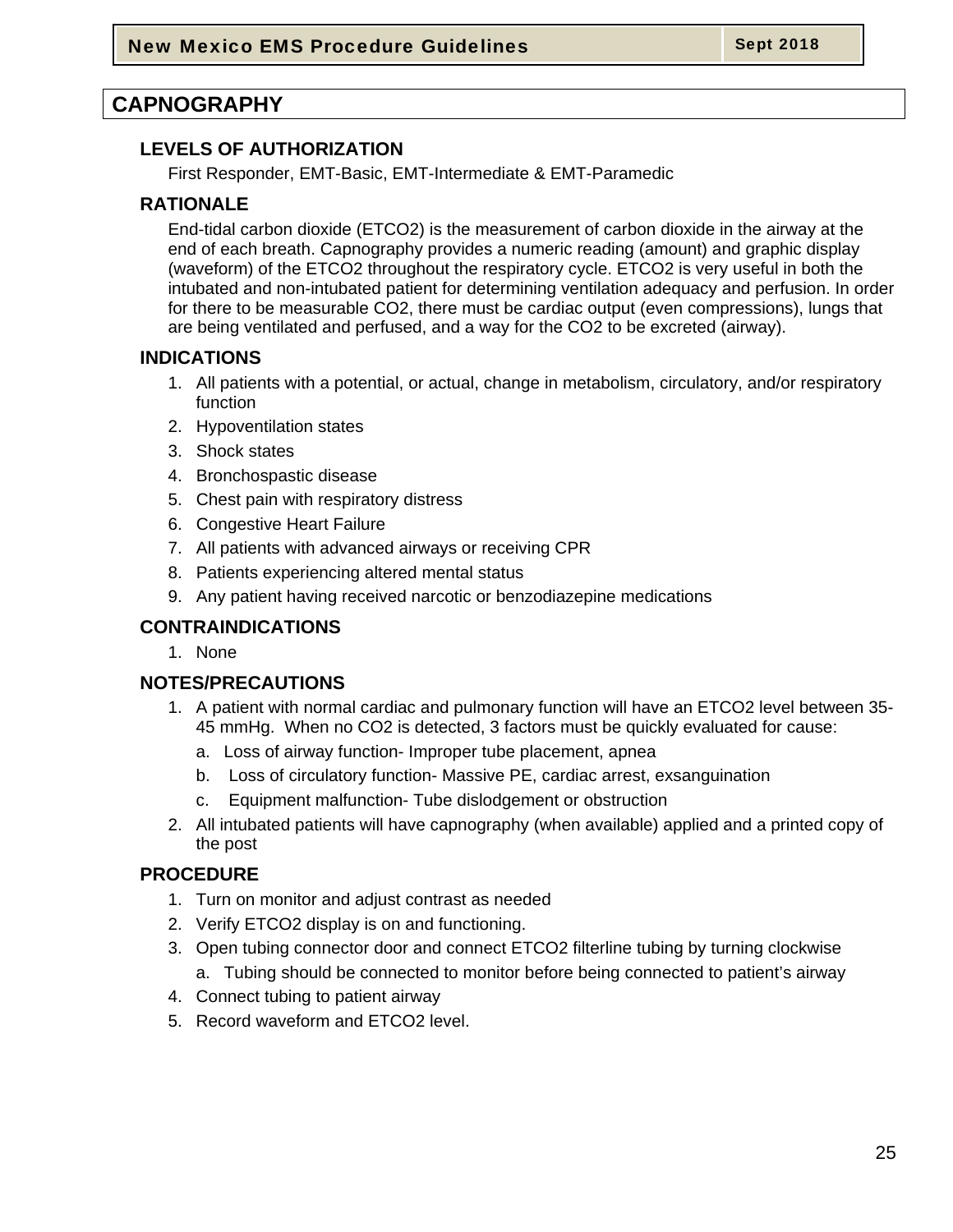# **CAPNOMETRY**

## **LEVELS OF AUTHORIZATION**

First Responder, EMT-Basic, EMT-Intermediate & EMT-Paramedic

## **RATIONALE**

End-tidal carbon dioxide (ETCO2) detectors measure the concentration of exhaled carbon dioxide and are extremely useful in assessing proper placement of an endotracheal tube. An absence of measured carbon dioxide in the patient's exhaled air may indicate tube placement in the esophagus, while the presence of carbon dioxide after six full breaths usually indicates proper tracheal placement. Proper tube placement is confirmed by a color change in the colorimetric device by a reaction of CO2 with the litmus paper inside the detector. As with pulse oximetry, an ETC02 detector is an addition to other methods (direct visualization, bilateral breath sounds, etc.) for confirmation of proper endotracheal tube placement.

## **INDICATIONS**

- 1. As an adjunct to confirm proper tube placement on all Advanced Airway Devices
- 2. On intubated patients to detect approximate ranges of end-tidal CO2 when measurement may be clinically significant.

## **CONTRAINDICATIONS**

- 1. Not used to detect main-stem bronchial intubation
- 2. Not for use during mouth-to-tube ventilation

## **NOTES/PRECAUTIONS**

- 1. Due to potential increased airway resistance, do not use Pedi-Cap on patients weighing >15 kg.
- 2. Reflux of gastric contents, mucous, edema fluid, endotracheal medication administration, or nebulization can discolor detector. Contamination of this type may increase resistance, alter color changes, and affect ventilation. If this occurs, discard the device.

- 1. Select appropriate detector according to patient size and weight. Remove detector from packaging
	- a. Patients >15 kg Easy-Cap
	- b. Patients <15 kg Pedi –Cap
- 2. Match initial color of indicator to the PURPLE color labeled CHECK around the detector window
	- a. If the purple color of the indicator is not the same color, or darker, than the area marked CHECK, do not use the detector
	- b. If the indicator color appears pink, the separate color chart for fluorescent light must be used for accurate color matching
- 3. Deliver six ventilations of moderate tidal volume
	- a. Interpreting results before confirming 6 breath cycles can yield false results
- 4. After six breaths, attach detector to endotracheal tube; then attach BVM to the detector
- 5. Compare indicator color in the window on full-end expiration. If C02 is detected, the PURPLE CHECK color will change to GOLD (Range C).
- 6. If the results are not conclusive, and correct anatomic location cannot be confirmed with certainty by other means, the endotracheal tube should be immediately removed and reinserted.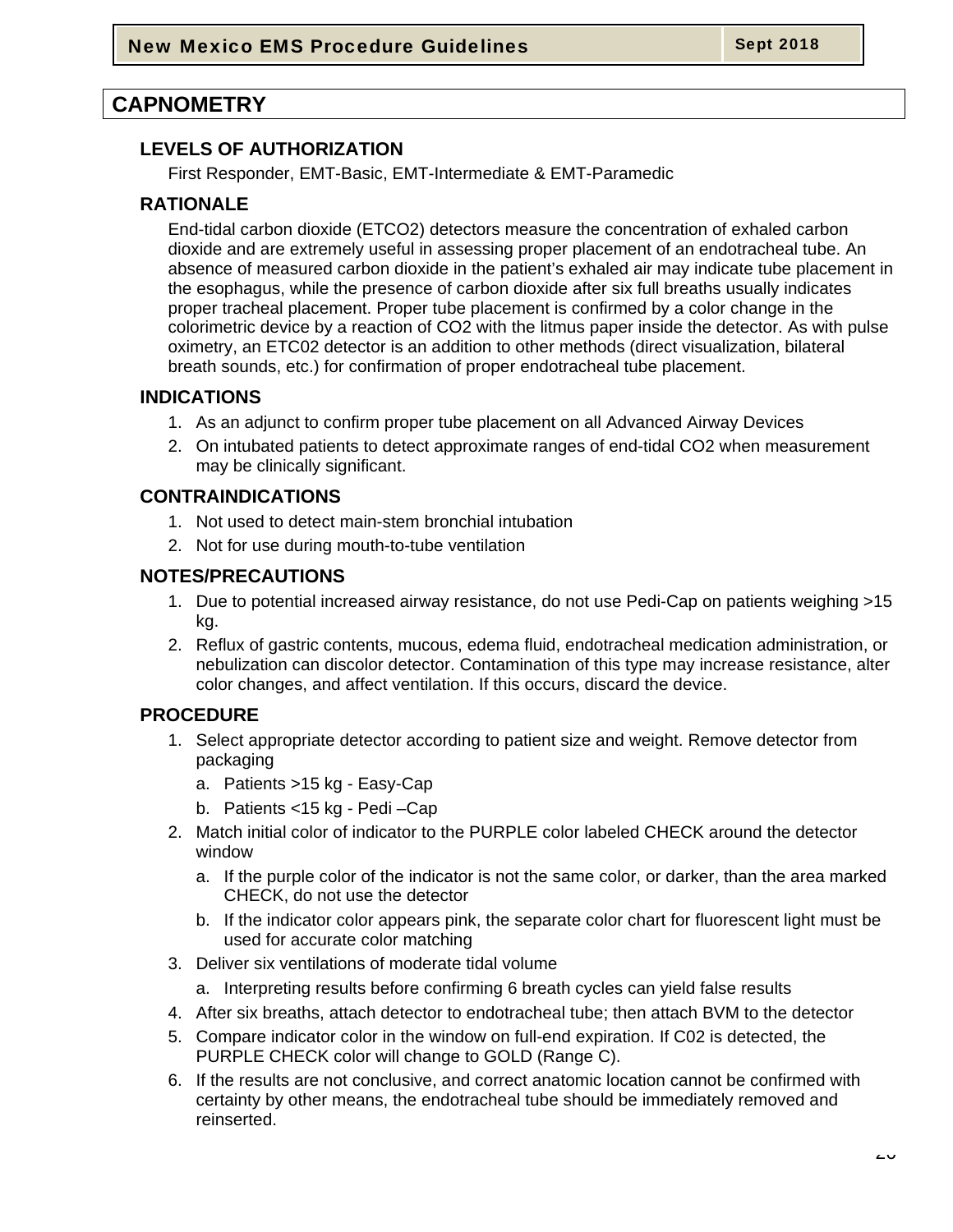# **CARDIAC MONITORING**

## **LEVEL OF AUTHORIZATION**

First Responder, EMT-Basic, EMT-Intermediate & EMT-Paramedic

## **RATIONALE**

Cardiac monitoring should be used at any time there is a possible cardiac problem such as chest pain, irregular pulse, decreased LOC, abnormal blood pressure, or a history of cardiac problems. It can also be considered as an adjunct for patients with severe trauma, but should not precede emergency procedures.

## **DESIRED EFFECT**

Cardiac monitoring, when performed correctly, should provide a mechanism for monitoring and documenting cardiac activity in the pre-hospital environment. This may be accomplished several ways, including printed EKG rhythm strips, internal recordings, or telemetry.

## **INDICATIONS**

- 1. Possible cardiac problems with associated chest pain, or signs and symptoms associated with a silent AMI
- 2. Suspected drug overdose
- 3. Hypertension/CVA/TIA
- 4. Head injury
- 5. Chest trauma
- 6. Respiratory problems
- 7. Metabolic problems (dehydration, DKA, acidosis, etc.)
- 8. Abdominal pain

## **CONTRAINDICATIONS**

- 1. None when indicated.
- 2. Caution should be used when placing electrodes on skin damaged from trauma, burns, or chemicals.
- 3. Cardiac monitoring, if indicated, should not delay emergency treatment or delay transport.

- 1. Make sure the skin is free of debris that will interfere with electrode contact (sweat, body hair, dirt, etc.)
- 2. Attach electrodes to skin surface and attach leads to the monitor and patient.
- 3. Turn on monitor; adjust the gain or sensitivity to the proper level.
- 4. Record and report rate, regularity, origin of electrical activity and note any ectopy.
- 5. If possible, tracings should be printed before, during, and after delivery of procedures or medication.
- 6. Tracings should be printed to document a change in rhythm, rate, or any significant irregularity.
- 7. Label strip with time, patient name.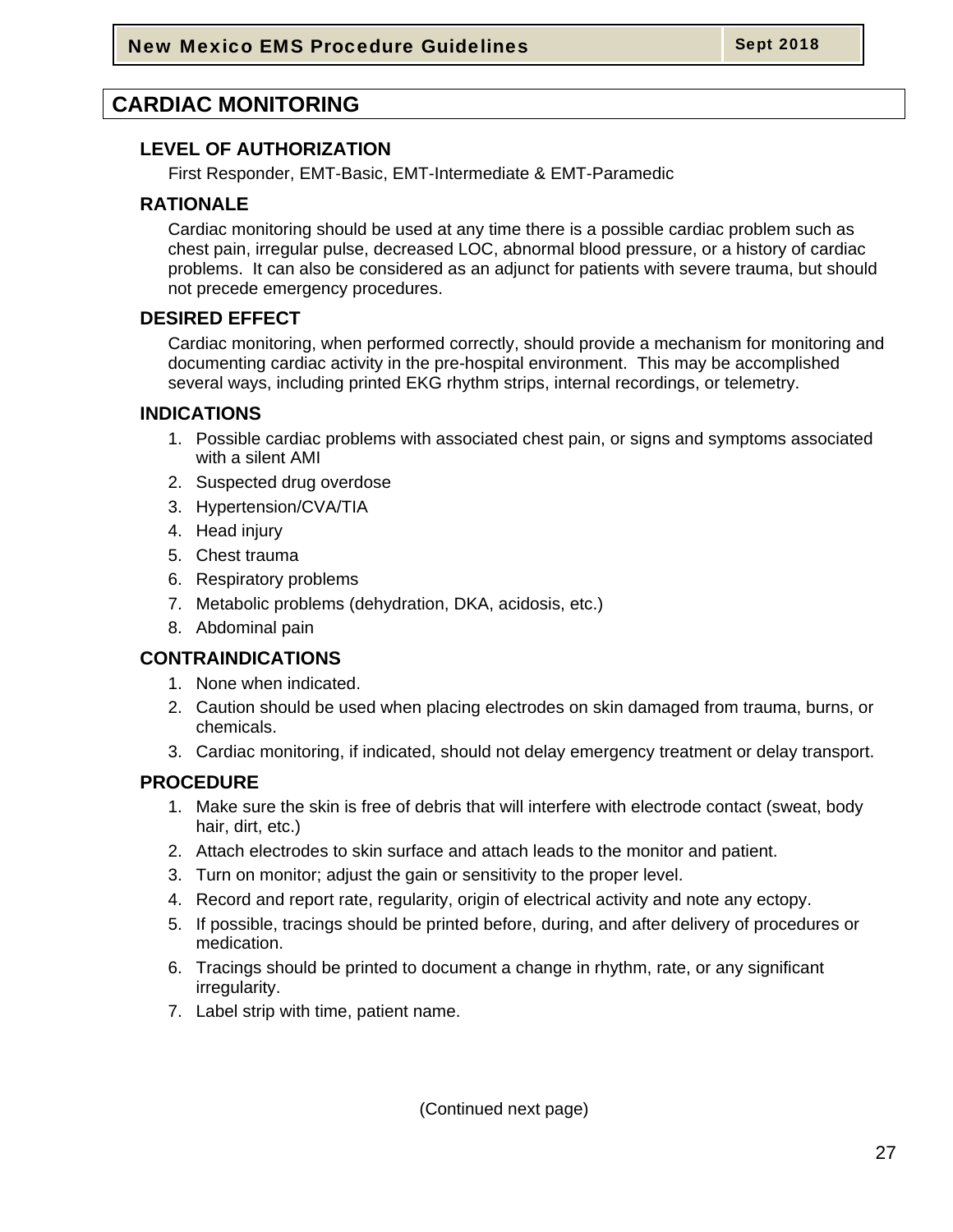# **CARDIAC MONITORING (cont.)**

## **12-LEAD EKG**

- 1. With the advent of thrombolytic therapy, early diagnosis of acute myocardial infarction has become more important. American Heart Association guidelines recommend a "door-todrug time" of 30 minutes for thrombolytic administration. A pre-hospital 12-lead could speed diagnosis and shorten time until thrombolysis.
- 2. A 12-lead EKG is not a treatment and should be considered only if time and personnel are available. Do not attempt to obtain a 12-lead unless all other appropriate assessment and treatment guidelines have been met. For example, a 12-lead is of no value in cardiac arrest unless there is a return of a spontaneous pulse.

- 1. Placement of limb leads:
	- a. Follow manufacturers recommendations
	- b. Left deltoid
	- c. Left side anterior below waistline
	- d. Right side anterior below waistline
- 2. Placement of precordial leads:
	- a. V1 fourth intercostal space to right of sternum
	- b. V2 fourth intercostal space to left of sternum
	- c. V3 between V2 and V4
	- d. V4 fifth intercostal space mid-clavicular
	- e. V5 between V4 and V6
	- f. V6 fifth intercostal space midaxillary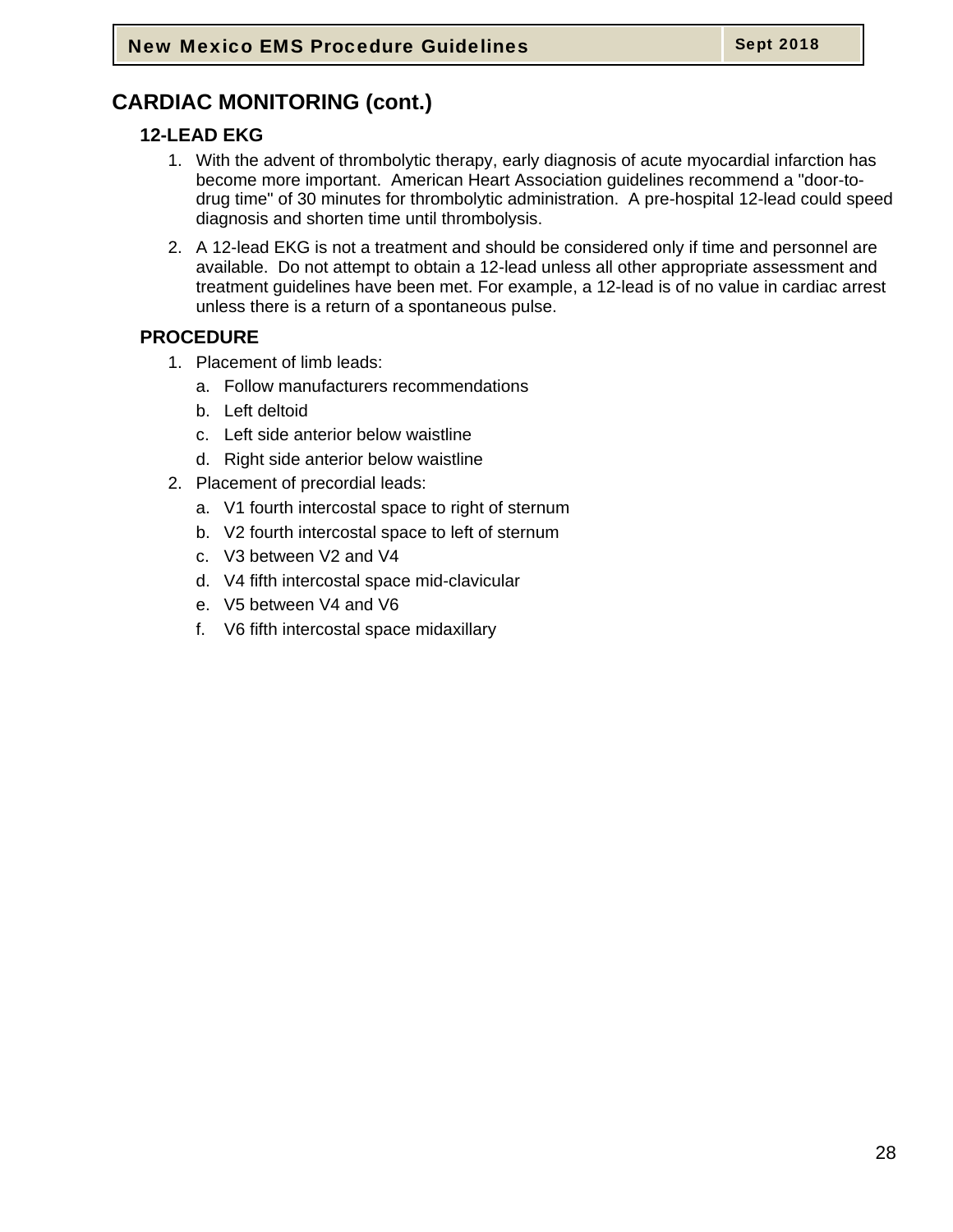# **CARDIAC PACING-TRANSCUTANEOUS**

## **LEVEL OF AUTHORIZATION**

EMT-Paramedic

## **RATIONALE**

Transcutaneous (external) pacing provides a safe method of increasing the heart rate on patients with symptomatic bradycardias, including high degree AV blocks.

## **DESIRED EFFECT**

During transcutaneous pacing, the heart is stimulated with externally applied cutaneous electrodes that deliver an electrical impulse at a controlled rate. When performed correctly, the external pacemaker should control the patient's heart rate, and mechanical activity until definitive treatment is available. This should cause an increase in both pulse rate and blood pressure, along with increased LOC.

## **INDICATIONS**

- 1. Hemodynamically significant bradycardias that have not responded pharmacologic therapy.
- 2. "Overdrive" pacing (limited by the maximum pacing rate of the device) to terminate malignant supraventricular and ventricular tachycardias.
- 3. Metabolic disturbances causing symptomatic bradycardias.

## **CONTRAINDICATIONS**

- 1. Severe hypothermia
- 2. Cardiac arrest
- 3. Bradycardia in children unless hypoxia or hypoventilation has been ruled out.

## **PROCEDURE**

- 1. Initiate IV, oxygen, and EKG monitoring
- 2. Run an initial strip as soon as monitor is attached to the patient. Use multiple leads in viewing cardiac electrical activity.
- 3. If the patient is conscious, explain the procedure.
- 4. Obtain vital signs.
- 5. Apply the transcutaneous pacing electrodes, insuring sufficient contact with patient's skin to allow complete electrical flow.
- 6. Turn pacer ON and set *PACING RATE* at 60 70 per minute.
- 7. Increase *CURRENT* until electrical capture is achieved.
- 8. Electrical capture is verified by noting whether or not a QRS complex follows every pacemaker spike. Use the minimal energy level required to get capture. Check for mechanical capture by palpating for a pulse that corresponds with the cardiac monitor.
- 9. Monitor the patient's condition, maintaining a close watch on pulse rate and blood pressure.
- 10. In the hemodynamically stable patient that is conscious and exhibits signs of discomfort, consider analgesia and/or sedation.

## **SPECIAL CONSIDERATION**

1. Re-verify mechanical and electrical capture after any patient movement.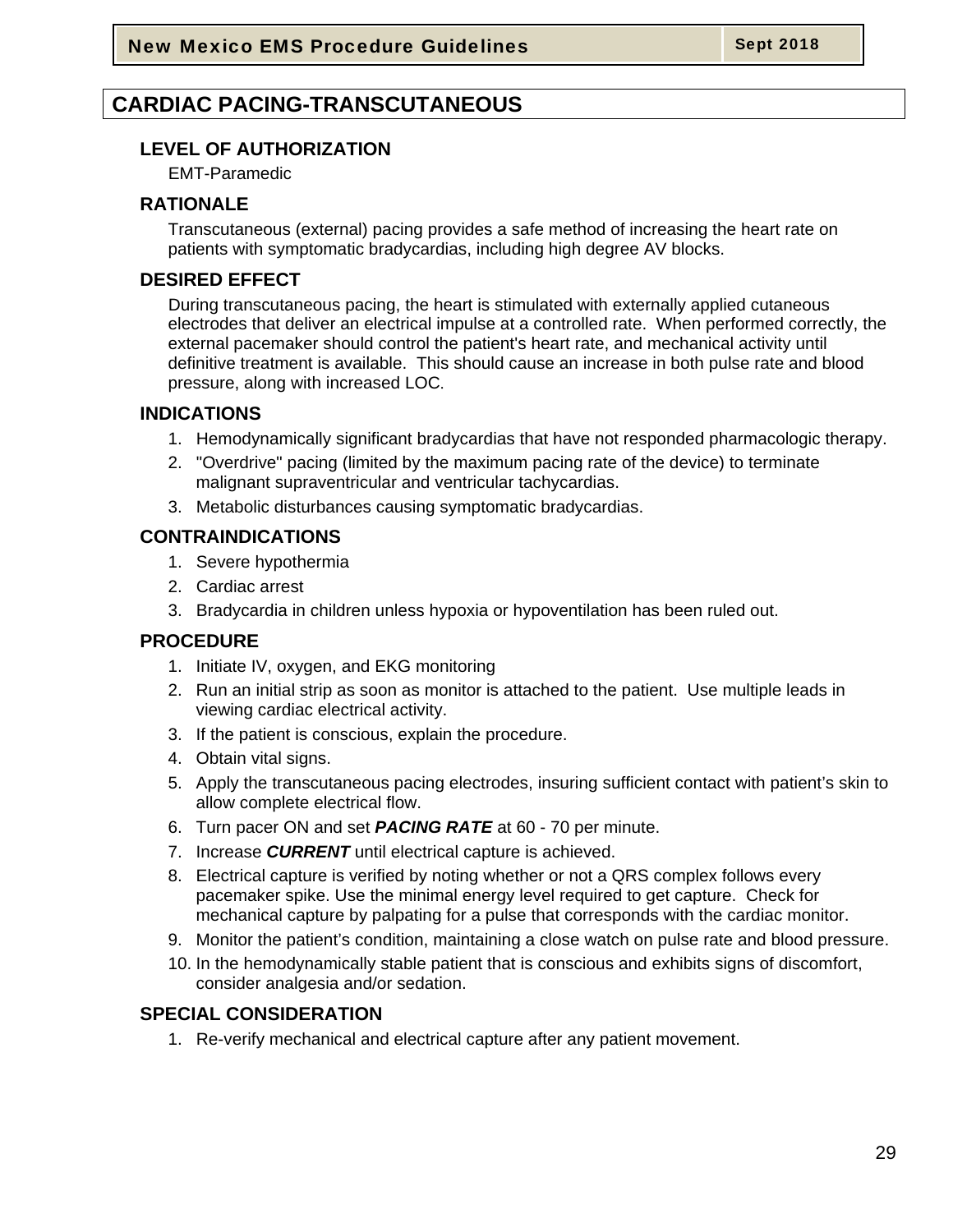## **CARDIOVERSION**

#### **LEVEL OF AUTHORIZATION**

EMT-Paramedic

#### **RATIONALE**

Cardioversion (synchronized electrical shock) is used to terminate tachycardias, other than pulseless ventricular tachycardia and ventricular fibrillation, in patients who are hemodynamically unstable or do not respond to pharmacological intervention. Synchronization reduces the chances that a shock will induce VF.

#### **DESIRED EFFECT**

Successful cardioversion should immediately terminate the tachycardia and decrease the potential for development of secondary complicating dysrhythmias.

#### **INDICATIONS**

- 1. Patient is hemodynamically unstable and in tachycardia (atrial fibrillation, atrial flutter, atrial tachycardia, ventricular tachycardia with a pulse and supraventricular tachycardias).
- 2. If medications fail in the stable patient with the before mentioned arrhythmias, synchronized cardioversion will most likely be indicated.

## **CONTRAINDICATIONS**

- 1. Ventricular tachycardia without a pulse.
- 2. Contraindicated (relative) when digitalis toxicity is suspected as the cause of the rhythm. When patient is decompensated and you suspect digitalis toxicity, give bolus of Lidocaine 1mg/kg before cardioverting and start at 50 joules.
- 3. Immediate cardioversion is usually not needed for rates <150. Consider other causes.

- 1. Consider sedation with Midazolam or Diazepam (follow Drug Guidelines).
- 2. Turn on synchronizer switch. Set the energy level to 50-100 joules mono-phasic and follow manufacturers recommendations for bi-phasic monitors for adults; 1-2 joules/kg for children.
- 3. Make sure the synch mode is capturing. The gain may have to be adjusted to increase the "size" of the QRS to allow for synchronization.
- 4. If using paddles, use electrode gel or other conductive material. Apply paddles to chest with firm pressure (approximately 25 pounds).
- 5. If using defibrillation pads, position pads appropriately.
- 6. Call clear, and ensure that the patient area is clear.
- 7. Depress the discharge button and continue to hold until the energy is discharged (there may be a short delay).
- 8. If rhythm is unchanged, repeat cardioversion at higher energy level.
- 9. If rhythm changes, follow appropriate guidelines.
- 10. If the device is unable to synchronize due to irregularity of the rhythm (polymorphic ventricular tachycardia) and no firing occurs, deliver an unsynchronized shock.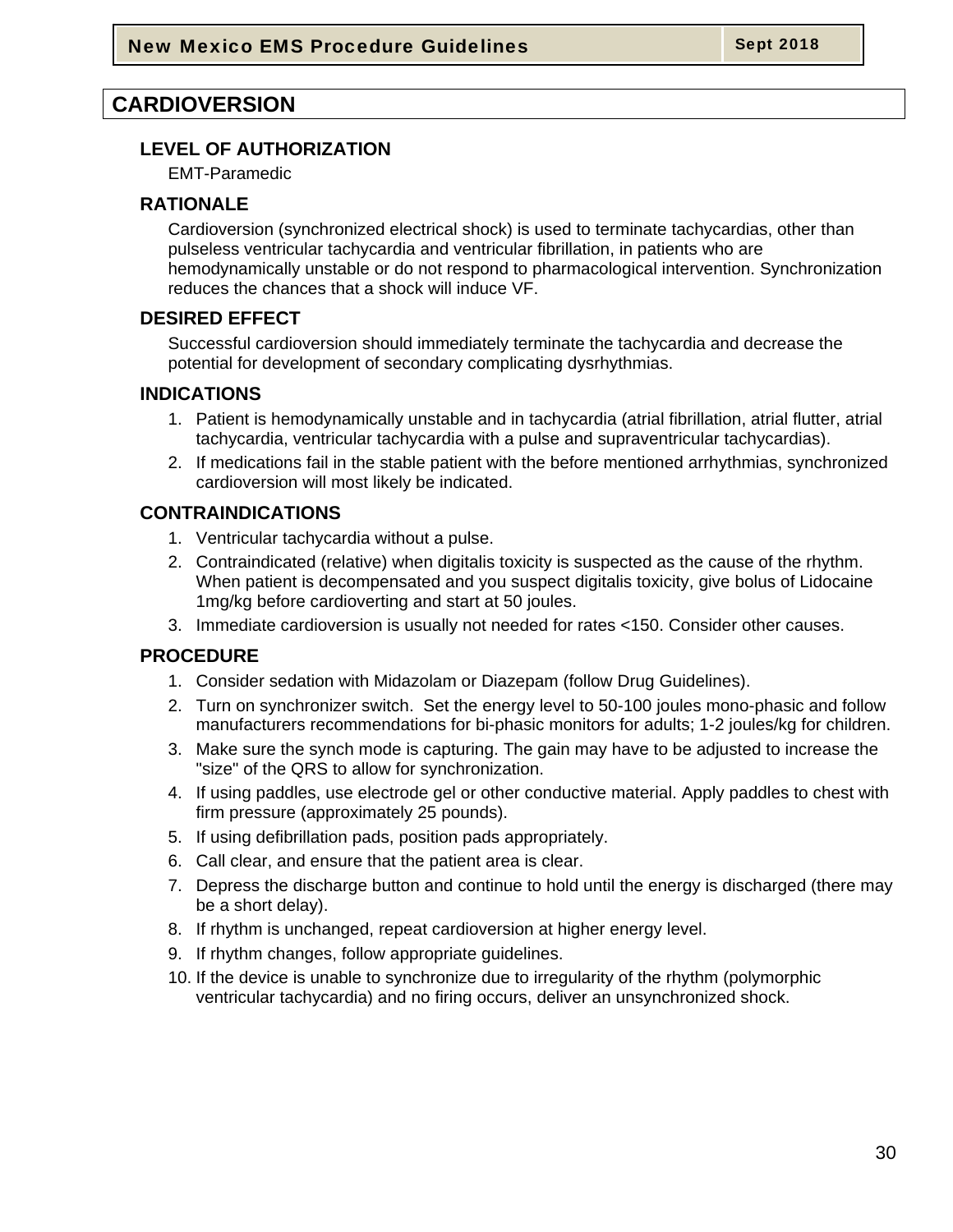# **CHEST TUBE MONITORING**

## **LEVEL OF AUTHORIZATION**

EMT-Paramedic

## **RATIONALE**

Trauma, disease, or surgical interventions can interrupt the closed negative-pressure system of the lungs which may result in total collapse of the lung. A chest tube, along with a closed chest drainage system, is attached to promote drainage of air and fluid which may leak into the pleural cavity. Chest tubes must be closely monitored for patency to prevent pneumothorax or hemothorax and promote lung re-expansion.

#### **DESIRED EFFECT**

When monitored properly, air and fluids are removed from the pleural space and normal intrapleural and intra-pulmonic pressures are maintained.

#### **INDICATIONS**

1. Inter-facility transfers requiring monitoring of a pre-established, patent chest tube.

#### **CONTRAINDICATIONS**

1. None, when the chest tube is indicated and must be monitored.

## **PROCEDURE**

#### **Monitoring:**

- 1. Monitor the patient's vital signs (Sp02 and ET02 if available) and breath sounds over affected lung area.
- 2. Assess for increasing respiratory distress and/or chest pain.
- 3. Observe the following:
	- a. Chest tube dressing for leakage.
	- b. If necessary, remove dressing and inspect tube at the entrance of the thorax for loose sutures and tube displacement.
	- c. Patency of the tube (kinks, dependent loops or clots).
		- i. Water level in the water seal should fluctuate with breathing, rising with inspiration and falling with expiration. If patient is on mechanical ventilation, this pattern is reversed because of the positive pressure.
	- d. Fluctuations stop when the lung is fully re-expanded, or when tube is kinked. Drainage system, which should be upright and below the level of the tube insertion.
- 4. Chest tubes should only be clamped (toothless clamps) only under specific circumstances:
	- a. To assess for air leaks.
	- b. To rapidly empty or change collection bottle or chamber.
	- c. To change disposable systems. Have the new system ready to be connected before clamping the tube.
- 5. Position the patient to permit optimal drainage (do not remove LSB/Immobilization equipment on trauma patients):
	- a. Semi-Fowler's position to evacuate air (pneumothorax).
	- b. High Fowler's position to drain fluid (hemothorax).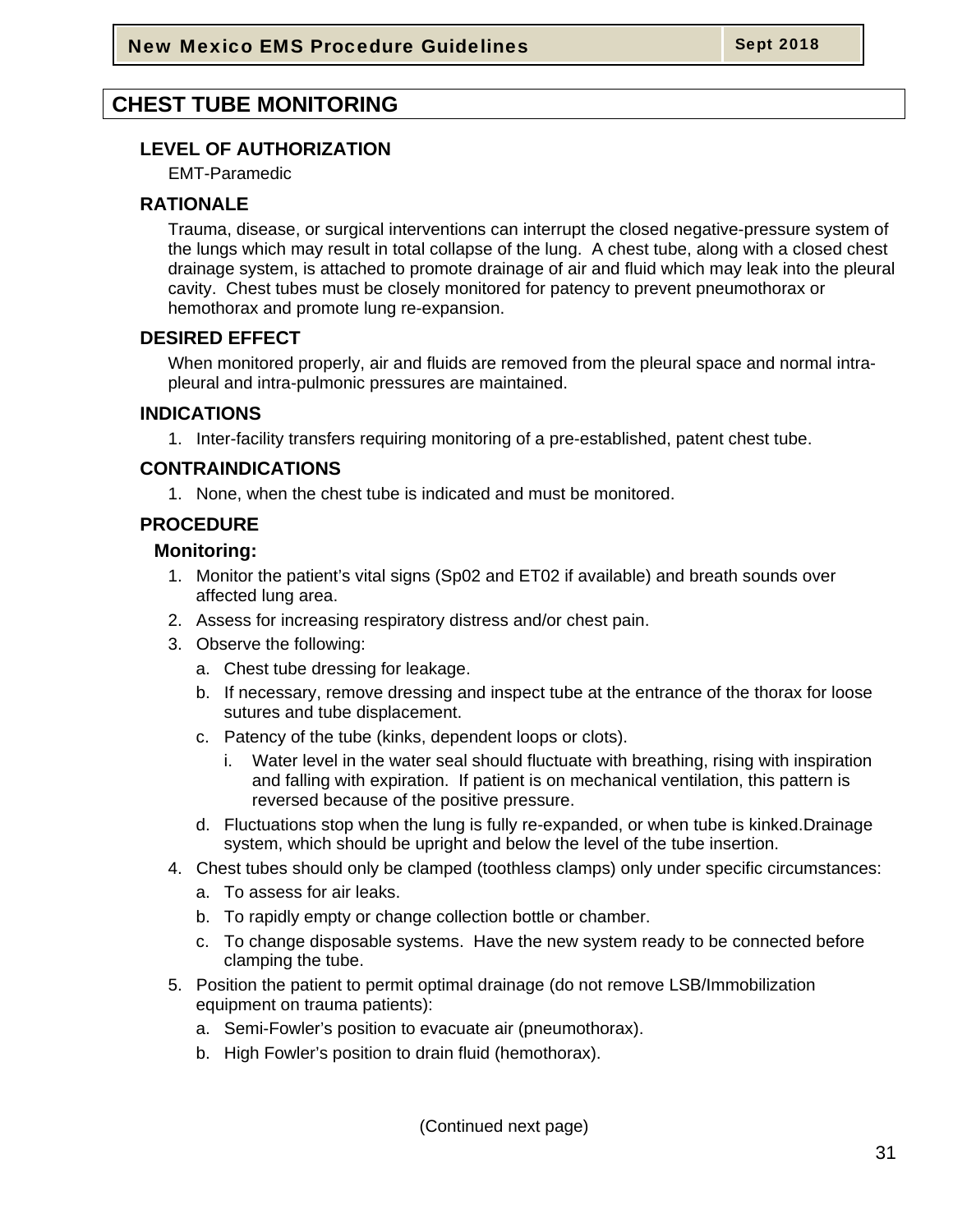# **CHEST TUBE MONITORING (cont.)**

- 6. Assure tube connection between chest and drainage tubes are intact, taped well and secured in multiple locations.
	- a. Water-seal vent must be without occlusion.
	- b. Suction-control chamber vent must be without occlusion when suction is used.
	- c. Suction should be 15-30cm H20 and intermittent.
- 7. Coil excess tubing on mattress next to patient and secure to gurney, assure there is a dependent loop.
- 8. Adjust tubing to hang in a straight line from the top of the mattress to the drainage chamber.

## **Troubleshooting:**

#### *Air Leak:*

- 1. In patients receiving mechanical ventilation with PEEP, if continuous bubbling is seen in water-seal bottle/chamber, a possible leak exists between the patient and water seal.
	- a. Locate leak.
	- b. Tighten loose connection between patient and water seal.
	- c. Leak is corrected when constant bubbling is stopped.
- 2. Bubbling continues, indicating that the air leak has not been corrected.
	- a. Cross-clamp chest tube at the dressing site. If bubbling stops, air leak is inside the patient's thorax (lung) or at the chest tube insertion site.
	- b. Unclamp tube and notify medical control immediately. Leaving the chest tube clamped may cause a tension pneumothorax.
	- c. Reinforce chest dressing.
- 3. The bubbling continues, indicating that the leak is not in the patient's chest or at the insertion site.
	- a. Gradually move clamps down drainage tubing away from the patient and toward the suction-controlled chamber, moving one clamp at a time.
	- b. When bubbling stops, leak is in the section of tubing or connection distal to the clamp.
	- c. Replace tubing or secure connection and release clamp.
- 4. Bubbling continues, indicating that the leak is not in the tubing.
	- a. Check the drainage system for leak.
	- b. Change the drainage system if indicated.

## *Tension Pneumothorax Develops:*

- 1. If severe respiratory distress or chest pain develops:
	- a. Determine that the chest tubes are not clamped, kinked or occluded.
	- b. Correct problem if found.
	- c. Do not "milk" the chest tube if a clot is found without first clamping the tube proximal of clot.
- 2. Absence of breath sounds on affected side:
	- a. Notify medical control immediately
- 3. Hyper-resonance on affected side, mediastinal shift to unaffected side, tracheal shift to unaffected side, hypotension or tachycardia is present:
	- a. Contact Medical Control and consider chest decompression on the affected side.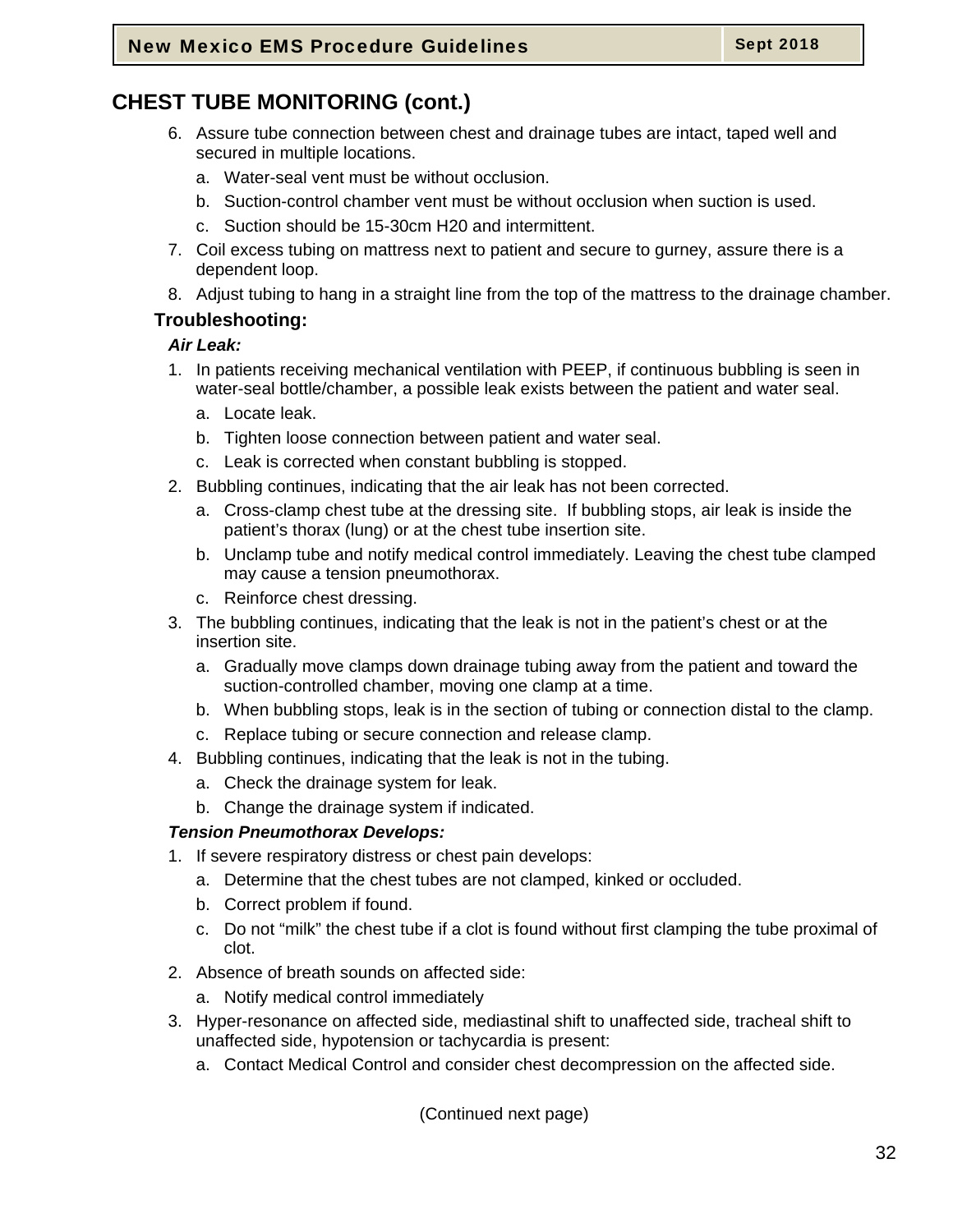# **CHEST TUBE MONITORING (cont.)**

#### *Water Seal (if water bottle system is used)*

- 1. Water-seal bottle is broken.
	- a. Insert distal end of water-seal tube into sterile solution so that tip is 2 cm blow surface.
	- b. If no sterile solution is available, double clamp chest tube while preparing new bottle.
	- c. Replace bottle and release clamps.
- 2. Water-seal tube is no longer submerged in sterile fluid:
	- a. Add sterile solution to water-seal bottle until distal tip is 2 cm under surface.
	- b. Set water-seal bottle upright so that tip is submerged.
- **Note:** If unable to determine location of equipment leak or malfunction, clamp tube, disconnect device at proximal connection and replace with Heimlich Valve. Unclamp tube, reassess patient.
- **Note:** Consider placement of Heimlich Valve in series between patient and Pleura-Vac/Atrium type device as a safety mechanism.

#### *Chest Tube Inadvertently Pulled (Partial or Complete):*

- 1. Identify if leak in system exists. (If proximal tube port is not outside pleural cavity, tube is still functional).
- 2. If a leak exists, gently remove tube completely and rapidly close surgical site with direct pressure and occlusive dressing.
- 3. Notify Medical Control and consider diversion to closer facility.
- 4. Be prepared to emergently decompress for tensioning.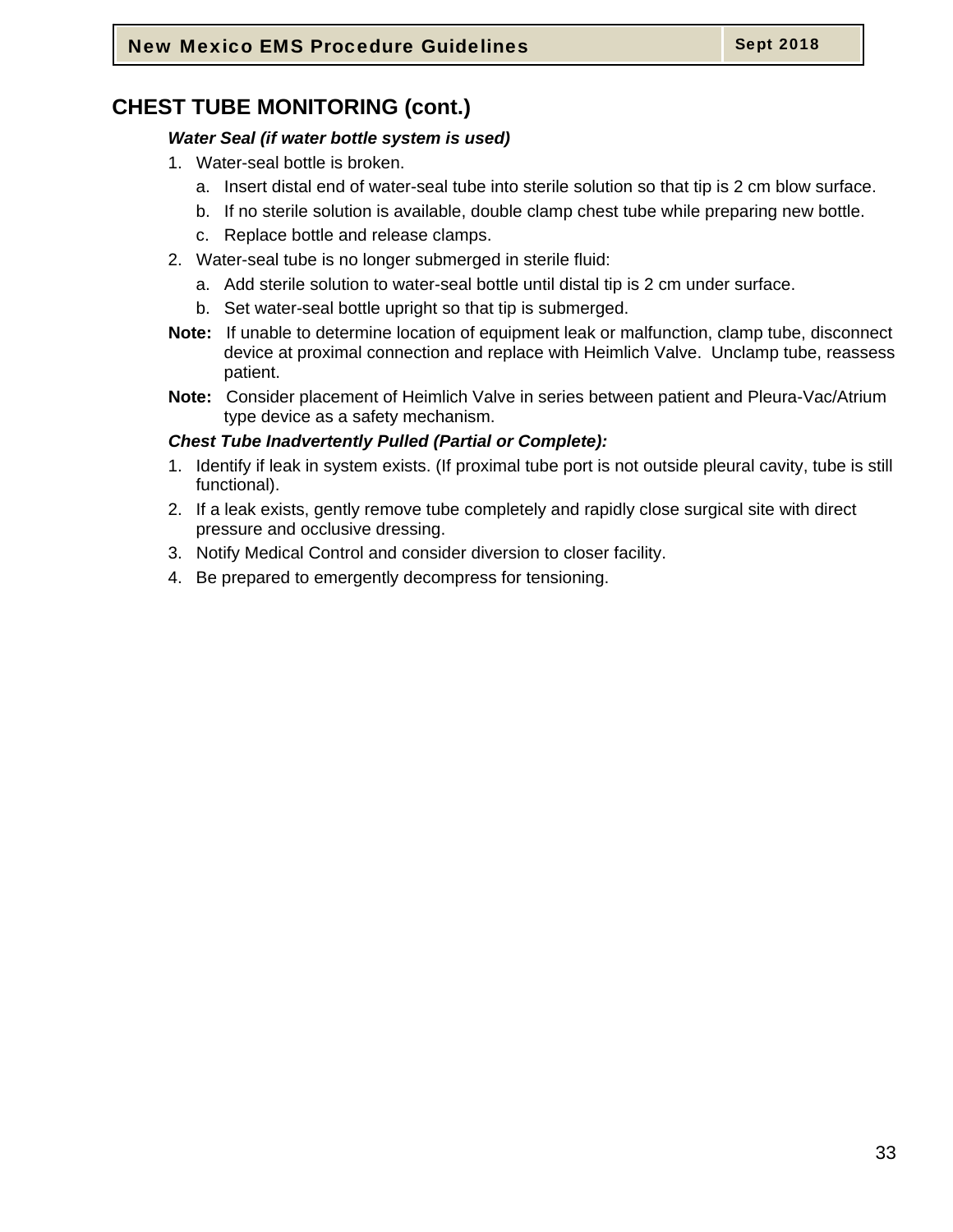# **COMMUNICATIONS - HOSPITAL**

### **LEVEL OF AUTHORIZATION**

First Responder, EMT-Basic, EMT-Intermediate & EMT-Paramedic

#### **RATIONALE**

Voice contact should be made with the receiving hospital as soon as possible to allow the hospital time to prepare for the patient(s) (staff, appropriate treatment room, etc.) and at any time when medical information or advice is needed to supplement or clarify written protocols.

#### **DESIRED EFFECT**

Patient care should be transferred from pre-hospital providers to hospital providers in an informed and efficient manner. This allows for an excellent continuum of care leading to a more positive outcome. Pre-hospital decision making will be more informed, thus reducing chances for incorrect treatment modalities.

#### **INDICATIONS**

1. Communications with the receiving facility should be performed on every call, including calls involving refusal of service. The emergency department should be contacted as soon as possible on all incidents involving multiple patients. On-line medical control should be consulted, if possible, with questions on treatment.

#### **CONTRAINDICATIONS**

1. None when used appropriately.

#### **PROCEDURE**

- 1. Communication may be in the form of radio (UHF or VHF), cellular telephone, or conventional telephone.
- 2. The following information should be included in voice communications:
	- a. Name of receiving hospital.
	- b. Identify ambulance service and unit number.
	- c. Number of patients.
	- d. Patients age and sex.
	- e. Chief complaint or problem
	- f. Physical findings
	- g. Vital signs and LOC
	- h. Pertinent history, as needed, to clarify problem (i.e. mechanism of injury, nature of illness, PQRSTU, SAMPLE).
	- i. Treatment given and patient's response.
	- j. Estimated time of arrival.
- 3. If applicable, advise the emergency department of any pertinent changes in patient's condition during transport.
- 4. Verbal communication of patient condition and written report should be given to ER nurse or Physician.

### **SPECIAL CONSIDERATIONS**

- 1. Situations may exist when radio communications should not preclude patient care, either by prehospital or emergency department personnel, due to insufficient manpower or difficult terrain.
- 2. Consider the use of Santa Fe control or other dispatch agency to relay information when direct communication is not possible.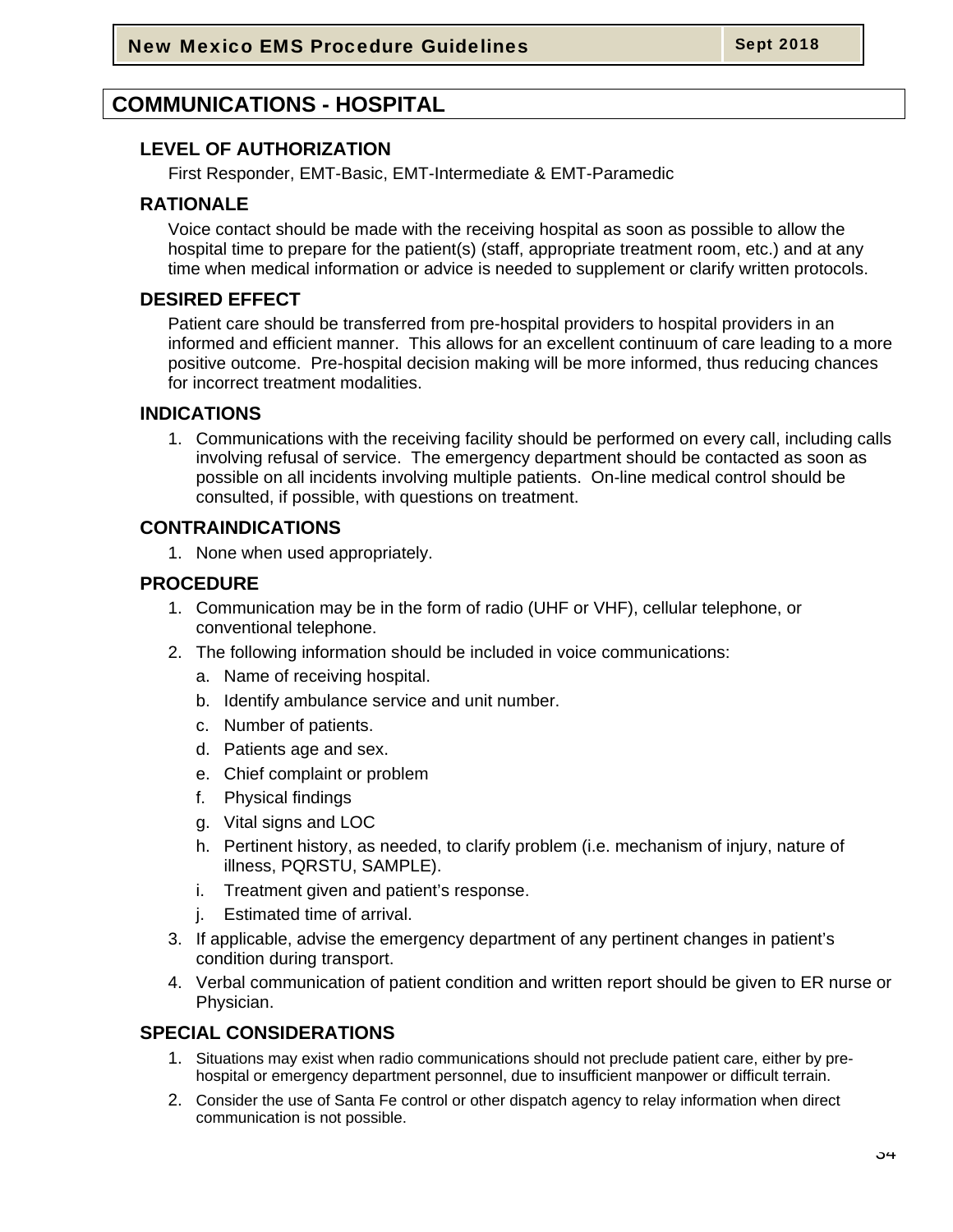# **CPAP - CONTINUOUS POSITIVE AIRWAY PRESSURE**

# **LEVEL OF AUTHORIZATION**

First Responder, EMT-Basic, EMT-Intermediate & EMT-Paramedic

# **RATIONALE**

Continuous Positive Airway Pressure Ventilation (CPAP) is an effective way to treat Congestive Heart Failure/Pulmonary edema by providing high flow/low pressure oxygenation. It reduces the work of breathing and increases the functional residual capacity (FRC is the amount of air remaining after exhalation) by distending airways and alveolus to increase gas exchange. It facilitates movement of water from less compliant interstitial spaces to more compliant interstitial spaces increasing oxygenation and improving lung compliance.

# **INDICATIONS**

- 1. Congestive Heart Failure
- 2. Pulmonary edema associated with volume overload
- 3. Submersion / Drowning
- 4. Chronic Obstructive Pulmonary Disease
- 5. Acute Respiratory Distress

# **CONTRAINDICATIONS**

- 1. Respiratory arrest
- 2. Agonal respirations
- 3. Hypoventilation
- 4. Unconsciousness
- 5. Shock associated with cardiac insufficiency
- 6. Pneumothorax
- 7. Facial trauma, burns

### **NOTES/PRECAUTIONS**

- 1. Possible complications include:
	- a. Gastric distention
	- b. Reduced cardiac output
	- c. Hypoventilation
	- d. Pulmonary barotrauma
	- e. Fluid retention
	- f. If systolic Blood Pressure is less <90mm/Hg contact MCEP

- 1. Connect the generator to 50psi oxygen outlet
- 2. Attach the Mask
- 3. Attach the PEEP Valve package with CPAP Circuit
- 4. Attach the filter to the air entrapment port
- 5. Once patient is comfortable with mask, securely attach head piece and tighten to desired fit
- 6. Use CPAP device per manufacturer's recommendations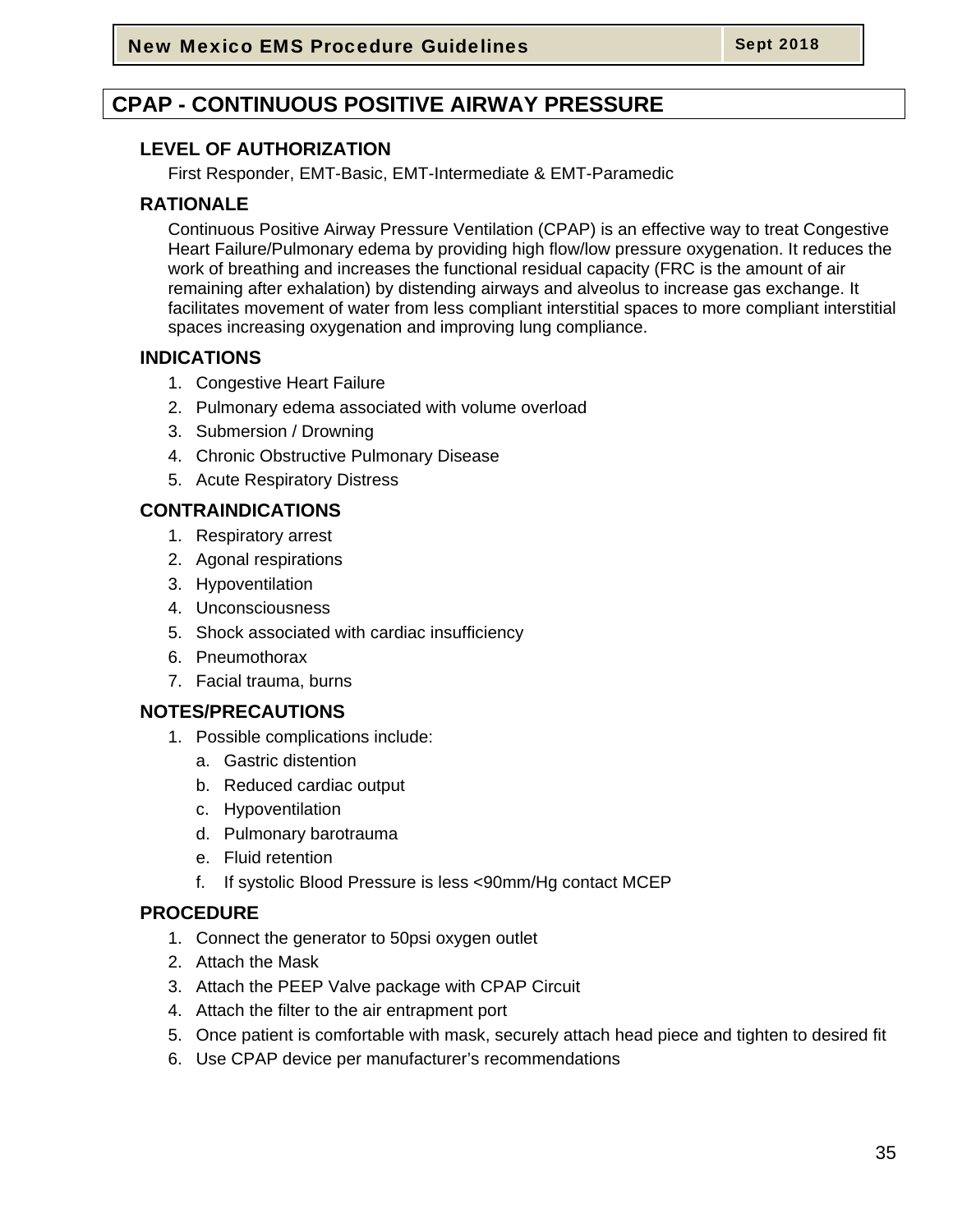# **DEFIBRILLATION - MANUAL**

#### **LEVEL OF AUTHORIZATION**

EMT-Paramedic

#### **RATIONALE**

The most effective treatment for VF or pulseless ventricular tachycardia (VT) is defibrillation. The effectiveness of defibrillation rapidly diminishes after the patient goes into arrest. The sooner a patient can be defibrillated after arrest, the greater the chance for conversion and subsequent survival with an intact neurological status.

#### **DESIRED EFFECT**

Time and cause of arrest are critical factors that affect survival. If performed correctly and quickly, assuming that damage to the myocardium is not too severe, defibrillation depolarizes the cells in the electrical conduction system simultaneously to allow for return of an organized rhythm.

#### **INDICATIONS**

1. Patients in cardiopulmonary arrest, with no advanced directives, who are in VF or VT.

#### **CONTRAINDICATIONS**

- 1. Patient is in cardiopulmonary arrest, but is not in ventricular fibrillation or ventricular tachycardia.
- 2. Patient is in an environment that is unsafe for defibrillation (i.e., lying in water, ungrounded conductive surface, etc.).

- 1. Place the patient and rescuers in a safe environment.
- 2. Expose the chest and make sure it is free from sweat or objects that will impede electrical current.
- 3. Apply conductive gel to the defibrillator paddles or appropriate pads to the chest.
- 4. Turn on the defibrillator and ensure you are monitoring the EKG through the appropriate leads or paddles.
- 5. Select the energy level as per manufacturer recommendations. Charge the device.
- 6. If paddles are being used, place them in the proper position and apply firm downward pressure.
- 7. Make sure the patient and the area is clear by shouting "CLEAR" and looking to the feet then head.
- 8. Deliver the shock by depressing discharge button
- 9. After the defibrillation, immediately resume CPR for 5 cycles.
- 10. Re-evaluate the patient and repeat if indicated.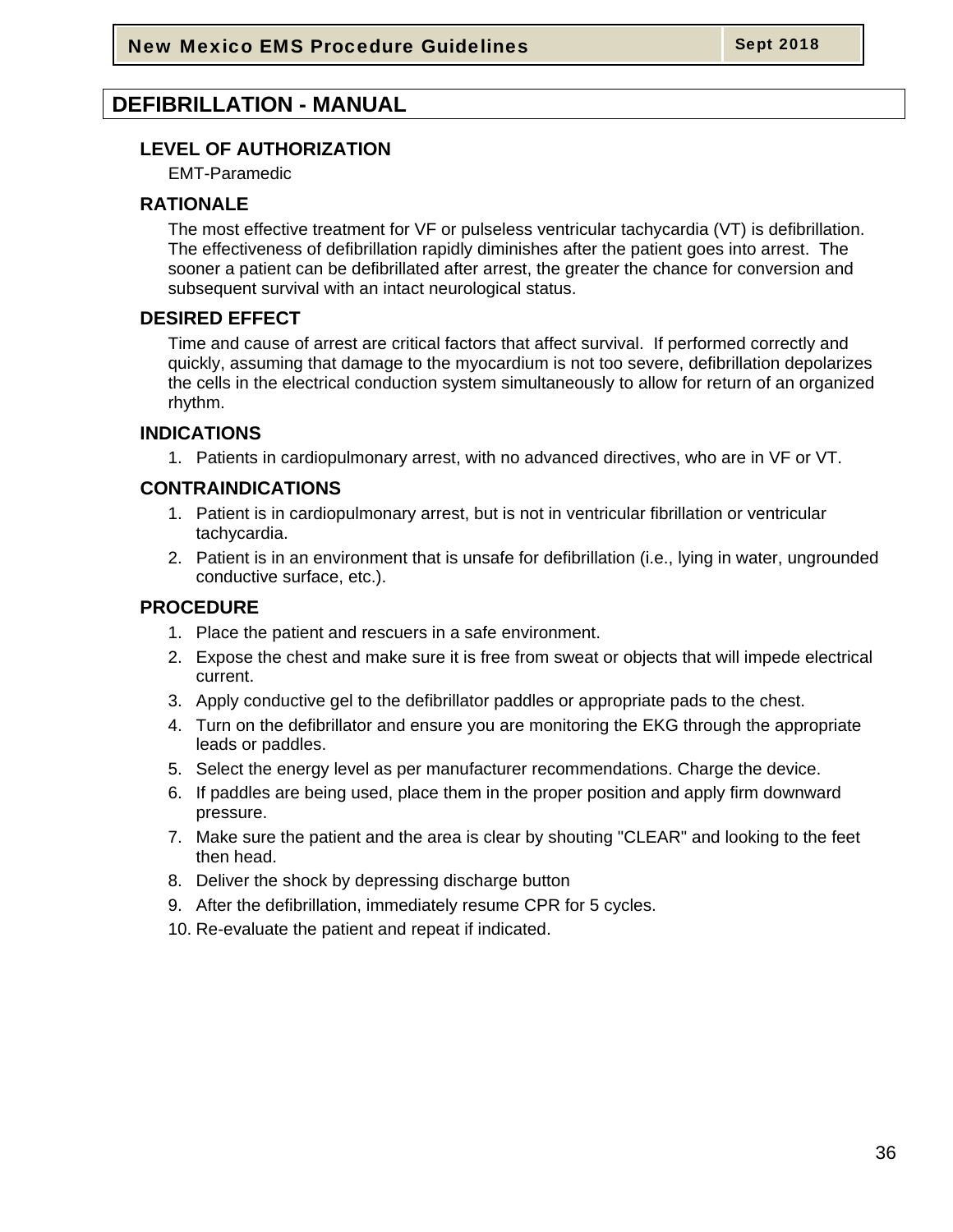# **DEFIBRILLATION – SEMI-AUTOMATIC**

#### **LEVEL OF AUTHORIZATION**

First Responder, EMT-Basic, EMT-Intermediate & EMT-Paramedic

#### **RATIONALE**

The most effective treatment for VF or pulseless ventricular tachycardia (VT) is defibrillation. The effectiveness of defibrillation rapidly diminishes after the patient goes into arrest. The sooner a patient can be defibrillated after arrest, the greater the chance for conversion and subsequent survival with an intact neurological status.

#### **DESIRED EFFECT**

Time and cause of arrest are critical factors that affect survival. If performed correctly and quickly, assuming that damage to the myocardium is not too severe, defibrillation depolarizes the cells in the electrical conduction system simultaneously to allow for return of an organized rhythm.

#### **INDICATIONS**

- 1. Patients in cardiopulmonary arrest
- 2. Patients in cardiopulmonary arrest, with no advanced directives

#### **CONTRAINDICATIONS**

1. Patient is in an environment that is unsafe for defibrillation (i.e., lying in water, ungrounded conductive surface, etc.).

- 1. Place the patient and rescuers in a safe environment.
- 2. Expose the chest and make sure it is free from sweat or objects that will impede electrical current.
- 3. Turn on the defibrillator.
- 4. Apply appropriate pads to the chest and attach to the device.
- 5. Initiate analysis of the rhythm.
- 6. Make sure the patient and the area is clear by shouting "**CLEAR**" and looking to the feet then head.
- 7. Deliver the shock by depressing the discharge button
- 8. After the defibrillation, immediately resume CPR for 5 cycles.
- 9. Re-evaluate the patient and repeat if indicated.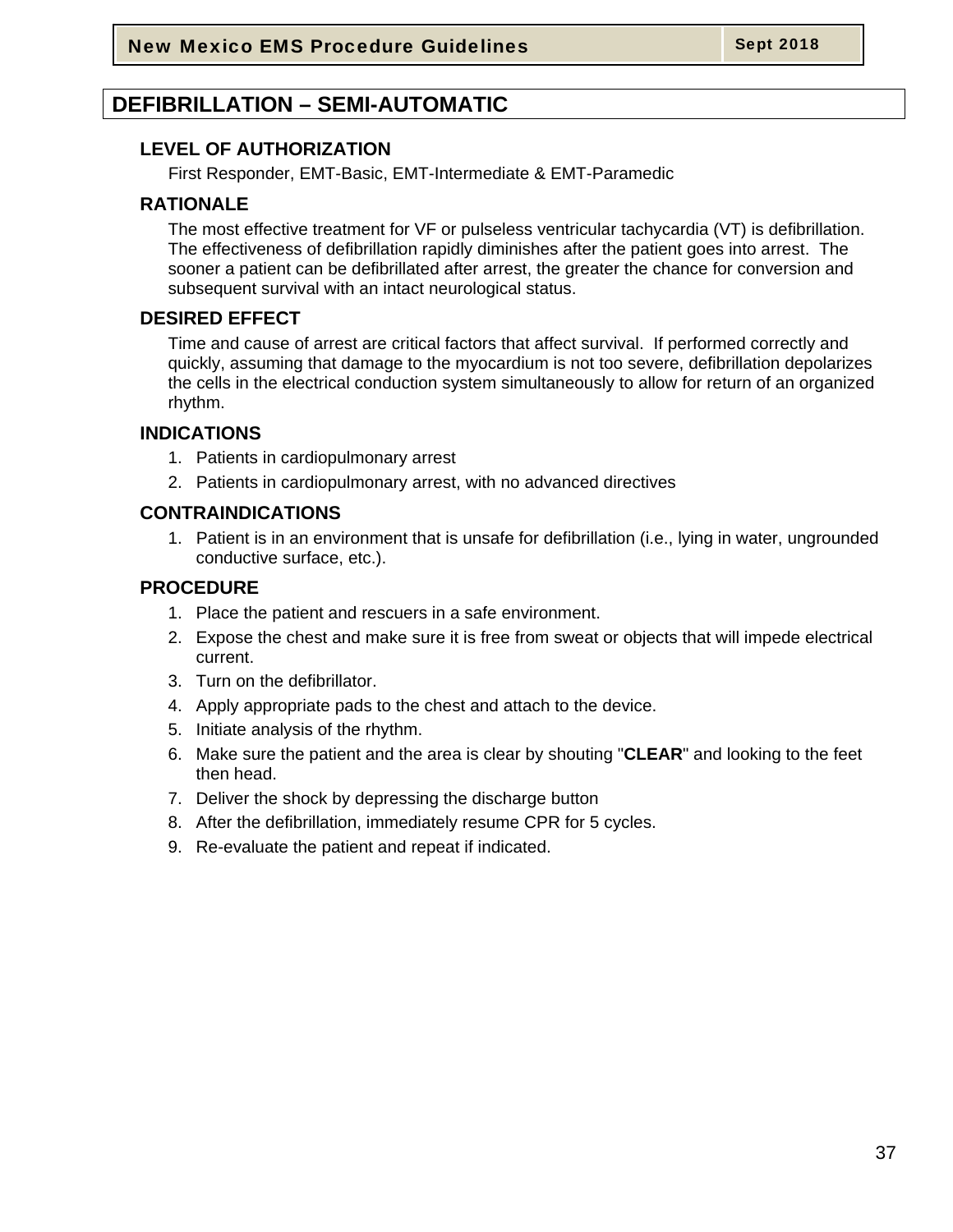# **ENDOTRACHEAL MEDICATION ADMINISTRATION**

#### **LEVEL OF AUTHORIZATION**

EMT-Intermediate, EMT-Paramedic

#### **RATIONALE**

Endotracheal (ET) administration of certain medications provides a rapid alternative when an IV/IO cannot be established and medications must be administered immediately. Absorption may be almost as fast as the IV route for some medications.

#### **DESIRED EFFECT**

When performed properly, medication is absorbed into the pulmonary capillaries of the lungs.

#### **INDICATIONS**

- 1. Intubated patient in cardiac or respiratory arrest without immediate IV access.
- 2. Intubated patient, with a need for immediate ET applicable medications.

#### **CONTRAINDICATIONS**

1. Drugs that are not lipid-soluble.

#### **PROCEDURE**

- 1. Drugs that may be administered via the ET route are Naloxone, Atropine, Vasopressin Epinephrine, and Lidocaine.
- 2. Ensure adequate ventilation of the patient's lungs through the endotracheal tube.
- 3. Pre-oxygenate the patient while the medication is being prepared.
- 4. Remove the ventilation device and administer 2-2.5 times the normal dosage of medication ordered (diluted in normal saline with 10ml total fluid per dose) down the ET tube using a catheter.
	- a. Epinephrine should be administered using 2 -2.5mg of 1:1000 diluted in normal saline. (Children 0.1 mg/kg, 1:1000)
- 5. Resume positive pressure ventilations, administering several large volume ventilations to ensure that the medication gets into the pulmonary tree.

**Note:** IV/IO is always the preferred medication route.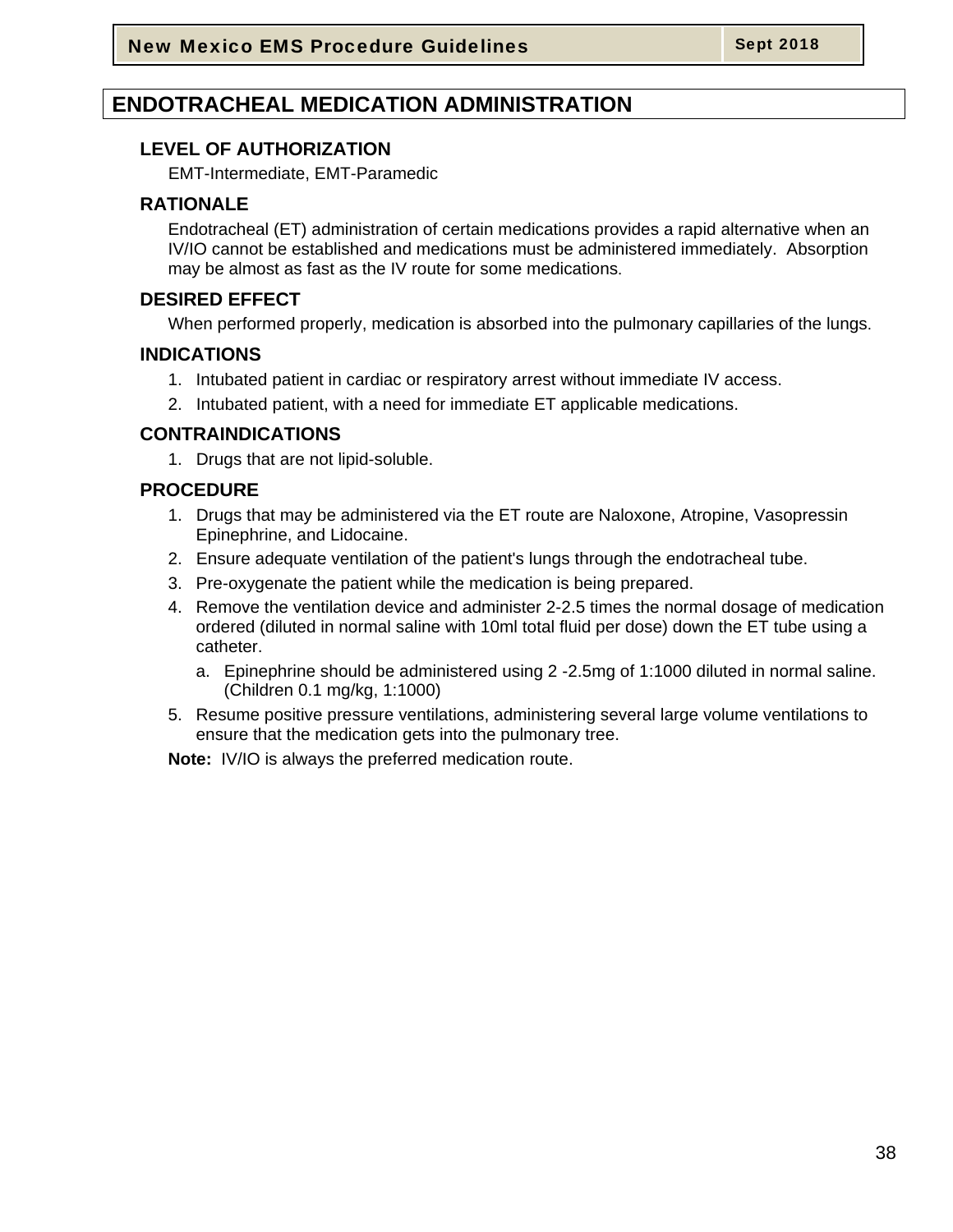# **HEMOSTATIC GAUZE**

### **LEVEL OF AUTHORIZATION**

First Responder, EMT-Basic, EMT-Intermediate and EMT-Paramedic

# **RATIONALE**

Hemostatic gauze can be used to control exsanguinating hemorrhage when use of direct pressure and tourniquets fail.

### **DESIRED EFFECT**

Stop bleeding by accelerated promotion of clotting

### **INDICATIONS**

Exsanguinating hemorrhage that cannot be controlled by direct pressure or by tourniquet. This is most likely to involve wounds of axilla, groin, neck, face, or scalp.

# **CONTRAINDICATIONS**

- 1. Minor bleeding.
- 2. Bleeding that can be controlled by direct pressure.
- 3. Bleeding that can be controlled by application of a tourniquet.
- 4. Open abdominal or chest wounds.

- 1. Each service must be trained to use the hemostatic gauze selected by their medical director.
- 2. Follow the manufacturer's user instructions for proper technique.
- 3. Pack the wound with the chosen hemostatic gauze.
- 4. Apply direct pressure over the wound for a minimum of 3 minutes or until bleeding stops.
- 5. Apply pressure dressing over wound and hemostatic gauze.
- 6. Advise receiving hospital personnel of use of hemostatic gauze.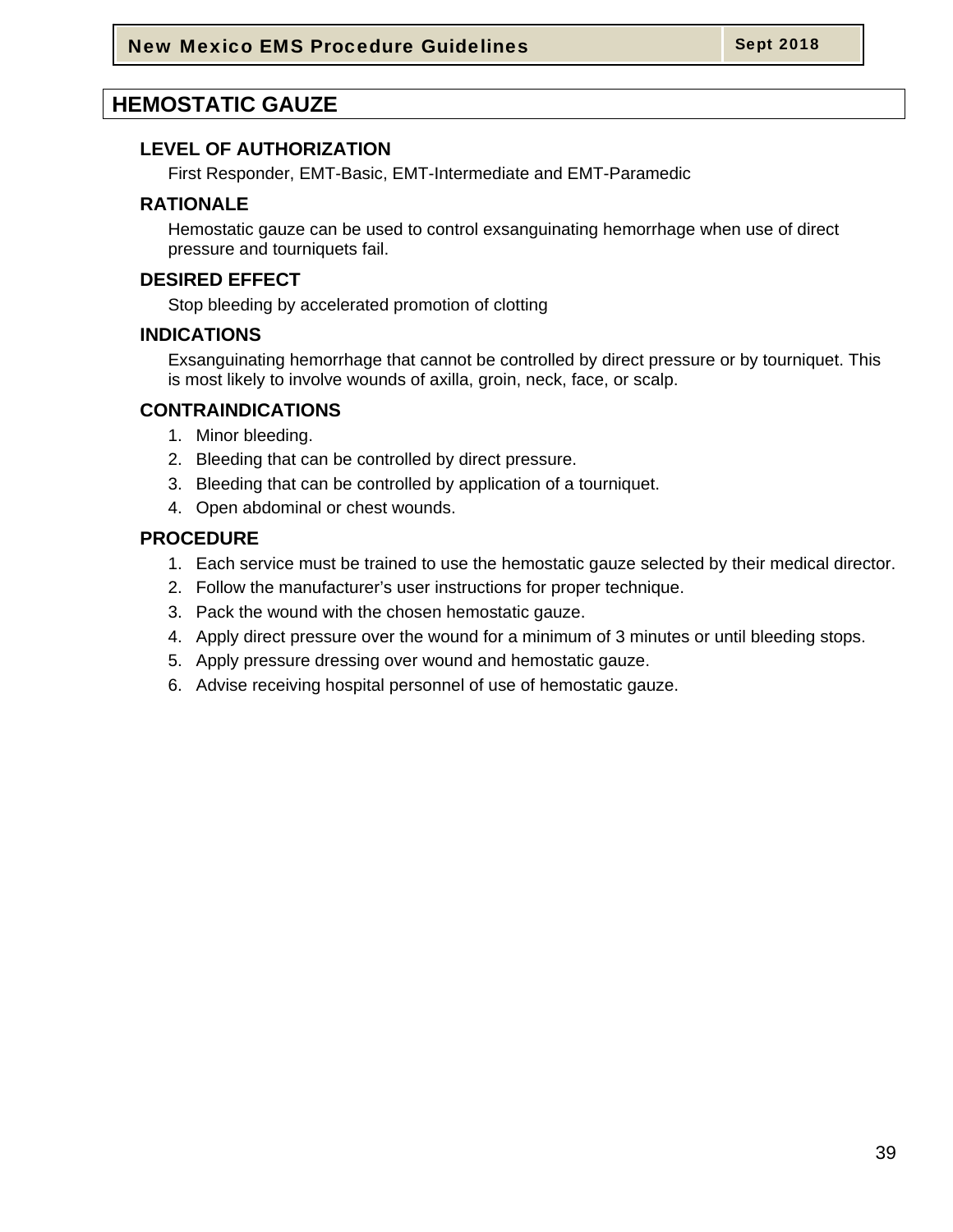# **INJECTIONS**

#### **SQ & IM**

### **LEVEL OF AUTHORIZATION**

<sup>1</sup>First Responder, EMT-Basic, EMT-Intermediate & EMT-Paramedic <sup>1</sup>IM with an auto-injection device only at the First Responder level.

#### **RATIONALE**

When medication administration is necessary and the medication must be given via the SQ or IM route, or as an alternative route for selected medications when IV/IO access is not obtainable.

#### **DESIRED EFFECT**

When performed properly, subcutaneous and intramuscular medications are absorbed slowly into the blood stream resulting in a delayed onset of action and prolonged effect.

#### **INDICATIONS**

1. Emergency administration of appropriate drugs when IV access is not or cannot be readily established, or in situations where SQ and IM are the required route of administration.

#### **CONTRAINDICATIONS**

1. No absolute contraindications.

- 1. Confirm medication order and route of administration.
- 2. Verify drug and concentration.
- 3. Using universal pre-cautions draw up correct dose and make sure all air is expelled from the syringe.
- 4. Explain the procedure and desired effects to the patient. Reconfirm patient allergies.
- 5. The most common site for subcutaneous injection is the arm. Injection volume should not exceed 1 cc.
- 6. The most common sites for intramuscular injection are the deltoid and thigh. Injection volume should not exceed 2 cc in the deltoid and 3 cc in the thigh.
- 7. The injection volume should not exceed 1 cc in pediatric patients.
- 8. Expose the selected area and cleanse the injection site with alcohol.
- 9. Reconfirm drug and drug dose.
- 10. Insert the needle into the skin with a smooth, steady motion as follows:
	- a. SQ: 45 degree angle
	- b. IM: 90-degree angle skin pinched up skin flattened
- 11. Aspirate for blood. If blood is noted, remove the needle and prepare a new syringe.
- 12. If no blood is noted, inject the medication.
- 13. Withdraw the needle quickly and dispose of all equipment properly into a sharps container. Do not recap the needle.
- 14. Apply pressure to the site until bleeding is stopped. Cover wound with a bandage.
- 15. Monitor the patient for the desired therapeutic effects as well as any possible side effects.
- 16. Document the medication, dose, route, time, and patient response.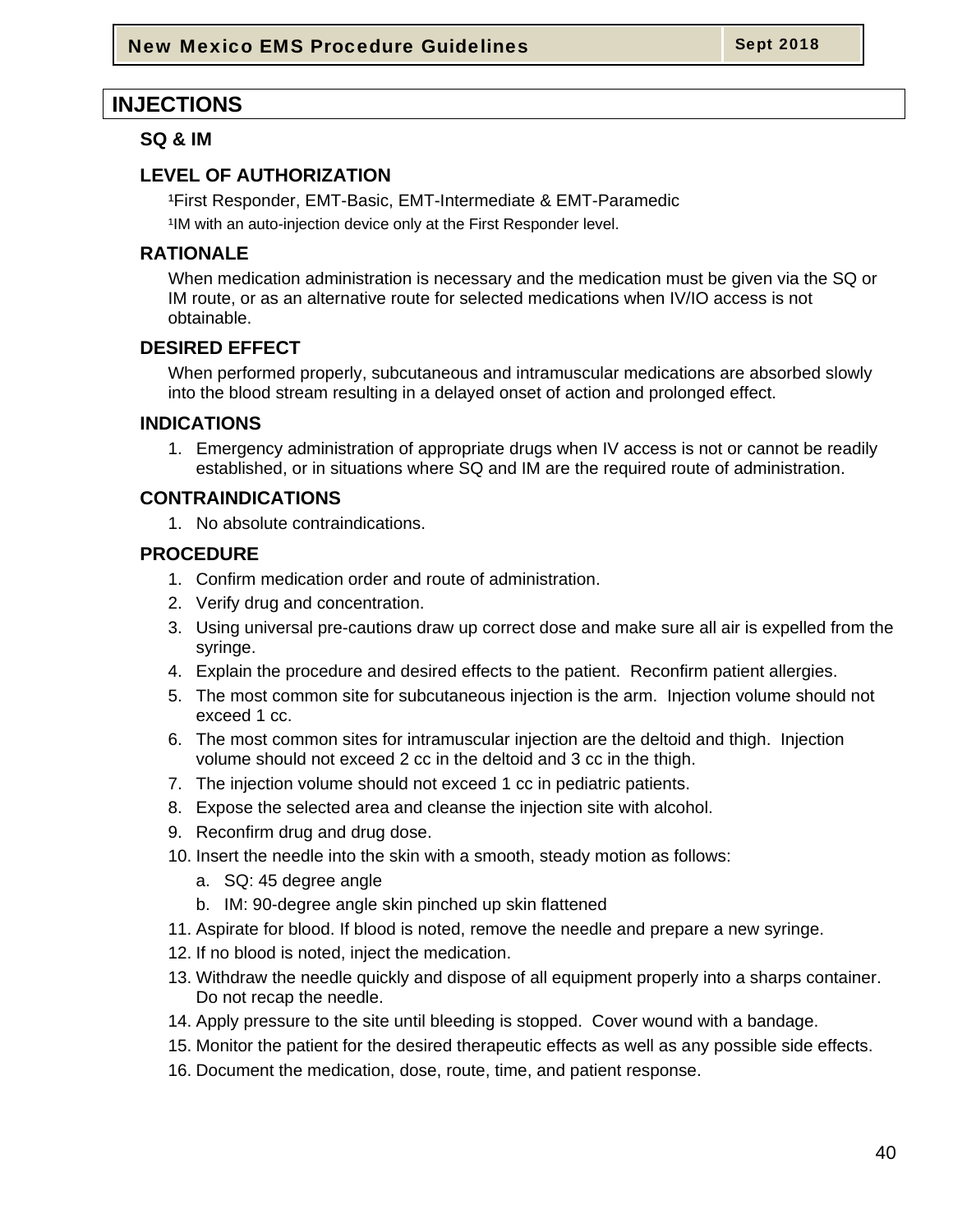# **INJECTIONS**

### **AUTO-INJECTORS**

# **LEVEL OF AUTHORIZATION**

First Responder, EMT-Basic, EMT-Intermediate & EMT-Paramedic

### **RATIONALE**

When medication administration is necessary and the medication must be given via the SQ or IM route, or as an alternative route for selected medications when IV access is not obtainable.

### **DESIRED EFFECT**

When performed properly, subcutaneous and intramuscular medications are absorbed slowly into the blood stream resulting in a delayed onset of action and prolonged effect.

#### **INDICATIONS**

1. Emergency administration of appropriate drugs when IV/IO access is not or cannot be readily established, or in situations where IM is the required route of administration.

### **CONTRAINDICATIONS**

1. No absolute contraindications.

- 1. Confirm medication order and route of administration.
- 2. Verify drug and concentration.
- 3. Explain the procedure and desired effects to the patient. Reconfirm patient allergies.
- 4. Remove the auto-injector from its package.
- 5. Grasp the auto-injector with the thumb and first two fingers.
- 6. DO NOT cover or hold the needle end with your hand, thumb, or fingers-you might accidentally inject yourself. An accidental injection into the hand **WILL NOT** deliver an effective dose of the medication especially if the needle goes through the hand.
- 7. Pull the injector out of the clip with a smooth motion. The auto-injector is now armed.
- 8. The injection site for administration is normally in the outer thigh muscle. It is important that the injections be given into a large muscle area. If the individual is thinly-built, then the injections should be administered into the upper outer quadrant of the buttocks.
- 9. Place the tip of the auto-injector firmly against the injector site. Re-check to make certain that the injector is loaded prior to placing it firmly against the injection site.
- 10. Push hard until you hear or feel the injector activate. Hold the injector in place until the medication is fully injected (a minimum of ten (10) seconds).
- 11. Once administered, record the times administered, and try to properly discard the autoinjector in an appropriate sharps container.
- 12. Massage the injection sites, if time permits.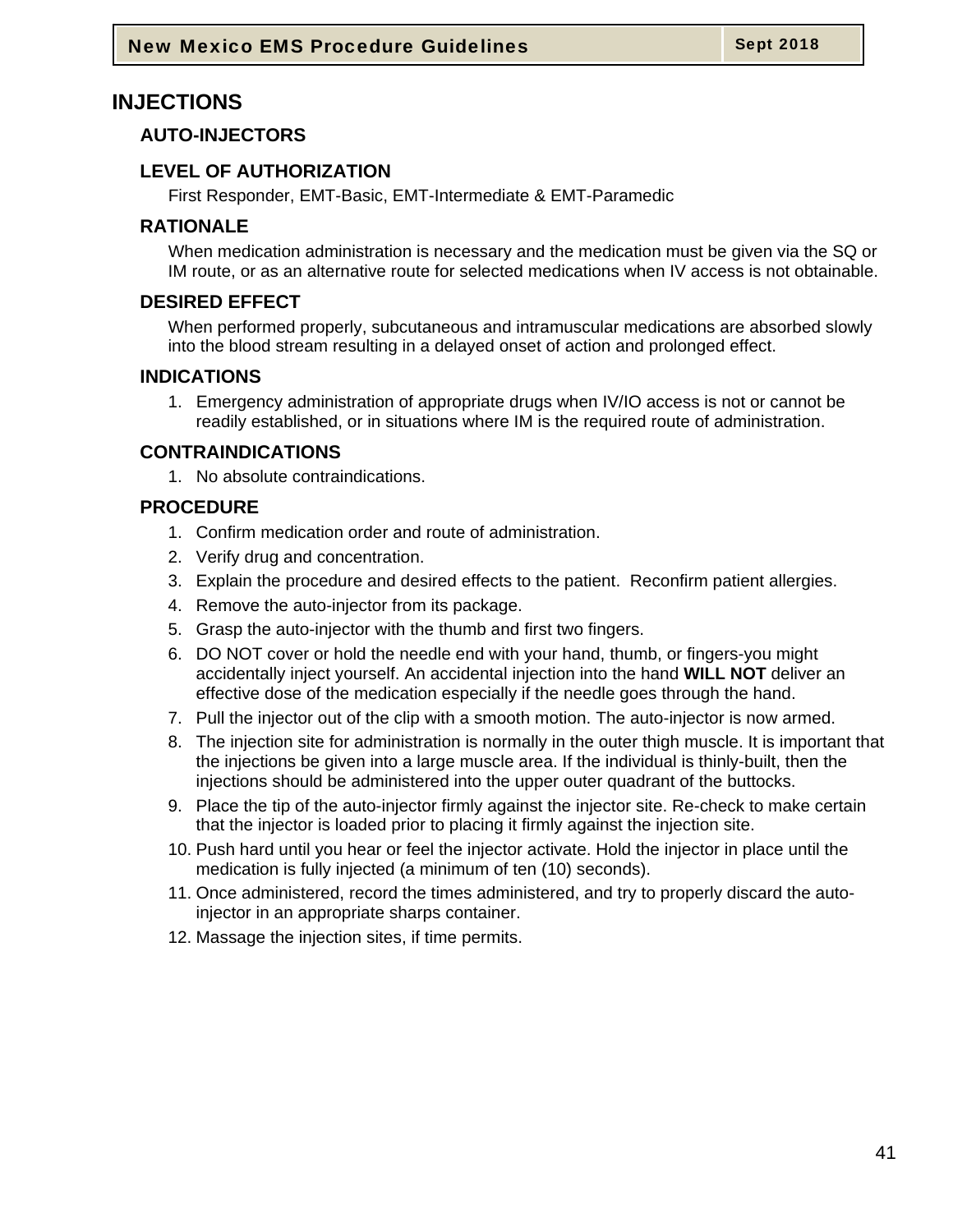# **INTRANASAL DRUG ADMINISTRATION**

### **LEVEL OF AUTHORIZATION**

First Responder, EMT-Basic, EMT-Intermediate & EMT-Paramedic

#### **RATIONALE**

Intranasal (IN) drug administration provides a safe, rapid, and effective way to administer emergency drugs in both pre-hospital and clinical settings. It offers an easy and convenient method of administration that requires minimal training. It is painless and it decreases the possibility of exposures to blood-borne diseases.

### **DESIRED EFFECT**

When performed properly, intranasal medications are absorbed via the rich vascular plexus of the nose and directly enter the circulation.

#### **INDICATIONS**

1. Used as an alternative route for administration of medications when IV access is not or cannot be readily established.

#### **CONTRAINDICATIONS**

- 1. No absolute contraindications.
- 2. If there is something wrong with the nasal mucosa, it may not absorb medications effectively:
	- a. Vasoconstrictors
	- b. Bloody nose, nasal congestion, mucous discharge
	- c. Destruction of nasal mucosa from surgery, trauma or cocaine abuse.

- 1. Assess ABC's
- 2. For pulseless patients, initiate CPR
- 3. For apneic or hyperventilating patients, assist ventilations.
- 4. Load syringe with appropriate dose of medication and attach the Mucosal Atomizer Device (MAD). Dose may be administered with ½ doses in each nostril, i.e. Naloxone.
- 5. Place atomizer within the nostril.
- 6. Briskly compress syringe to administer correct drug dose. Have a towel available to catch any secretions
- 7. Remove and repeat process in the other nostril, if indicated, until the full therapeutic dose is administered.
- 8. Continue ventilating patient and secure airway as needed.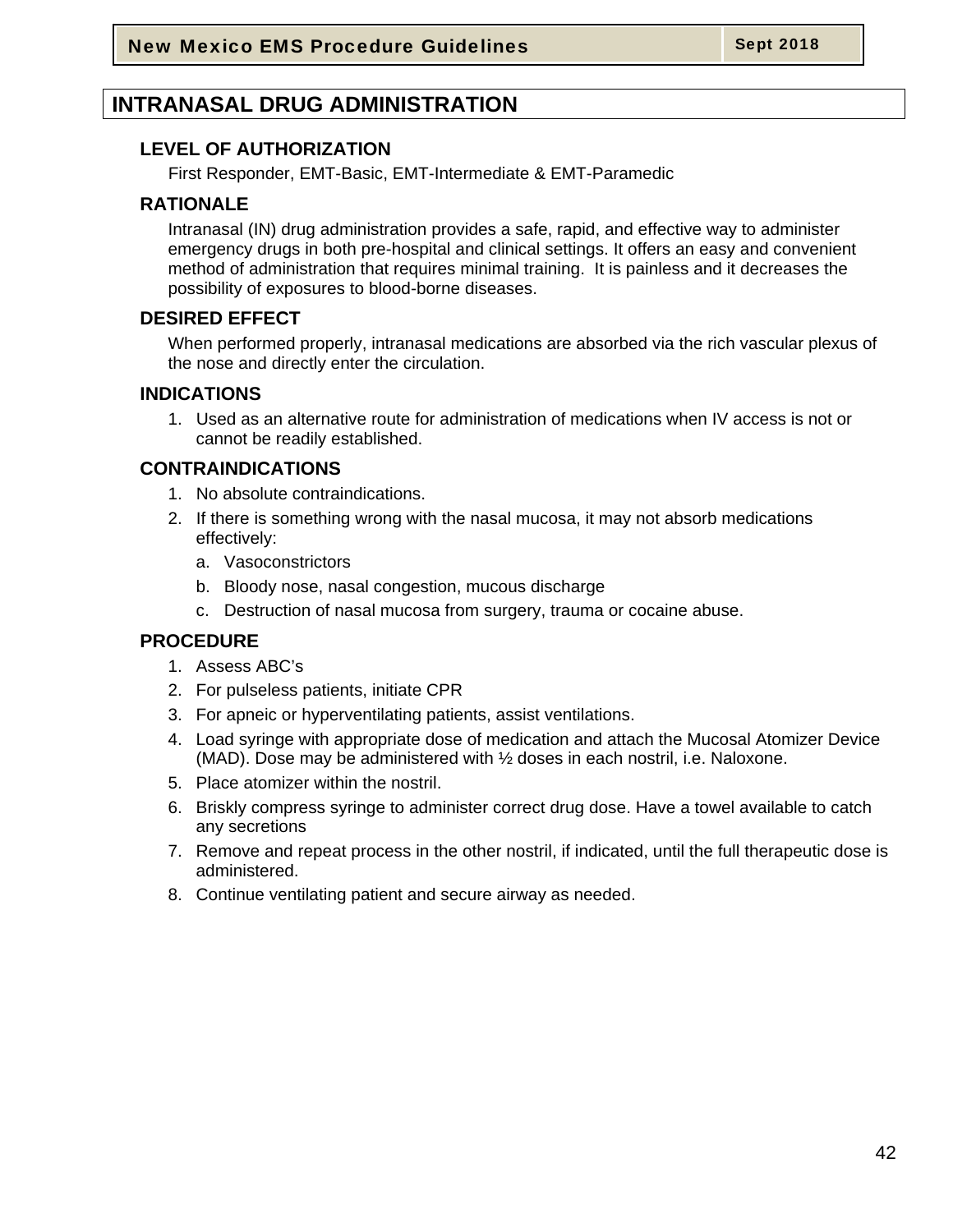# **INTRAOSSEOUS INFUSION**

#### **TIBIAL**

#### **LEVEL OF AUTHORIZATION**

EMT-Intermediate, EMT-Paramedic

#### **RATIONALE**

Intraosseous (IO) infusion allows for a rapid emergency vascular access when peripheral IVs have not been successful, or when the situation deems it appropriate. IO lines may be used for fluid resuscitation and/or delivery of medications. This procedure is for treatment of potentially life threatening conditions.

#### **DESIRED EFFECT**

When performed properly, intravenous solutions and medications will pass from the marrow cavities into large venous channels and then into the systemic circulation causing the desired effect.

#### **INDICATIONS**

- 1. Fluid replacement in unresponsive patients when peripheral access in not obtainable.
- 2. Medication administration for children in cardiac arrest.
- 3. Unresponsive, critically ill patients, with impaired vascular access due to obesity or edema.
- 4. Burn or other injury preventing accesses to the venous system at other sites.

#### **CONTRAINDICATIONS**

- 1. Trauma to the extremity
- 2. Fracture proximal to the IO site
- 3. Congenital bone disease or bony lesion at the site
- 4. Osteomyelitis
- 5. Cellulitis or other indicators of infection at the injection site

- 1. Assemble necessary equipment and check contamination and expiration dates.
- 2. Identify landmarks and prepare the insertion site with antiseptic solution. Sites for insertion include:
	- a. 2 to 3 cm below the tibial tuberosity in the flat surface of anterior tibia.
	- b. 2 to 3 cm above the medial malleolus in the flat surface of the anterior tibia.
- 3. The IO needle is inserted, angling the shaft 15 degrees away from the growth plate, into the flat tibial surface. Placement is detected when a "pop" can be felt and the needle and the needle should be firmly anchored to the bone.
- 4. Remove the stylet and flush. Saline can be flushed in easily without evidence of swelling around the site, the needle should remain in place.
- 5. Saline is then infused (5 cc) by syringe to verify placement and to clear the IO needle of any foreign objects.
- 6. Attach standard IV tubing and infuse medications or fluid quickly to prevent clotting of needle. Fluid may not flow by gravity alone.
- 7. The needle should be secured with tape or other device.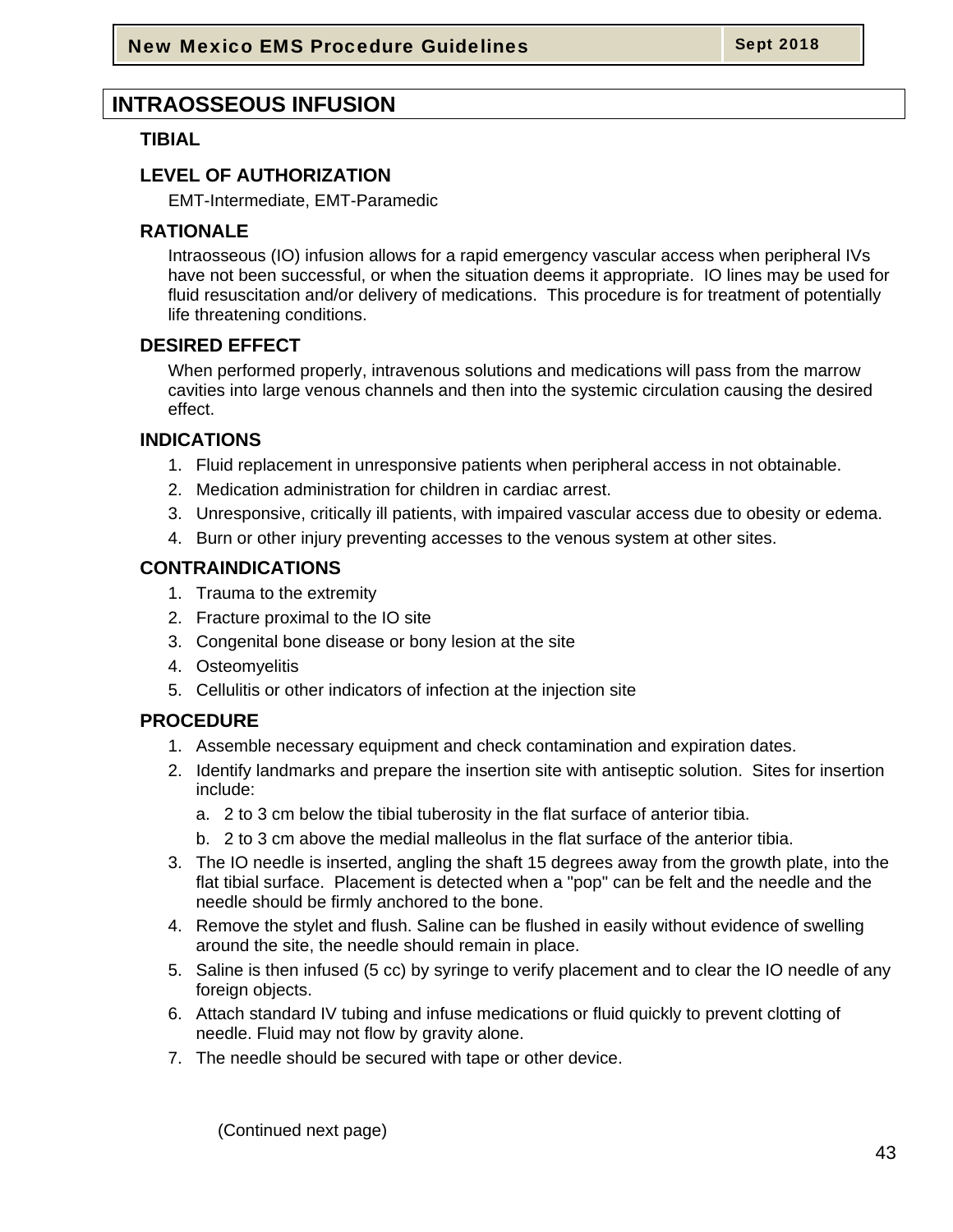# New Mexico EMS Procedure Guidelines Sept 2018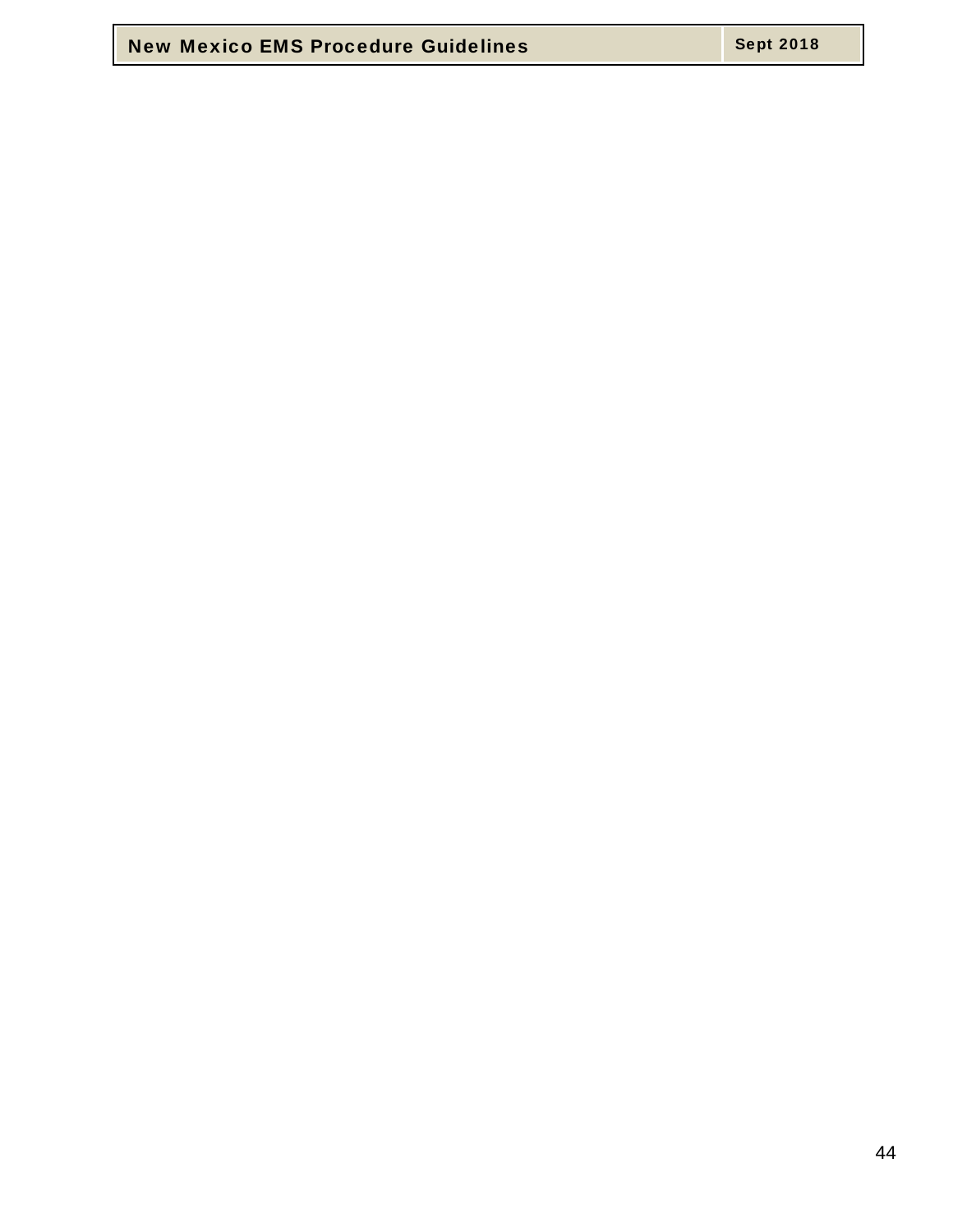# **INTRAOSSEOUS INFUSION (Cont.)**

- 8. If pain at the site occurs consider administration of Lidocaine:
	- a. Adult
		- i. 40 mg infused over 2 minutes. Allow to remain in place for 60 seconds. Connect tubing to IO and begin infusion.
		- ii. May repeat at ½ initial dose PRN.
	- b. Pediatric
		- i. 05. Mg/kg not to exceed 40 mg over 2 minutes
		- ii. May repeat at ½ initial dose PRN.
- **Note:** All intraosseous needles should be used in accordance with the manufacturer's instructions for placement. IO needles may be placed in sites other than the tibia and humerus at the discretion of local medical direction. However, these locations will not be described here.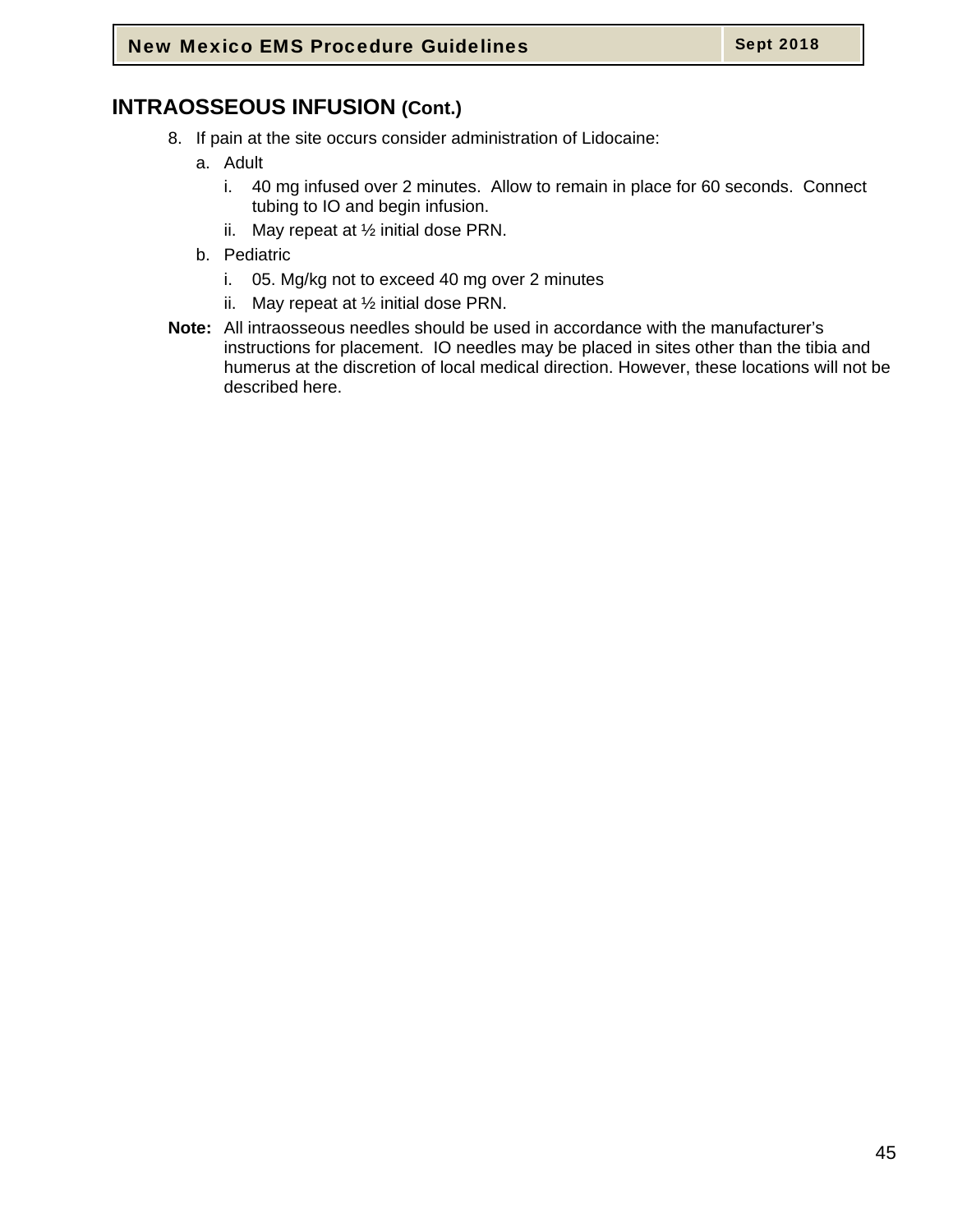## **INTRAOSSEOUS INFUSION HUMERAL**

# **LEVEL OF AUTHORIZATION**

EMT-Intermediate, EMT-Paramedic

### **RATIONALE**

Intraosseous (IO) infusion allows for a rapid emergency vascular access when peripheral IVs have not been successful, or when the situation deems it appropriate. IO lines may be used for fluid resuscitation and/or delivery of medications. This procedure is for treatment of potentially life threatening conditions.

### **DESIRED EFFECT**

When performed properly, intravenous solutions and medications will pass from the marrow cavities into large venous channels and then into the systemic circulation causing the desired effect

# **INDICATIONS**

- 1. Fluid replacement in unresponsive patients when peripheral access in not obtainable.
- 2. Medication administration for children in cardiac arrest.
- 3. Unresponsive, critically ill patients, with impaired vascular access due to obesity or edema.
- 4. Burn or other injury preventing accesses to the venous system at other sites.

### **CONTRAINDICATIONS**

- 1. Trauma to the extremity
- 2. Fracture proximal to the IO site
- 3. Congenital bone disease or bony lesion at the site
- 4. Osteomyelitis
- 5. Cellulitis or other indicators of infection at the injection site

### **PROCEDURE**

- 1. Assemble necessary equipment and check contamination and expiration dates.
- 2. Site of choice for Humeral IO injection is the proximal humeral head.
- 3. Apply gloves for personal and patient protection.
- 4. Prepare the insertion site with iodine and then alcohol and allow drying for at least 15 seconds.
- 5. Locate the insertion site at the most prominent aspect of the greater tubercle. Slide thumb up the anterior shaft of the humerus until you feel the greater tubercle. This is the surgical neck. Approximately 1 cm above the surgical neck is the insertion site.
- 6. Follow directions regarding specific introducing devices.
- 7. Once the device has been inserted, verify placement by attaching a syringe and aspirating a small amount of bone marrow. If no aspiration of bone marrow, flush with 10cc NS and attempt to infuse a small amount of fluid.
- 8. Attach the IV solution tubing and assure that the line is patent.
- 9. Place a protective dome or similar device over the infusing site or stabilize the catheter in place.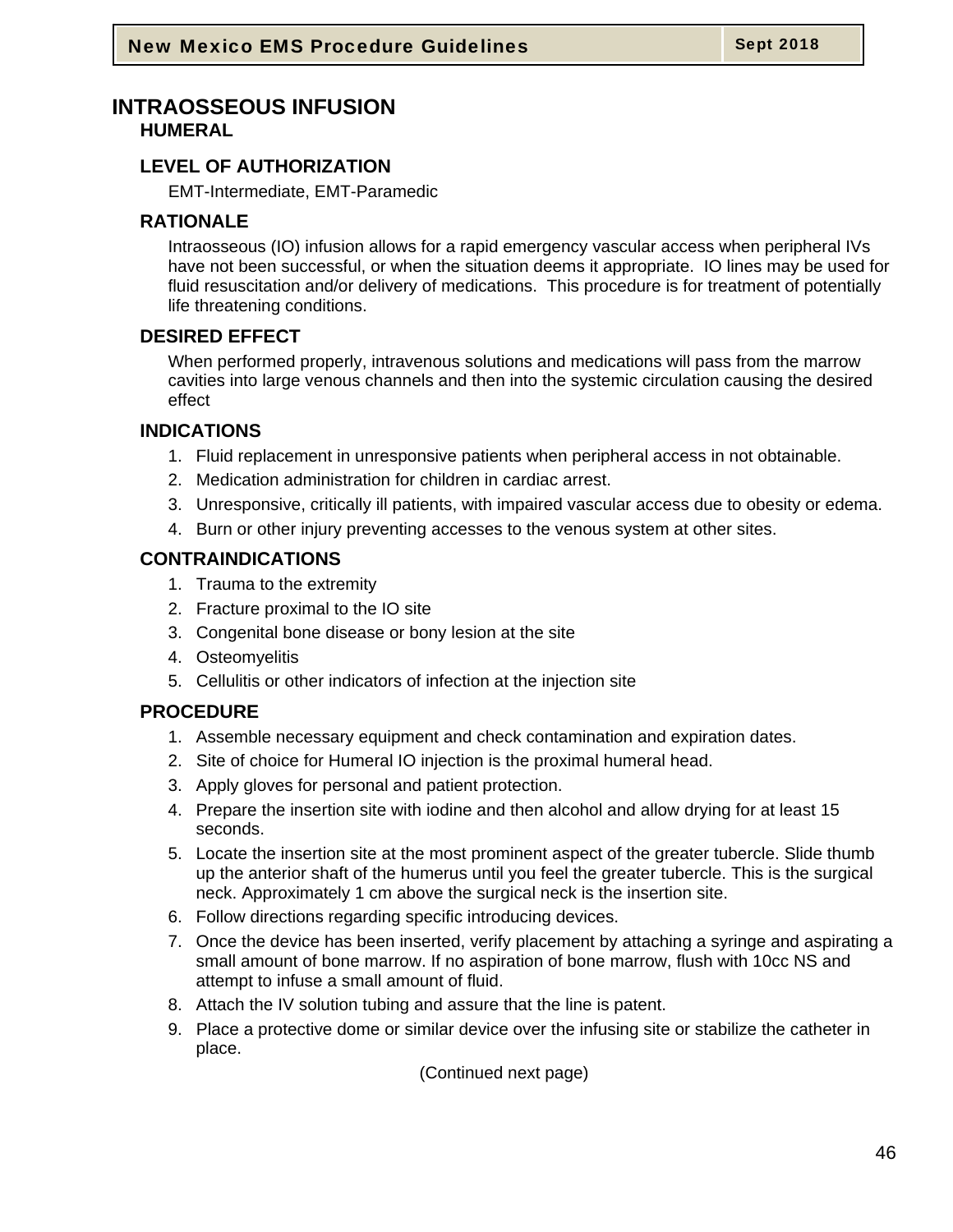# **INTRAOSSEOUS INFUSION (Cont.)**

- 10. Continue to monitor and assess flow and patient response. Assess the site for any signs of infiltration.
- 11. If pain at the site occurs consider administration of Lidocaine:
	- a. Adult
		- i. 40 mg infused over 2 minutes. Allow to remain in place for 60 seconds. Connect tubing to IO and begin infusion.
		- ii. May repeat at ½ initial dose PRN.
	- b. Pediatric
		- i. 05. Mg/kg not to exceed 40 mg over 2 minutes
		- ii. May repeat at ½ initial dose PRN.
- **Note:** All intraosseous needles should be used in accordance with the manufacturer's instructions for placement. IO needles may be placed in sites other than the tibia and humerus at the discretion of local medical direction. However, these locations will not be described here.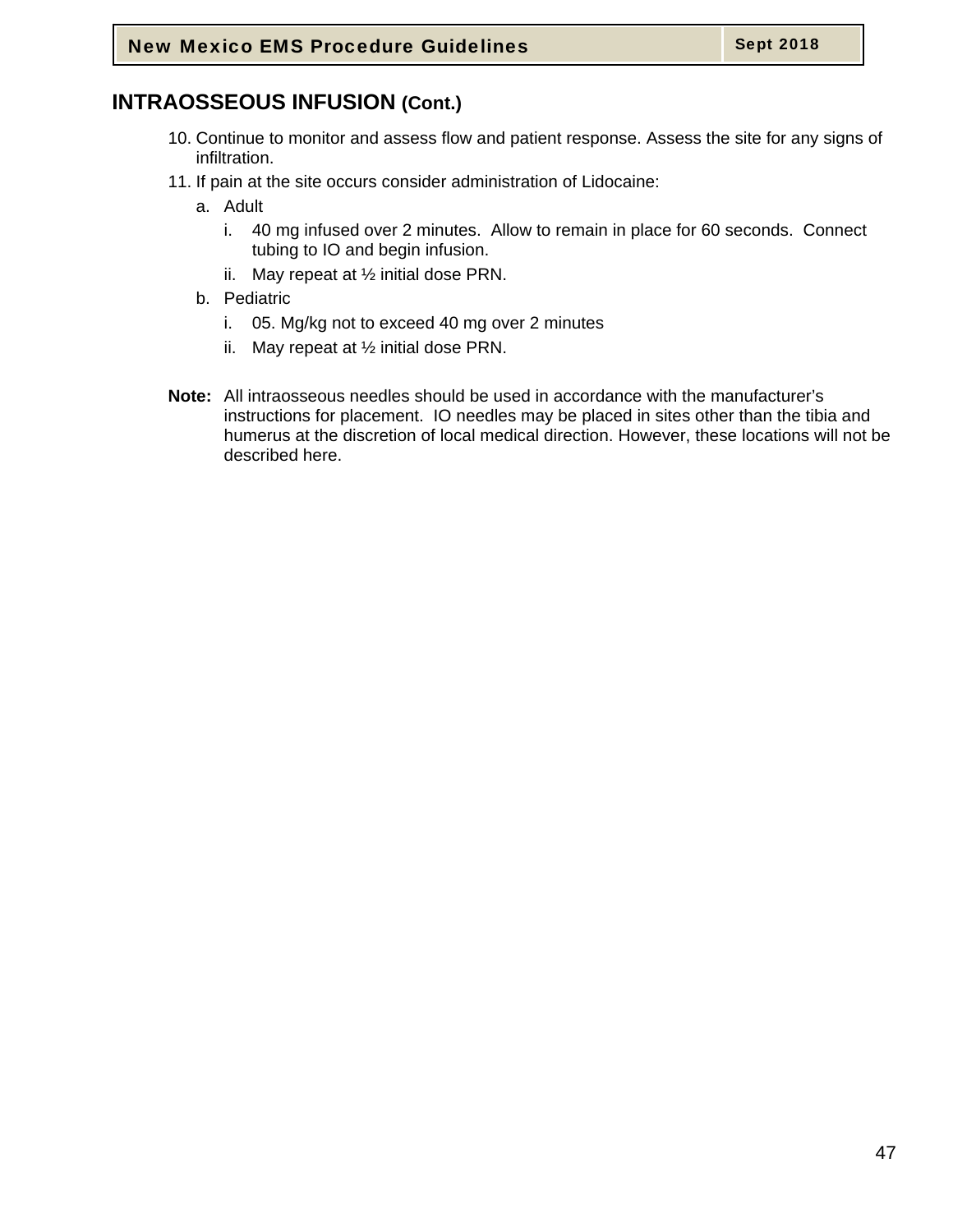# **IV THERAPY**

#### **EXTREMITIES**

#### **LEVEL OF AUTHORIZATION**

EMT-Intermediate, EMT-Paramedic

#### **RATIONALE**

Intravenous fluid therapy provides a rapid route for replacement of fluid lost through hemorrhage, replacement of electrolytes, and for the introduction of medications directly into the vascular system.

#### **DESIRED EFFECT**

When performed correctly, IV access provides a route that allows fluids and drugs to produce a pharmacological effect that is almost immediate.

#### **INDICATIONS**

- 1. Fluid replacement
- 2. Electrolyte replacement
- 3. Medication administration

#### **CONTRAINDICATIONS**

None when the procedure is indicated.

- 1. If the patient is conscious, explain why the IV is necessary and what the procedure entails.
- 2. Assemble the necessary equipment, check for contamination and expiration dates.
- 3. Insert tubing into the IV bag using aseptic technique, squeeze the drip chamber and fill halfway and allow the fluid to run through the tubing to purge all air.
- 4. Apply a tourniquet above the venipuncture site.
- 5. Select an appropriate catheter and prepare additional equipment (i.e. sterile dressings, tape, syringes, vacutainers, etc.).
- 6. Apply gloves for personal and patient protection.
- 7. Prepare the puncture site using an antiseptic solution to cleanse the site.
- 8. Stabilize the vein and with the bevel of the catheter facing up, insert the catheter into the vein.
- 9. Advance the needle and catheter approximately 2mm beyond the point where blood return in the hub of the needle was noted. Slide the catheter over the needle into the vein without moving the needle. Once the catheter is completely in the vein, remove the needle and dispose of it into a "sharps" container.
- 10. Remove the tourniquet and attach the tubing and flush the line by opening the tubing clamp wide open.
- 11. Secure the IV site with tape or other device and cover the injection site with a sterile dressing.
- 12. Set flow at desired rate.
- 13. Check for signs of infiltration and document the procedure.
- 14. Document the IV.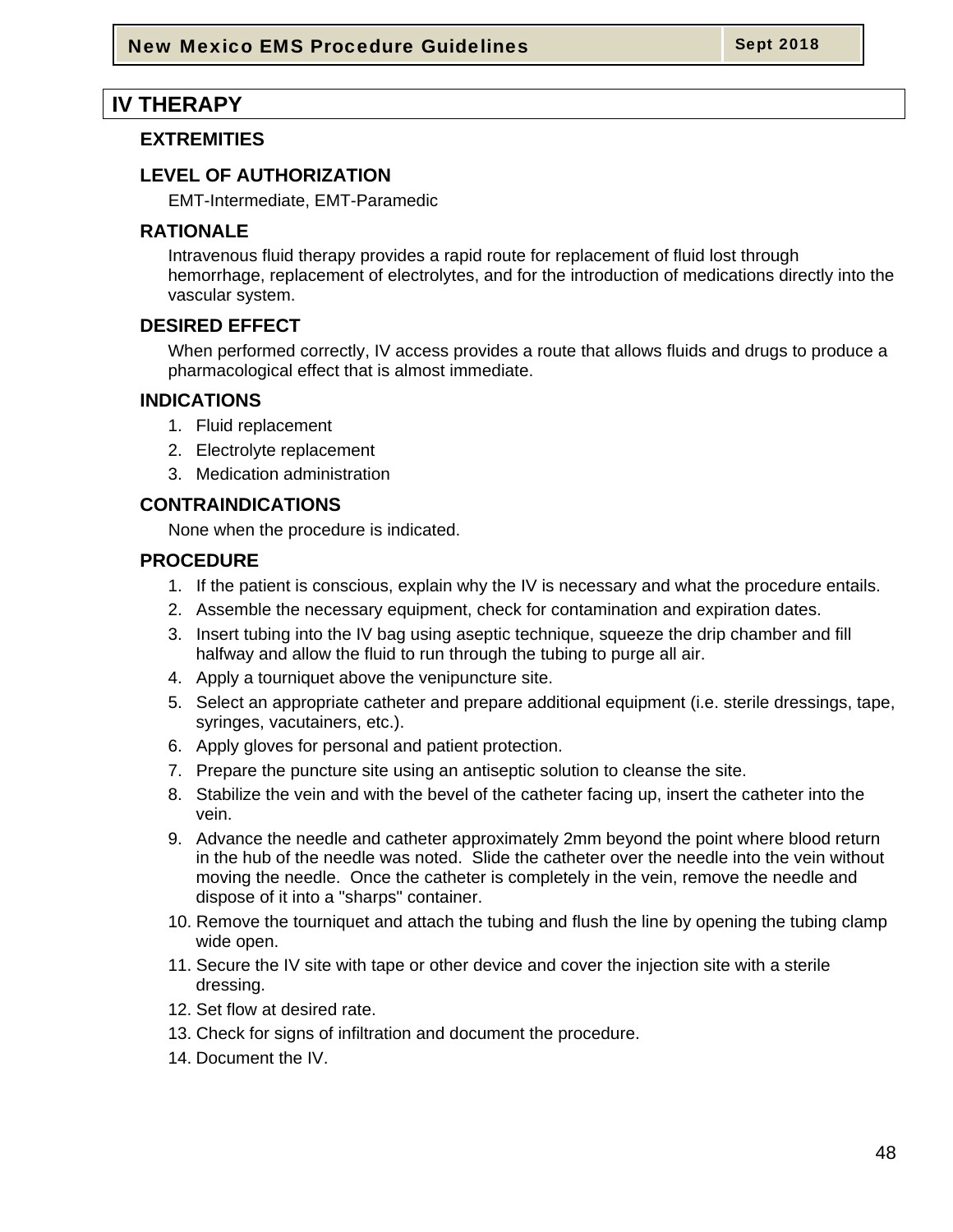# **IV THERAPY EXTERNAL JUGULAR**

# **LEVEL OF AUTHORIZATION**

EMT-Intermediate, EMT-Paramedic

### **RATIONALE**

External jugular cannulation provides a route for intravenous fluid therapy when other peripheral veins have not provided suitable IV access. It provides a rapid route for replacement of fluid lost through hemorrhage, replacement of electrolytes, and for the introduction of medications directly into the vascular system.

# **DESIRED EFFECT**

When performed correctly, external jugular IV access provides a route that allows fluids and drugs to produce a pharmacological effect that is almost immediate.

# **INDICATIONS**

- 1. External jugular vein cannulation is indicated in a critically ill patient > 8 years of age who requires intravenous access for fluid or medication administration and in whom an extremity vein was not attainable.
- 2. External jugular cannulation can be attempted initially in life threatening events where no obvious peripheral site is noted or obtainable.

# **CONTRAINDICATIONS**

- 1. Infection over the insertion site.
- 2. Lack of anatomic landmarks due to neck size, shape or deformities.
- 3. Suspected or proven fracture of the cervical spine.
- 4. With coagulopathies, other more easily compressible sites should be considered.
- 5. Unsuccessful contralateral attempt at insertion with resultant hematoma.

# **PROCEDURE**

- 1. If the patient is conscious, explain why the IV is necessary and what the procedure entails.
- 2. Assemble the necessary equipment, check for contamination and expiration dates.
- 3. Insert tubing into the IV bag using aseptic technique, squeeze the drip chamber and fill halfway and allow the fluid to run through the tubing to purge all air.
- 4. Select an appropriate catheter (16 gauge or larger 1 ½ to 2" is preferable) and prepare additional equipment (i.e. sterile dressings, tape, syringes, vacutainers, etc.).
- 5. Attach a 5cc syringe to catheter.
- 6. Apply gloves for personal and patient protection.
- 7. Place the patient in a supine or Trendelenburg position. This helps to distend the jugular veins and reduces the possibility of an air embolism.
- 8. Turn the patient's head toward the opposite side if there is no possibility of cervical spine injury.
- 9. Prep the selected site as per peripheral IV site.
- 10. Align the catheter with the vein and aim in a caudal position (toward the clavicle).
- 11. Lightly place a finger just above the clavicle to produce a "tourniqueting" effect. Puncture the vein midway between the angle of the jaw and the clavicle and cannulate the vein in the usual manner and aspirate for blood return.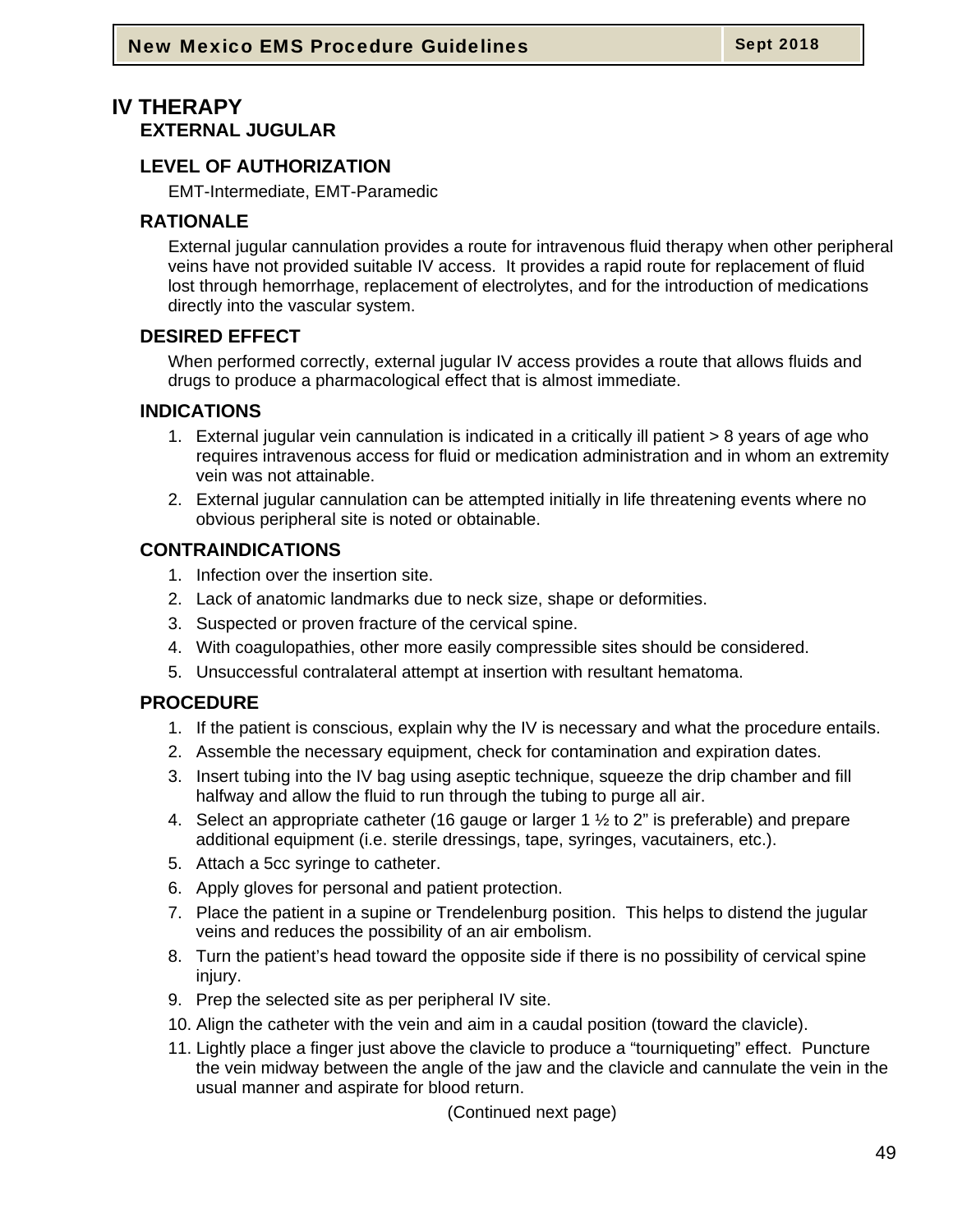# **EXTERNAL JUGULAR (Cont.)**

- 12. Attach an IV line and secure the catheter avoiding circumferential dressing or taping.
- 13. Assure patency of the line.
- 14. Document the IV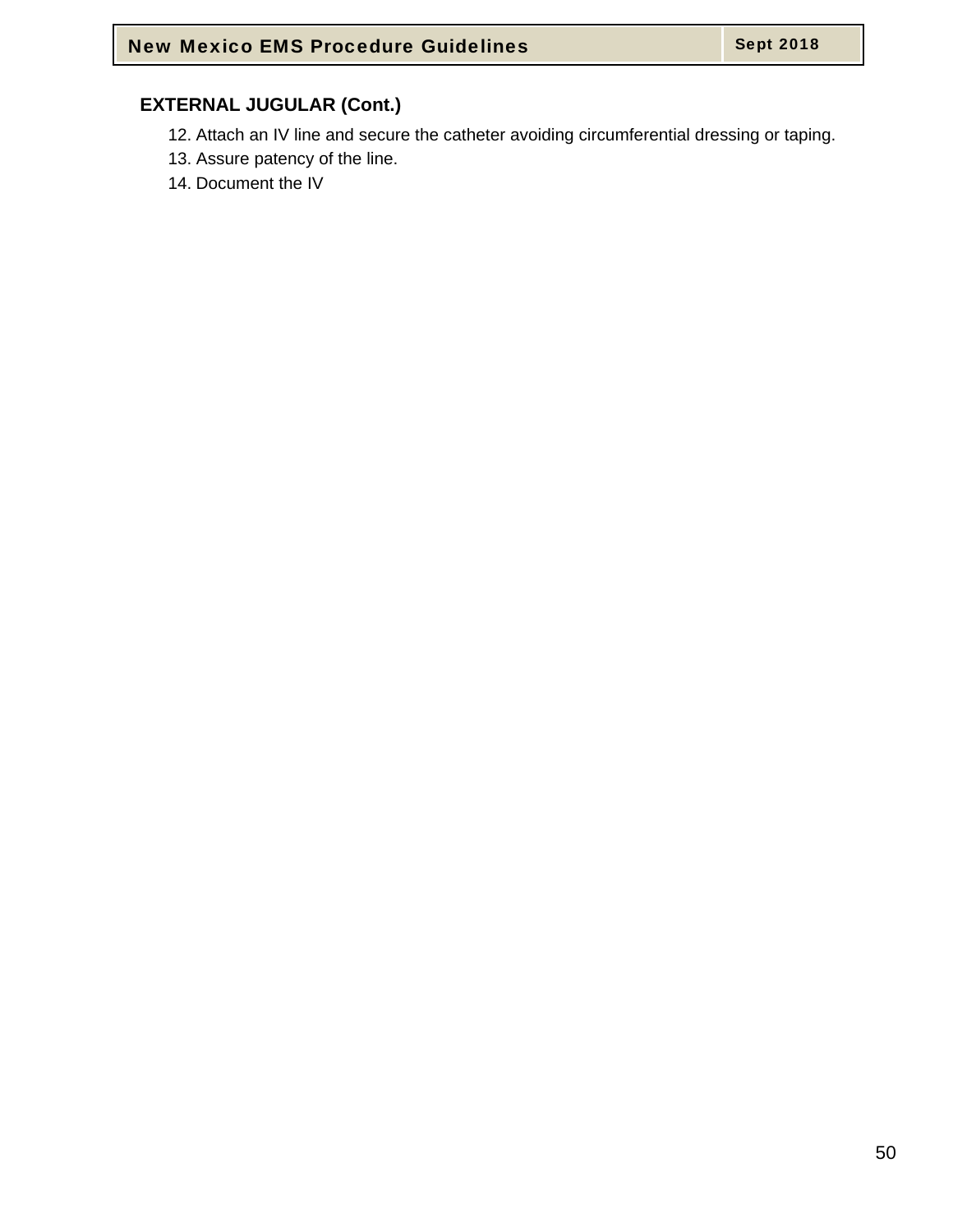# **NASOGASTRIC TUBES**

### **LEVEL OF AUTHORIZATION**

<sup>1</sup>EMT-Basic, <sup>1</sup>EMT-Intermediate & EMT-Paramedic

<sup>1</sup> For monitoring in transport patients only

## **RATIONALE**

Gastric tubes are used when the patient's stomach is severely distended or evacuation of gastric contents is necessary. The procedure should be attempted on conscious patients with an intact gag reflex or unconscious patients whose airway is protected.

#### **DESIRED EFFECT**

When properly placed, the tube should allow for the evacuation of stomach contents without compromising the patient's airway.

#### **INDICATIONS**

- 1. Evacuation of stomach contents, including air.
- 2. Administration of medication (activated charcoal).
- 3. Diaphragmatic hernia
- 4. Other per MCEP

# **CONTRAINDICATIONS**

- 1. Patients with severe facial trauma.
- 2. Epiglottitis or croup

### **PROCEDURE**

- 1. Assemble equipment:
	- a. Gastric Tube
	- b. 50 ml irrigation syringe
	- c. Water soluble jelly.
	- d. Gloves
	- e. Cup of water and straw, if possible
	- f. Adhesive tape
	- g. Saline for irrigation
	- h. Emesis basin
- 2. Use Universal Precautions
- 3. If possible, have the patient sit upright with support.
- 4. Inspect the nose for deformity or obstruction and determine the best (biggest) nostril for insertion.
- 5. Measure the tube, from ear lobe to the tip of the nose to the "epigastrium mark" and mark the correct length on the tube.
- 6. Lubricate the tube with water-soluble gel (6-8 inches).
- 7. Insert the tube in the selected nostril gently towards the posterior nasopharynx while directing the tube towards the patient's ear.
- 8. When the tube has reached the nasopharynx, gently rotate 180 degrees.
- 9. Insert into the oropharynx and instruct the patient to swallow. **DO NOT FORCE**.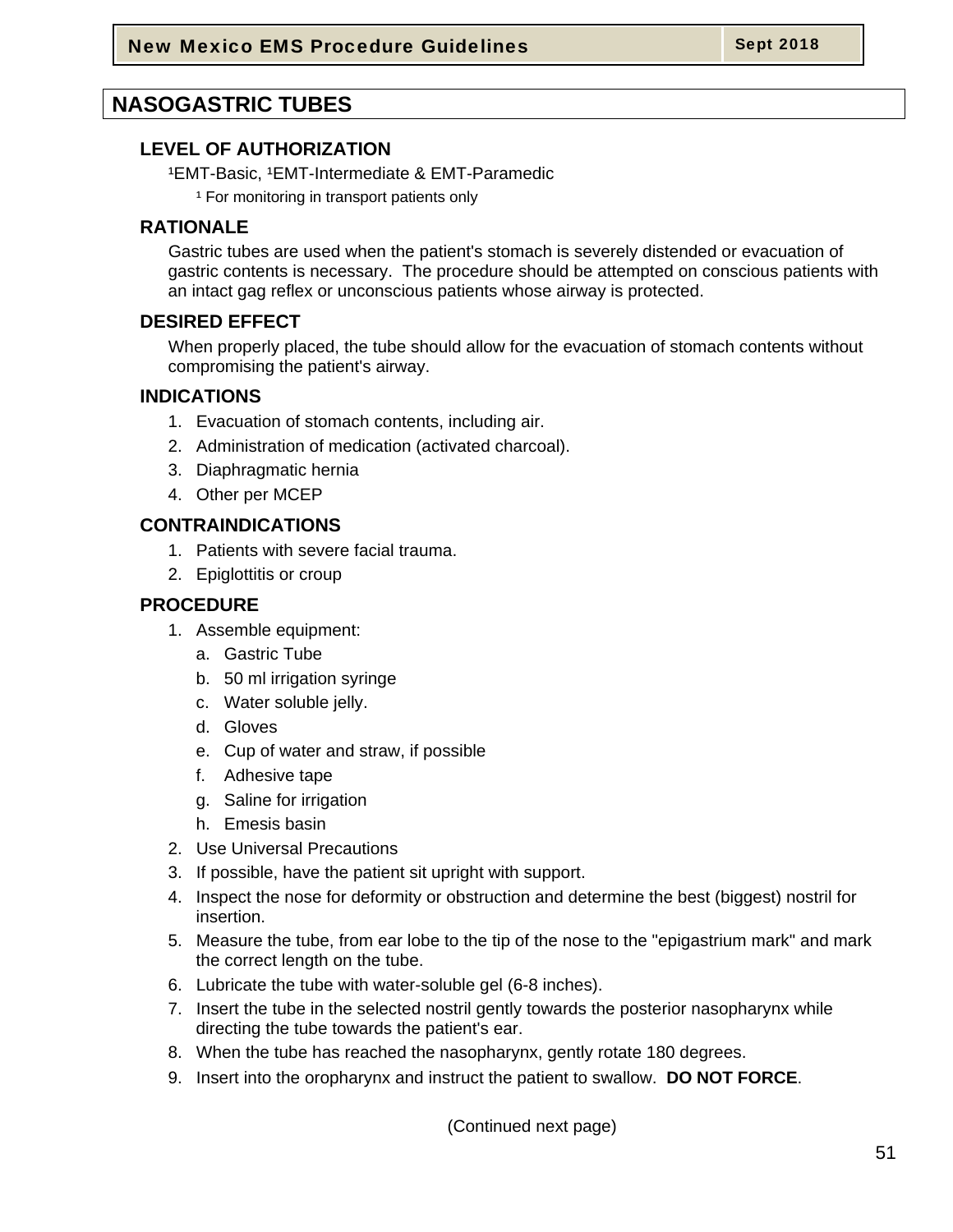# **GASTRIC TUBES (cont.)**

- 10. Continue insertion until the tube reaches the pre-measured point and aspirate stomach contents with a syringe.
- 11. Inject 30 cc of air and listen over the epigastric area for sounds.
- 12. If placement is correct, secure the tube properly (downward) and attach to low level suction.
- 13. Document the procedure.
- **Note:** The most lethal complication (while rare) of a Gastric tube is airway obstruction.

Another possible complication is tracheal placement.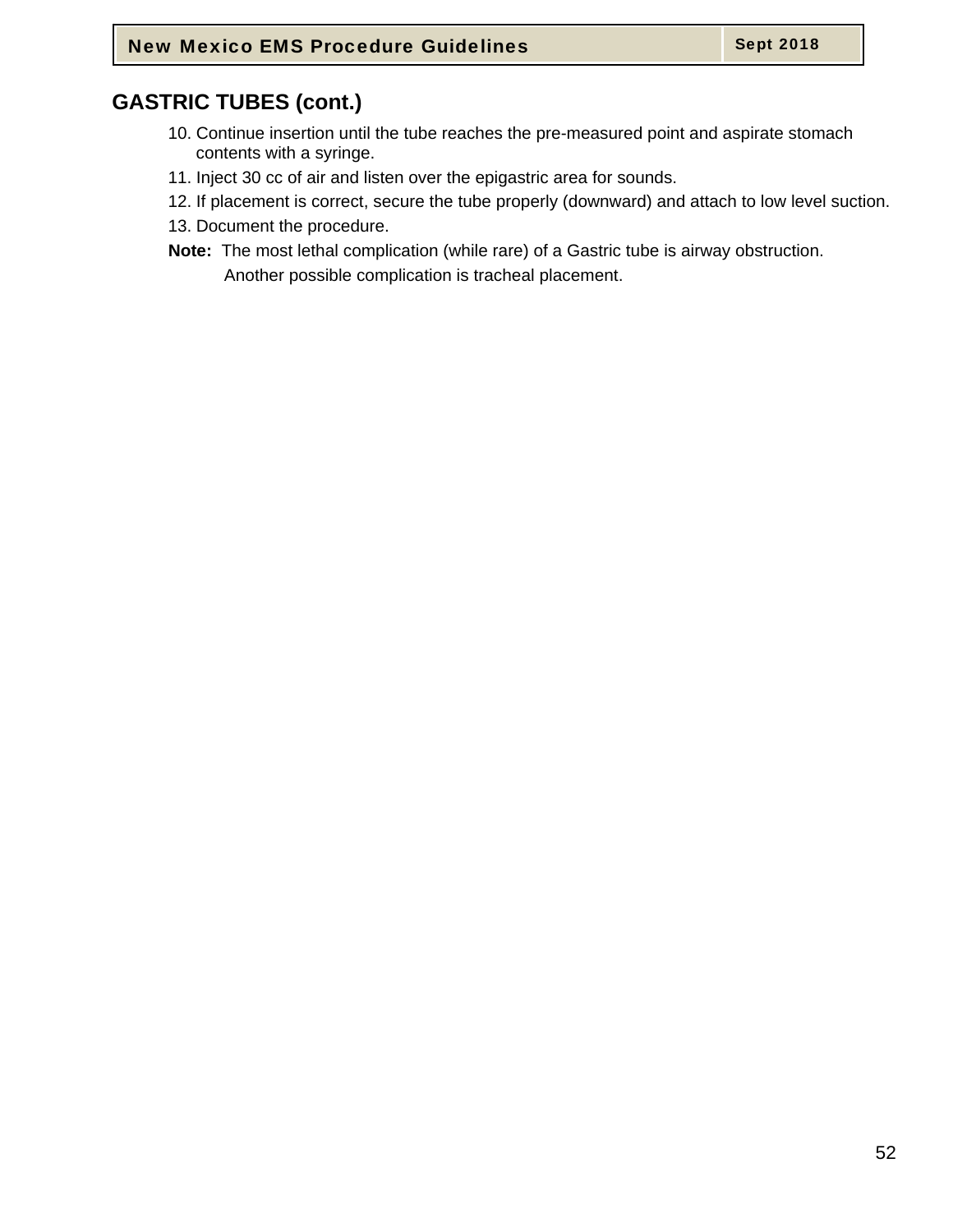# **NEBULIZED DRUG ADMINISTRATION**

### **LEVEL OF AUTHORIZATION**

First Responder, EMT-Basic, EMT-Intermediate & EMT-Paramedic

## **RATIONALE**

Small volume nebulizers (SVN), provides a route of administration that carries the drug, in a fine mist, directly to the site of action in the lungs.

### **DESIRED EFFECT**

When performed correctly SVN, using albuterol, should reverse bronchial constriction.

### **INDICATIONS**

- 1. Wheezing associated with asthma
- 2. COPD
- 3. Anaphylaxis (after administration of Epinephrine)

# **CONTRAINDICATIONS**

1. Hypersensitivity to medications

# **PROCEDURE**

- 1. Assemble equipment and attach the nebulizer to an oxygen source.
- 2. Add the appropriate amount of drug to the mist chamber.
- 3. Turn on the oxygen bottle and set the regulator per manufacturer's specifications or until a fine mist is produced.
- 4. Place the mouthpiece into the patient's mouth and have them periodically inhale and hold the drug in their lungs as long as possible. The patient should be encouraged to cough. Continue administration until the entire drug has been administered.
- 5. Monitor the patient for effectiveness.
- 6. The nebulizer can be attached to a BVM to facilitate administration of the drug in conjunction with positive pressure ventilation.
- **Note:** Airborne spread of disease should be a consideration.

Caution should be used with acute cardiac presentation or CHF.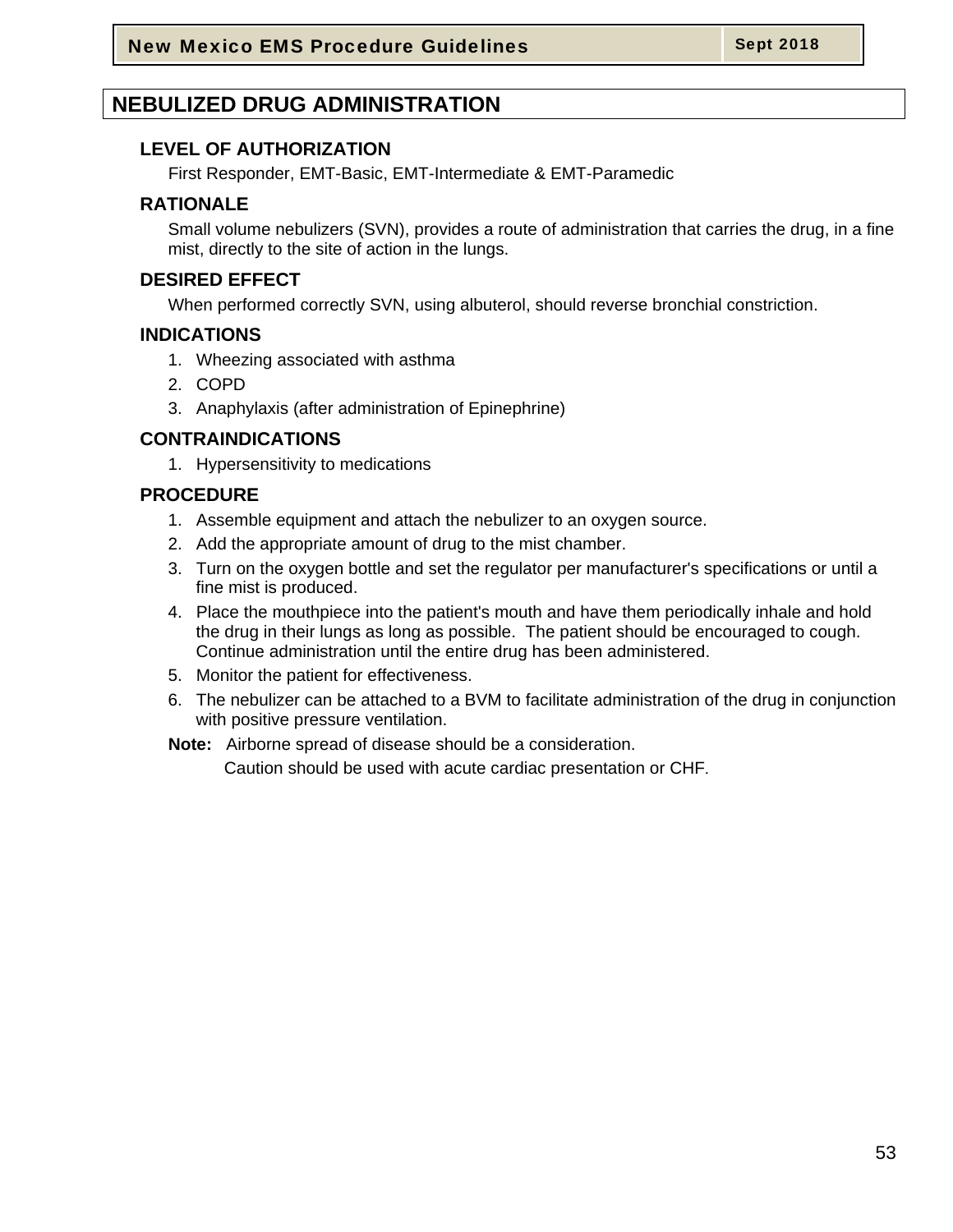# **OXYGEN ADMINISTRATION**

## **LEVEL OF AUTHORIZATION**

First Responder, EMT-Basic, EMT-Intermediate & EMT-Paramedic

### **RATIONALE**

Administration of supplemental oxygen, using appropriate oxygen delivery devices, provides increased concentrations of oxygen for use by the body tissues. Oxygen should be administered whenever it is clinically indicated.

# **DESIRED EFFECT**

When performed correctly, oxygen administration will elevate arterial oxygen tension, increase oxygen content of arterial blood. This provides the body tissues with improved oxygenation for metabolism, alleviating ischemia, reducing acidosis, and reducing intracranial pressure.

# **INDICATIONS**

- 1. Suspected hypoxemia or respiratory distress from any cause including, but not limited to:
	- a. Acute chest pain
	- b. Pulmonary congestion
	- c. Respiratory / Cardiopulmonary arrest
	- d. Shock
	- e. Seizures
	- f. Head injuries
	- g. CVA /TIA
	- h. Acute and chronic disorders

### **CONTRAINDICATIONS**

Oxygen should never be withheld from anyone who needs it. Patients with a hypoxic drive should be monitored closely.

# **PROCEDURE**

- 1. Administration of oxygen and selection of delivery devices is situation dependent. Decisions should be based on hypoxic status, rate and depth of ventilation and seriousness of injury or illness.
	- a. Low Concentration A nasal cannula is well tolerated by patients that are able to breathe through their noses, and will deliver a concentration of 24 - 44% when adjusted to a flow rate of 1 - 6 L/min. It should be used on patients with adequate tidal volume with minimal or no respiratory distress or oxygenation problems. Flow rates  $> 6$  l/min may dry mucous membranes in the nasal passages and a simple facemask should be considered.
	- b. Moderate Concentration A simple facemask should be considered for patients who are in a low to moderate degree of distress with adequate tidal volume. It will deliver 40- 60% oxygen at a flow rate of 8 - 10 L/min. To avoid re-breathing of carbon dioxide, the flow rate should be at least 5 L/min. The mask should be monitored for condensation, indicating hypoventilation, and debris such as vomit and sputum.
	- c. High Concentration The non-rebreather mask should be used on patients with serious respiratory problems, but adequate tidal volume, and can deliver 80-100% oxygen at a flow rate of 10 - 16 L/min. Do not let the bag completely deflate between breaths.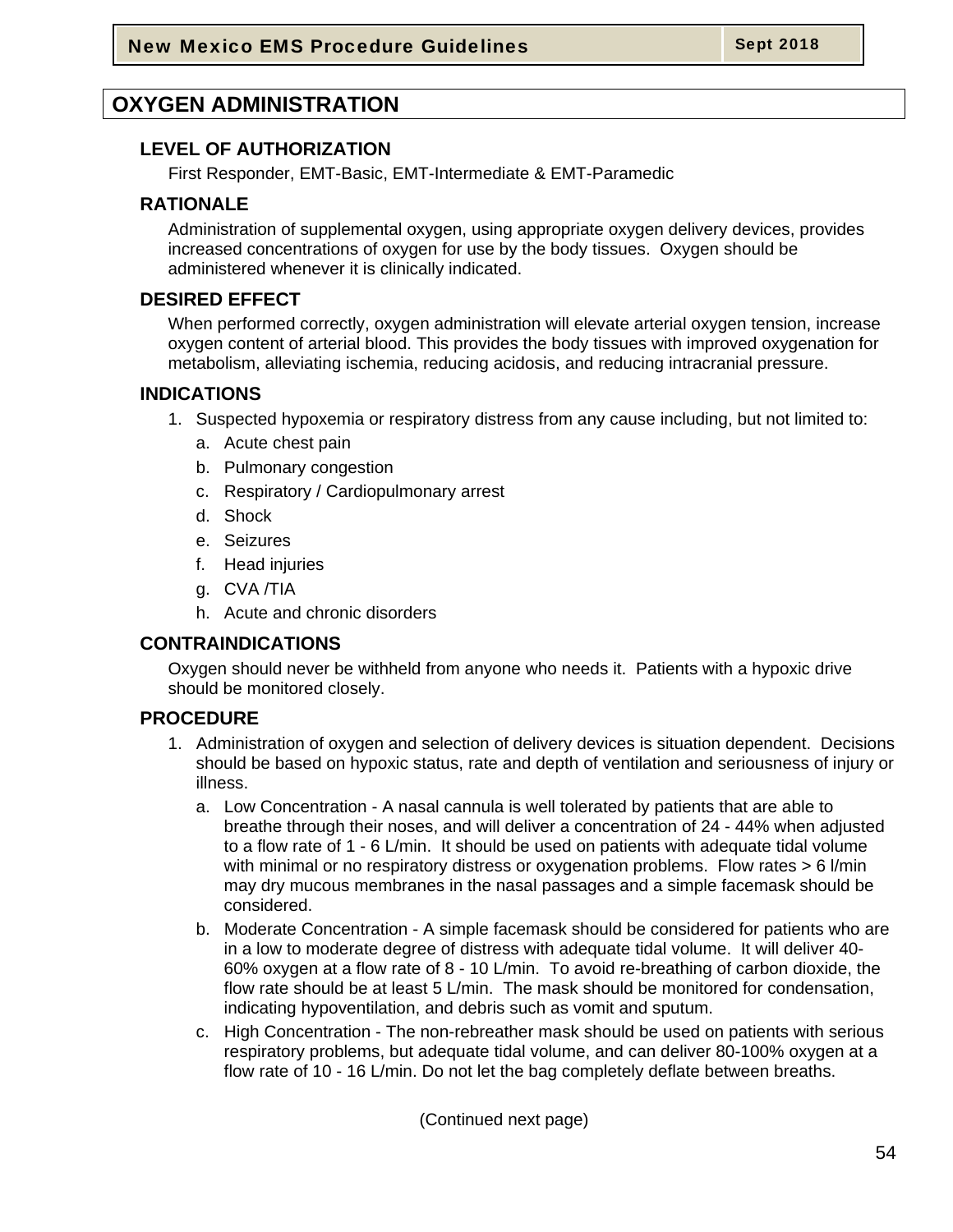# **OXYGEN ADMINISTRATION (cont.)**

- d. High Concentration/Assisted For patients with in inadequate rate or depth of ventilations, positive pressure ventilatory devices should be used. These include BVMs, demand valve resuscitators, and automatic transport ventilators. These devices are capable of delivering 80 - 100% oxygen, under pressure, to assure both adequate minute volume and concentration of oxygen.
- e. Use humidified oxygen for asthma patients, COPD patients, wheezing and/or stridor in children, inhalation burns or long transports exceeding 30 minutes. Use warm humidified oxygen on hypothermic patients.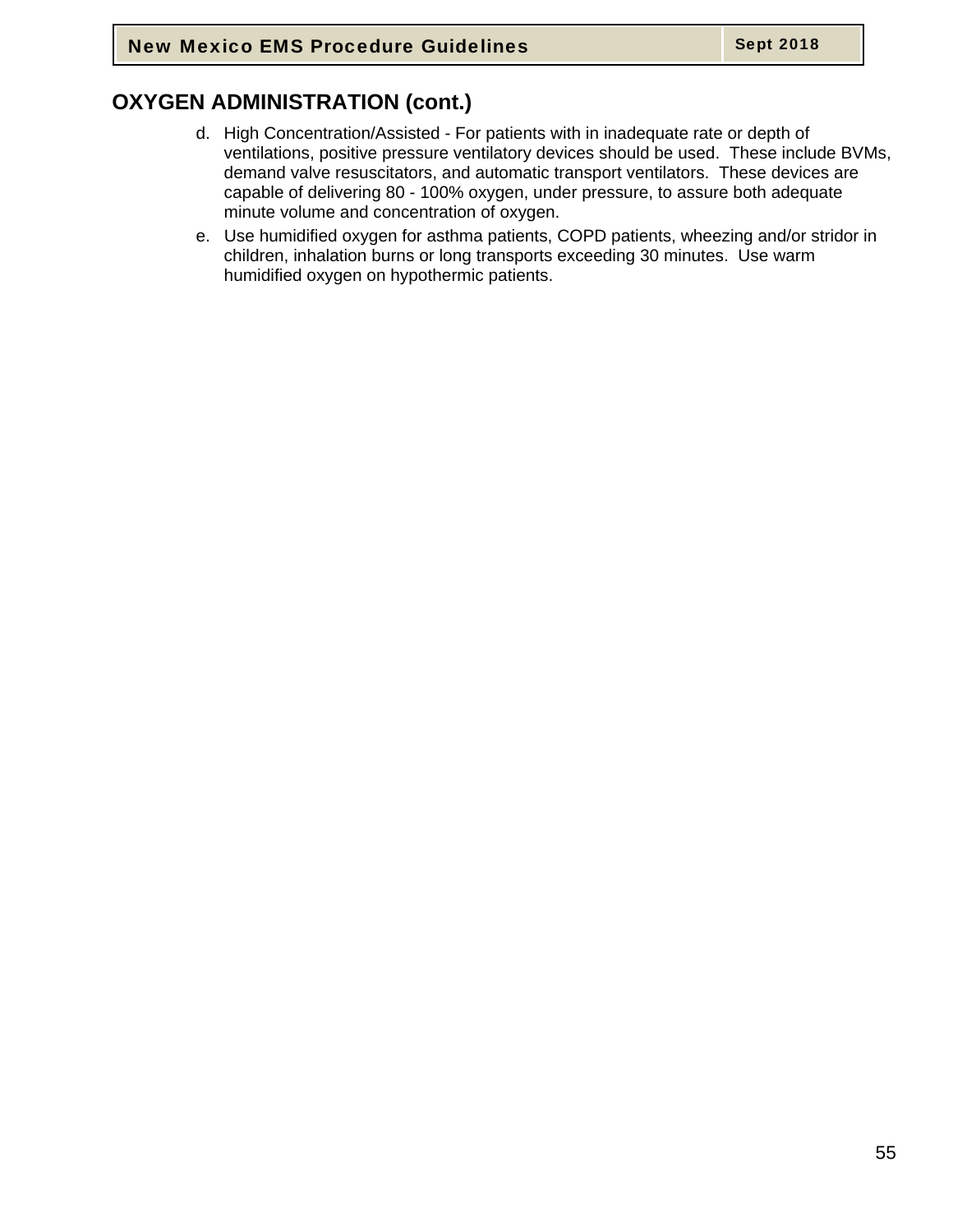# **PATIENT ASSESSMENT**

### **SCENE SIZE UP**

#### **LEVEL OF AUTHORIZATION**

First Responder, EMT-Basic, EMT-Intermediate & EMT-Paramedic

#### **RATIONALE**

Every patient encounter includes an evaluation of the scene and its components regarding safety, potential hazards, communication and the need for scene control. In an attempt to avoid repetition of the components of the Scene size up, please refer to the following scene size up procedure. Perform scene size up on all patient encounters.

#### **PROCEDURE**

#### *A.Scene Safety consider potential hazards*

- 1. Common scene hazards
	- a. Environmental
	- b. Hazardous substances
		- i. Chemical
		- ii. Biological
	- c. Violence
		- i. Patient
		- ii. Bystanders
		- iii. Crime scenes
	- d. Rescue
		- i. Motor-vehicle collisions
			- a) extrication hazards
			- b) roadway operation dangers
		- ii. Special situations
- 2. Evaluation of the scene
	- a. Is the scene safe?
		- i. Yes establish patient contact and proceed with patient assessment
		- ii. No is it possible to quickly make the scene safe?
			- a) yes assess patient
			- b) no do not enter any unsafe scene until minimizing hazards
		- iii. Request specialized resources immediately

#### *B. Scene management Manage the scene*

- 1. Impact of the environment on patient care
	- a. Medical
		- i. Determine nature of illness
		- ii. Hazards at medical emergencies
	- b. Trauma
		- i. Determine mechanism of injury
		- ii. Hazards at the trauma scene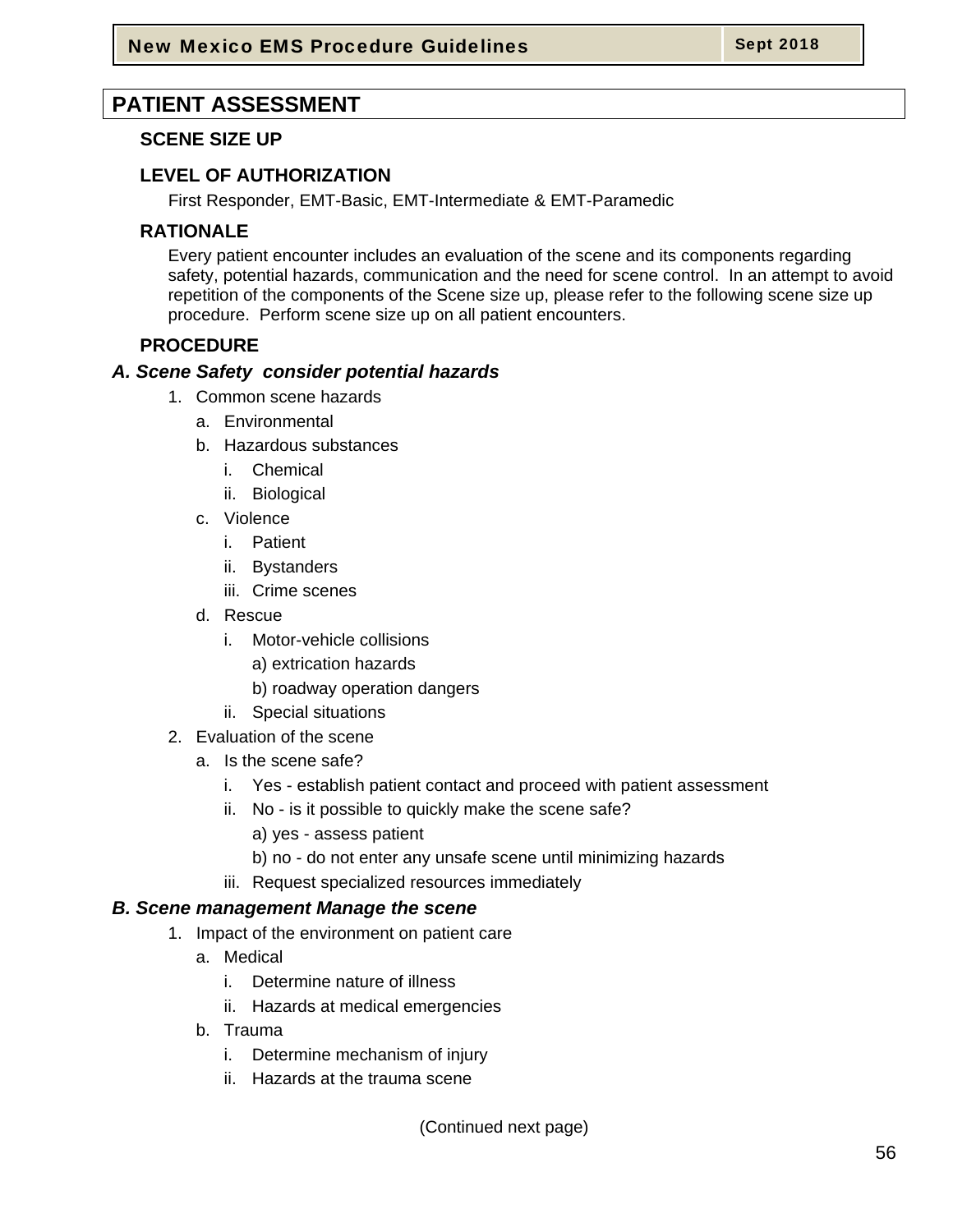# **PATIENT ASSESSMENT - Scene Size Up (cont.)**

- c. Environmental considerations
	- i. Weather or extreme temperatures
	- ii. Toxins and gases
	- iii. Secondary collapse and falls
	- iv. Unstable conditions
- 2. Addressing hazards
	- a. Protect the patient
		- i. After making the scene safe for the EMT-Paramedic, the safety of the patient becomes the next priority
		- ii. If the EMT-Paramedic cannot alleviate the conditions that represent a health or safety threat to the patient, move the patient to a safer environment
	- b. Protect the bystanders
		- i. Minimize conditions that represent a hazard for bystanders
		- ii. If the EMT-Paramedic cannot minimize the hazards, remove the bystanders from the scene.
	- c. Request resources
		- i. Request additional resources needed at the scene immediately.
			- a) Multiple patients additional ambulances
			- b) Fire hazard fire department.
			- c) Traffic or violence issues law enforcement
	- d. Scan the scene for information related to
		- i. Mechanism of injury
		- ii. Nature of the illness
- 3. Violence
	- a. EMS providers should not enter a scene or approach a patient if the threat of violence exits.
	- b. Park away from the scene and wait for the appropriate law enforcement officials to minimize the danger
- 4. Need for additional or specialized resources
	- a. A variety of specialized protective equipment and gear is available for specialized situations.
		- i. Chemical and biological suits can provide protection against hazardous materials and biological threats of varying degrees.
		- ii. Specialized rescue equipment may be necessary for difficult or complicated extrications.
		- iii. Ascent or descent gear may be necessary for specialized rescue situations.
	- b. Only specially trained responders should wear or use the specialized equipment.
- 5. Standard precautions
	- a. Overview
		- i. Based on the principle that all blood, body fluids, secretions, excretions (except sweat), non-intact skin, and mucous membranes may contain transmissible infectious agents.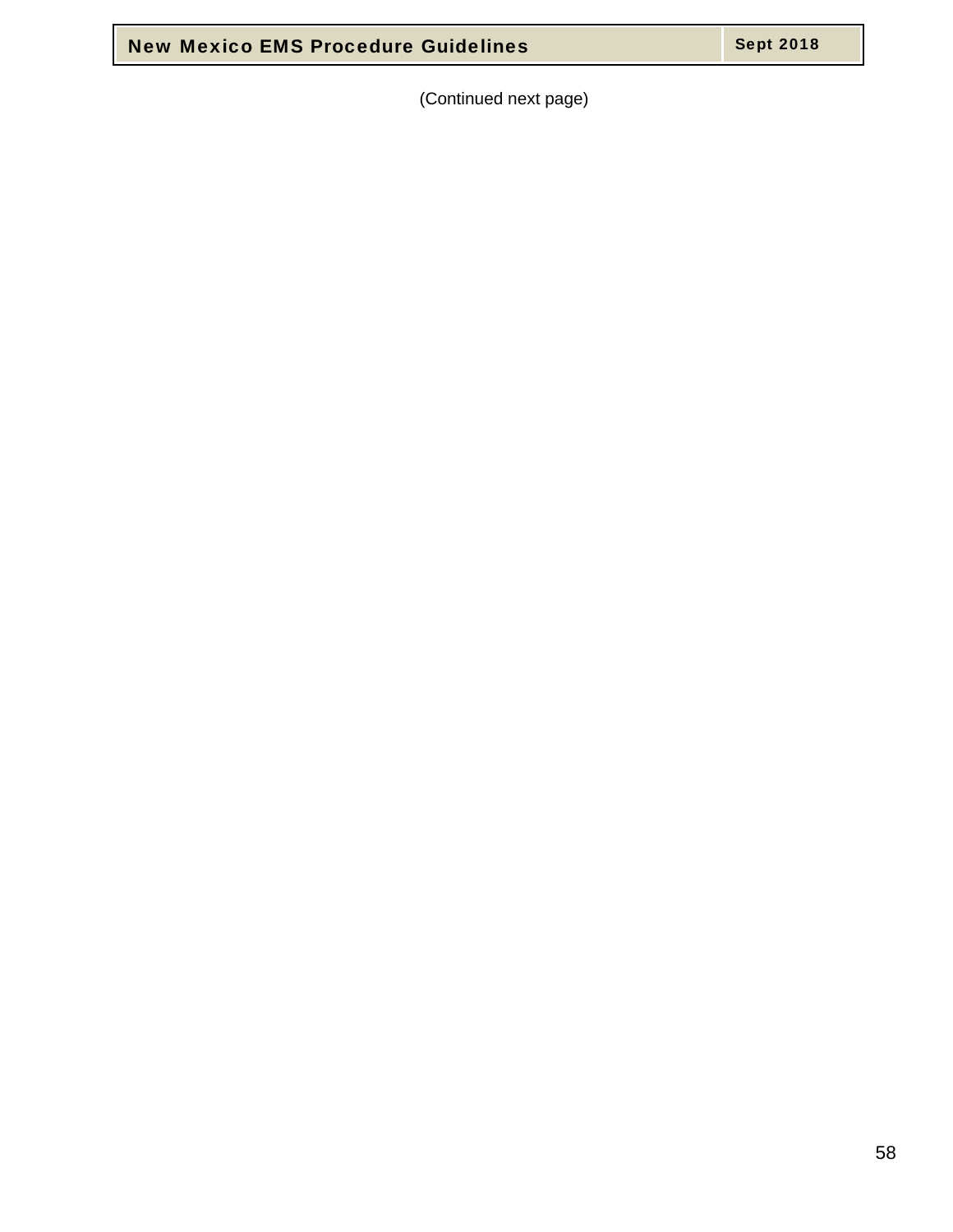# **PATIENT ASSESSMENT - Scene Size Up (cont.)**

- ii. Include a group of infection prevention practices that apply to all patients, regardless of suspected or confirmed infection status, in any healthcare delivery setting
- iii. Universal precautions were developed for protection of healthcare personnel
- iv. Standard precautions focus on protection of patients.
- b. Implementation
	- i. The extent of standard precautions used is determined by the anticipated blood, body fluid, or pathogen exposure.
		- a) handwashing
		- b) gloves
		- c) gowns
		- d) masks
		- e) protective eyewear
- c. Personal Protective Equipment
	- i. Personal protective equipment includes clothing or specialized equipment that provides some protection to the wearer from substances that may pose a health or safety risk.
	- ii. Wear PPE appropriate for the potential hazard
		- a) steel-toe boots
		- b) helmets
		- c) heat-resistant outerwear
		- d) self-contained breathing apparatus
		- e) leather gloves
- 6. Multiple patient situations
	- a. Number of patients and need for additional support
		- i. How many patients
		- ii. Does the dispatch suggest the need for additional support
		- iii. Protection of the patient
		- iv. Protection of bystanders
			- a) remove
			- b) isolate
			- c) barricade
	- b. Need for additional resources
		- i. Incident Command System (ICS or IMS)
		- ii. Consider if this level of commitment is required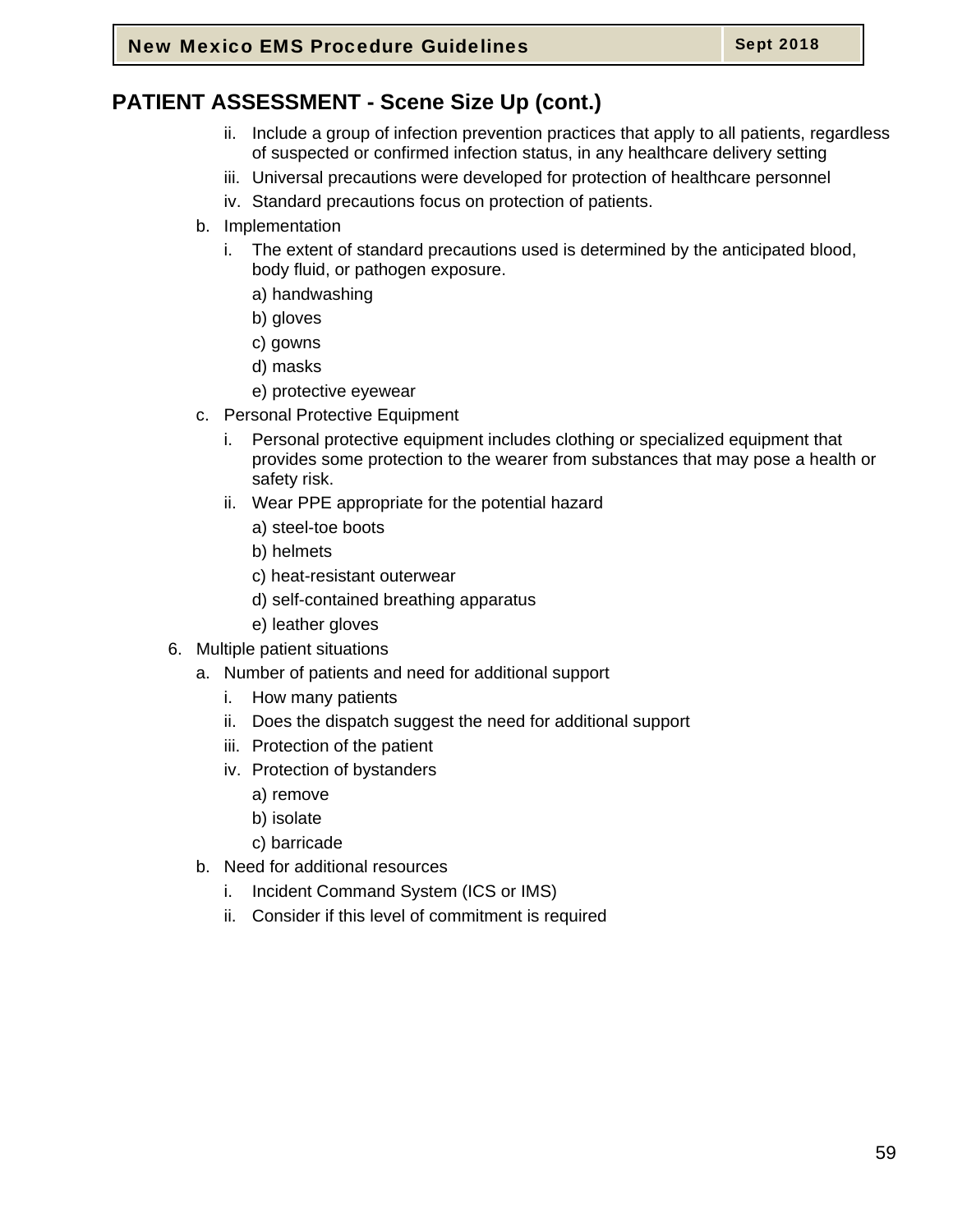# **PATIENT ASSESSMENT PRIMARY ASSESSMENT**

# **LEVEL OF AUTHORIZATION**

First Responder, EMT-Basic, EMT-Intermediate & EMT-Paramedic

### **RATIONALE**

Every Treatment Guideline includes an initial assessment of life threats and appropriate treatment for these conditions. In an attempt to avoid repetition of the components of the primary assessment, please refer to the following Primary assessment Guideline. Perform Primary assessment on all patient encounters.

#### *A.Maintain or establish AIRWAY PATENCY for all patients, by:*

#### **PROCEDURE – First Responder, EMT-Basic & EMT-Intermediate**

- 1. Positioning maneuvers as indicated by patient condition
- 2. Suction (oropharynx, nasopharynx, or stoma)
- 3. Nasopharyngeal airway
- 4. Oropharyngeal airway
- 5. Multi-lumen airway
- 6. Laryngeal and Supraglottic Airway Devices **(For EMT-Basic & EMT-I only for LMA)**

#### **PROCEDURE –EMT-Paramedic**

- 1. Endotracheal suctioning
- 2. Laryngoscopic visualization
- 3. Magill forceps manipulation
- 4. Nasotracheal intubation (blind or visualized)
- 5. Oral endotracheal intubation
- 6. Stomal intubation
- 7. Surgical cricothyrotomy

#### *B. Maintain or establish ADEQUATE VENTILATION & OXYGENATION for all patients by:*

### **PROCEDURE – First Responder, EMT-Basic & EMT-Intermediate**

- 1. Assess rate and depth of ventilation.
- 2. Administer oxygen as indicated by patient condition
- 3. Consider use of pulse oximetry (including room air SpO2), end-tidal C02 detectors (ETC02) and capnometry/capnography to assess effectiveness.
- 4. Bag Valve Mask (BVM) with supplemental oxygen.
- 5. Positive Pressure Ventilatory Devices (PPVD) to include Automatic Transportable Ventilators (ATV) and Continuous Positive Airway Pressure (CPAP).
- 6. Consider capnography or capnometry, if available.

#### **PROCEDURE –EMT-Paramedic**

1. Pleural decompression

#### *C.Maintain or establish ADEQUATE CIRCULATION by:*

#### **PROCEDURE – First Responder, EMT-Basic**

1. Properly position patient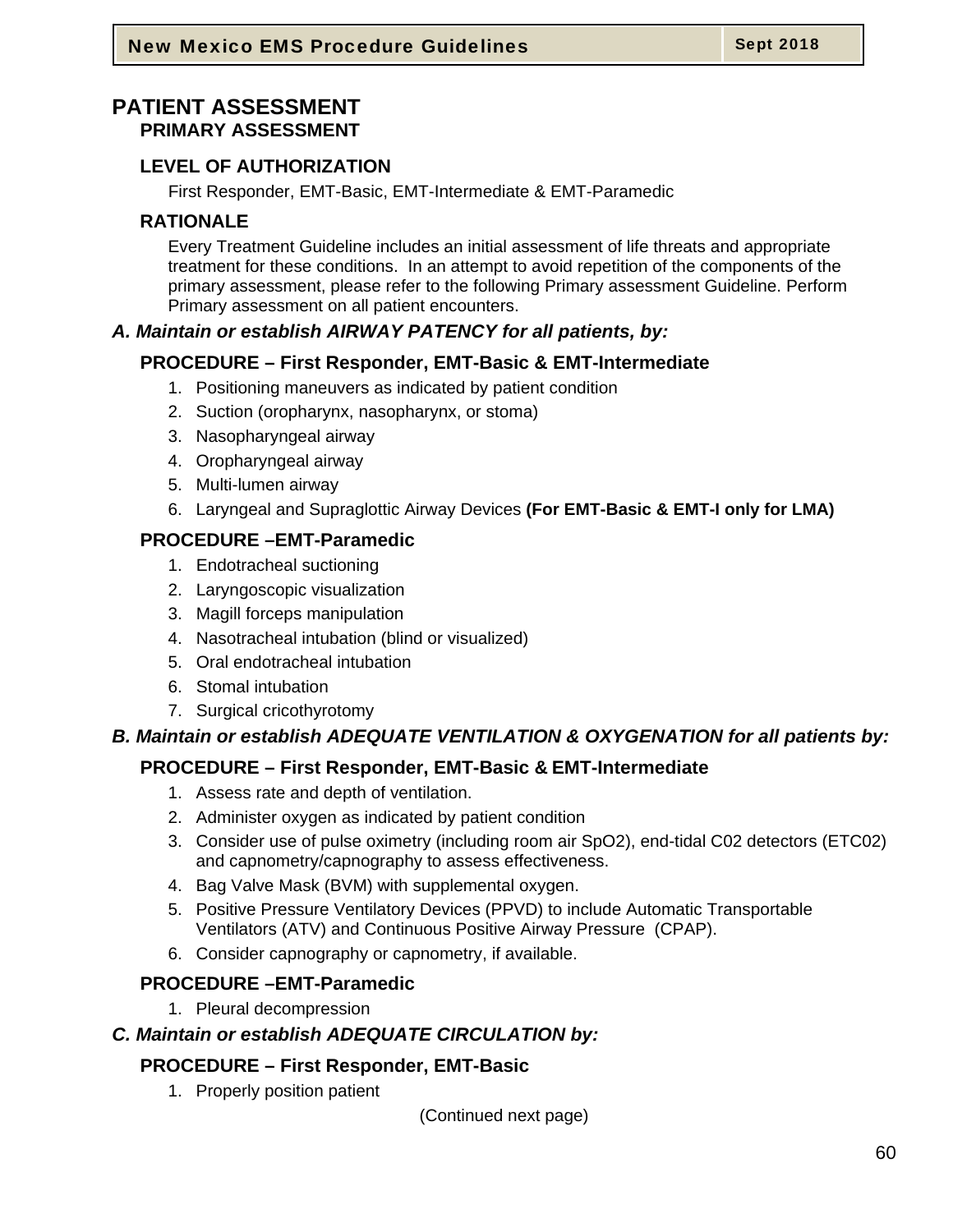# **PATIENT ASSESSMENT- Primary Assessment (cont.)**

- 1. CPR, if indicated, including use of impedance threshold devices and automated compression devices.
- 2. Control major hemorrhage using:
	- a. Direct pressure
	- b. Elevation
	- c. Tourniquet
	- d. Hemostatic Agents
- 3. Cardiac monitoring for documentation only, not diagnostic interpretation

#### **PROCEDURE –EMT-Intermediate**

- 1. Peripheral IV/IO access and/or external jugular access
- 2. Fluid administration

### **PROCEDURE –EMT-Paramedic**

- 1. Utilizing pre-existing vascular access as primary site
- 2. Use of Vasopressors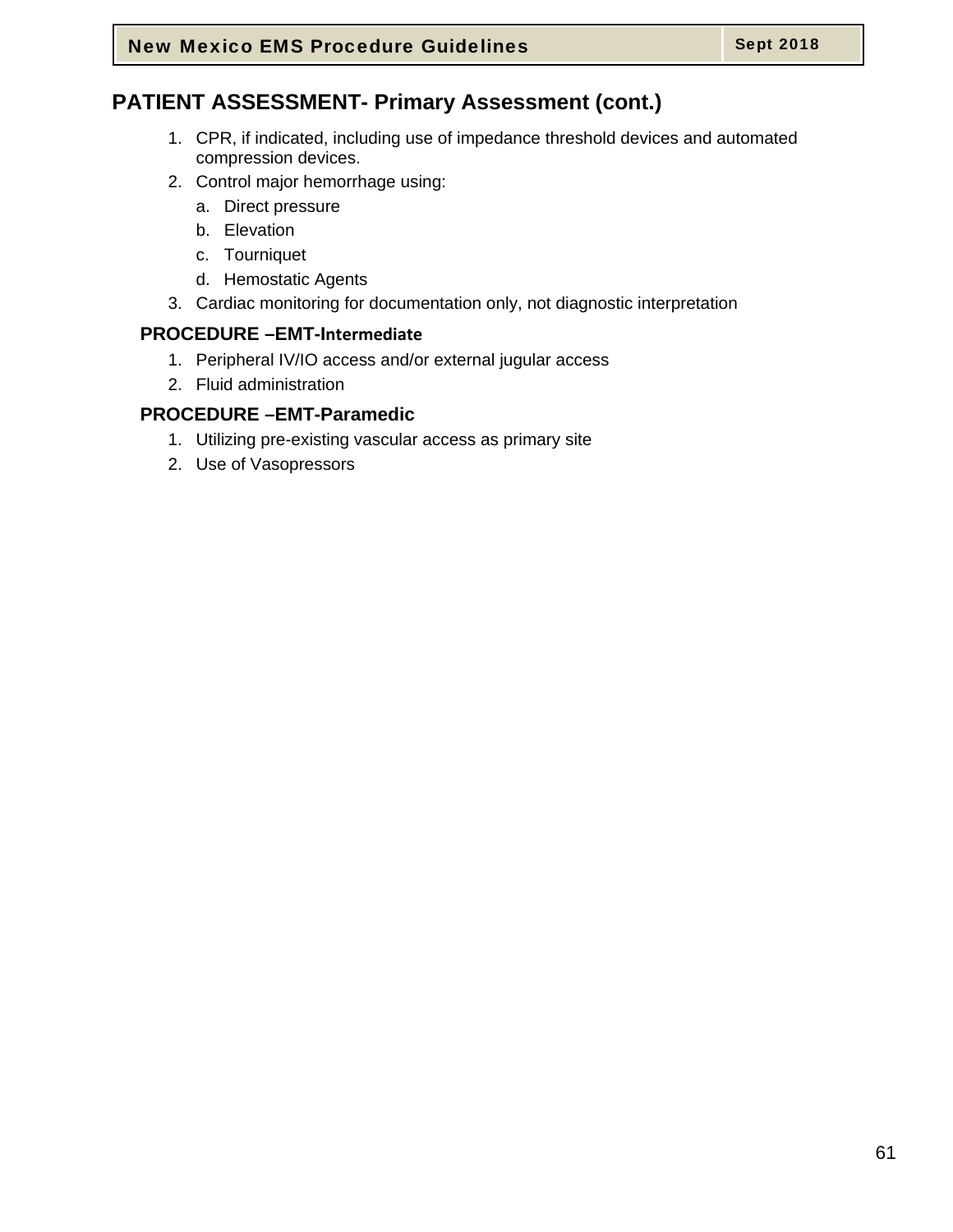# **PATIENT ASSESSMENT HISTORY AND PHYSICAL EXAM (H&P)**

# **LEVEL OF AUTHORIZATION**

First Responder, EMT-Basic, EMT-Intermediate & EMT-Paramedic

#### **RATIONALE**

After life-threatening conditions have been corrected, an appropriate focused history and physical exam should be performed on all patients. In an attempt to avoid repetition of the components of the Focused History and Physical Exam, please refer to the following Focused History and Physical Exam Guideline. Perform Focused History and Physical exam on all patient encounters.

#### *A. Conduct H&P for all patients, including*:

- 1. Level of consciousness
- 2. History of chief complaint
- 3. Pertinent past medical history (SAMPLE, OPQRSTU)
- 4. Physical exam
- 5. Skin signs
- 6. Lung sounds
- 7. Cardiac monitor, may include 12 lead EKG data collection for documentation
- 8. Neurological exam, including pupillary reaction, coordination and general movement
- 9. Vital Signs including:
	- a. Ventilatory effort, rate and volume
	- b. Pulse rate, strength and regularity
	- c. Blood Pressure
	- d. If available, oxygen saturation and Capnometry
	- e. Temperature, if indicated
	- f. Glucometry, if indicated
- 10. Mental Status exam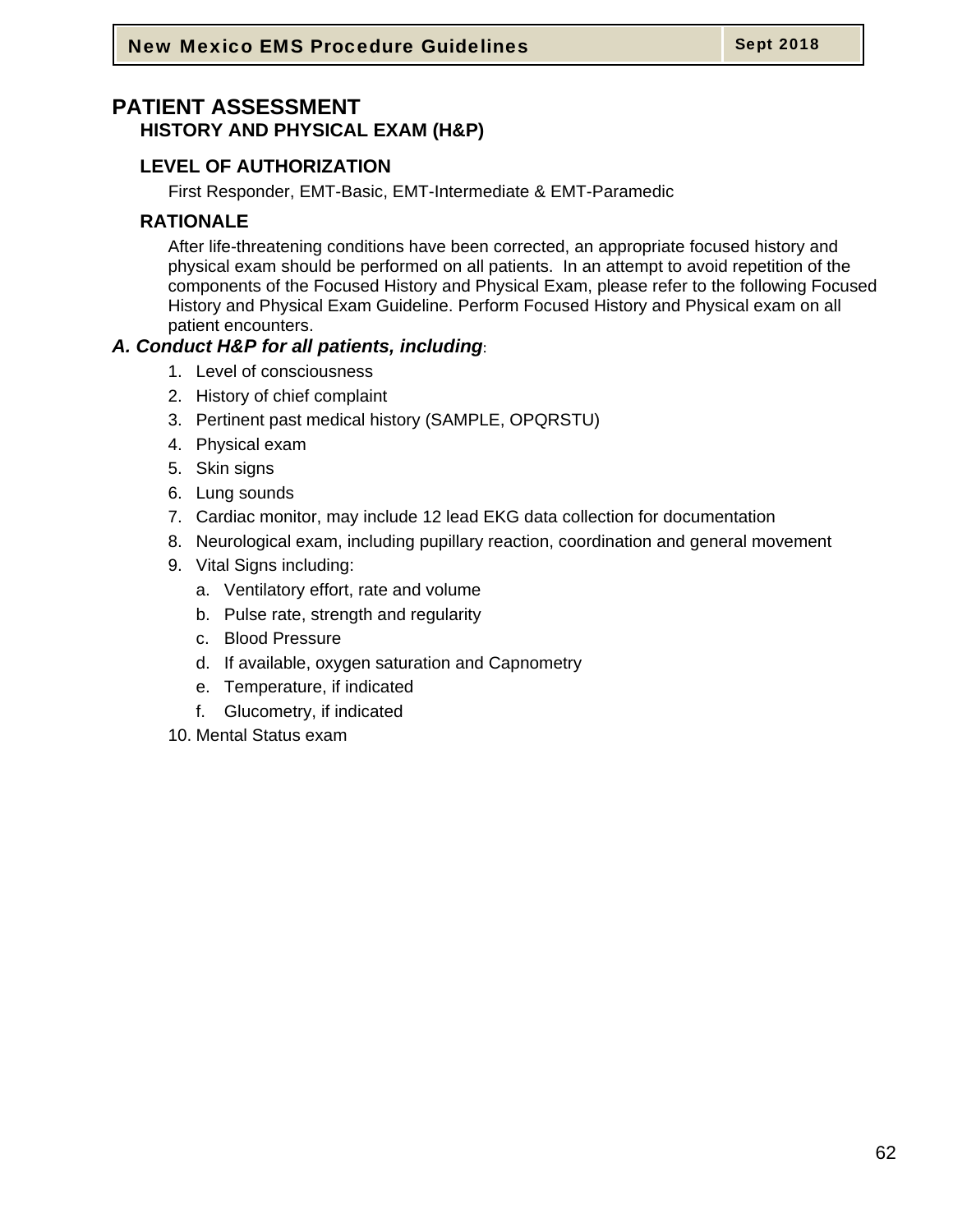# **PLEURAL (THORACIC) DECOMPRESSION**

### **LEVEL OF AUTHORIZATION**

EMT-Paramedic

#### **RATIONALE**

A pneumothorax (traumatic or spontaneous) may exacerbate into tension pneumothorax leading to a decreased lung capacity, decreased cardiac output and severe hypoxia.

#### **DESIRED EFFECT**

When performed properly, pleural decompression should relieve air pressure in the chest cavity and allow for adequate ventilations.

#### **INDICATIONS**

1. Tension pneumothorax

### **CONTRAINDICATIONS**

1. None when indicated

- 1. Universal precautions
- 2. Prep the area with an antiseptic solution. Two preferred locations are:
	- a. The second intercostal space, mid-clavicular just above the 3rd rib.
	- b. The fourth intercostal space, mid-axillary just above the 5th rib.
- 3. Insert a 10 14 gauge angiocath, or commercial device, just above the rib until air rushes out.
- 4. Remove the needle, leaving the catheter in place.
- 5. Tape and secure to chest.
- 6. Re-assess lung sounds. A second needle may have to be inserted, or both sides of the chest may require decompression.
- **Note:** If improperly performed, the technique may actually cause a pneumothorax or damage underlying vasculature and organs.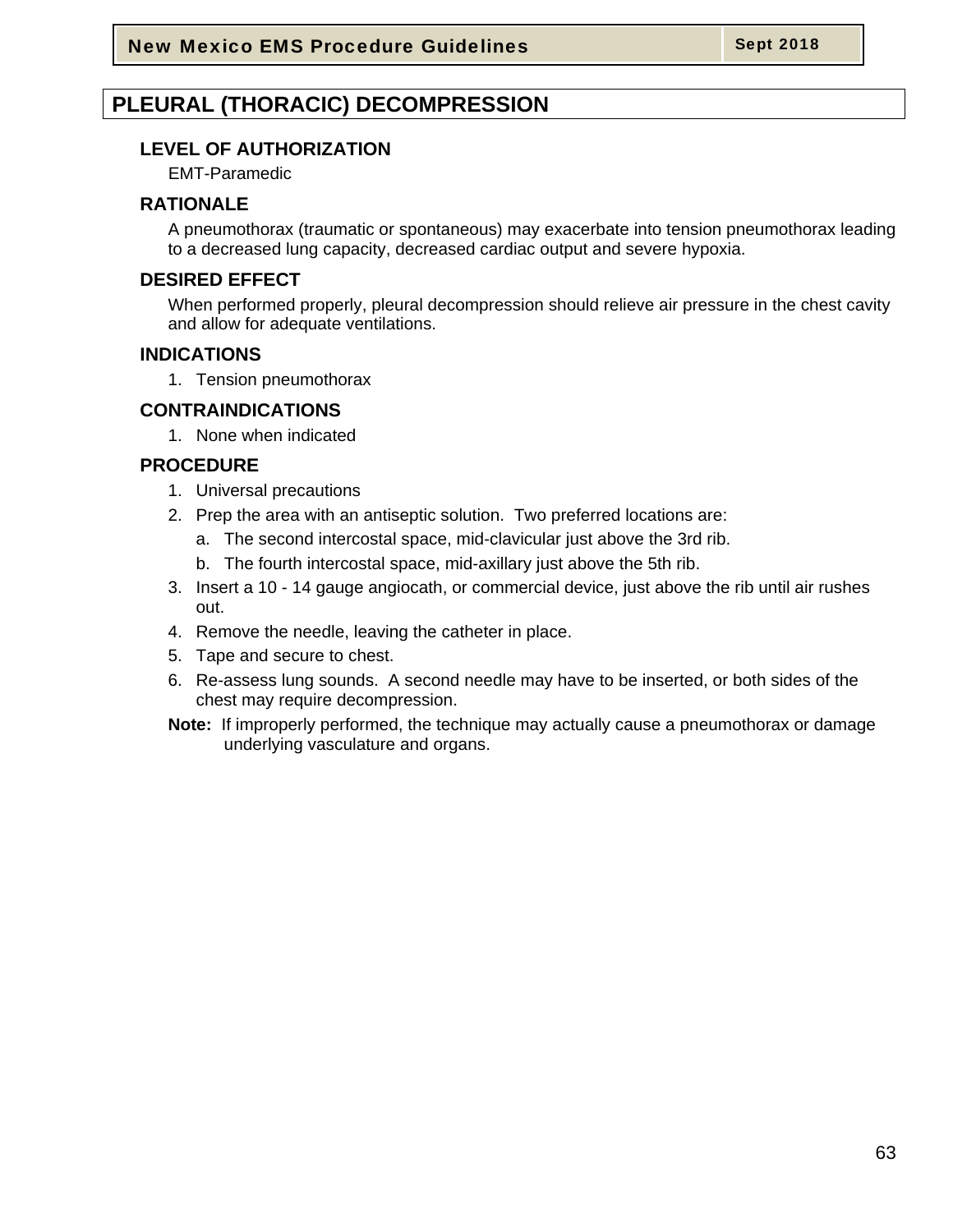# **POINT OF CARE TESTING**

### **GLUCOMETRY**

#### **LEVEL OF AUTHORIZATION**

First Responder, EMT-Basic, EMT-Intermediate & EMT-Paramedic

#### **RATIONALE**

Automated glucometry provides an indication of the patient's blood-sugar level, and is used as an adjunct in decision making.

#### **DESIRED EFFECT**

When performed properly, the glucometer should provide the user a quantitative blood glucose level in milligrams per deciliter. Normal for adults is 60-120 mg/deciliter.

In the newborn < 45mg / deciliter and in the child < 60 mg/deciliter are considered hypoglycemic.

#### **INDICATIONS**

- 1. Suspected hypo/hyperglycemia.
- 2. Altered mental status.
- 3. Unconscious from an unknown cause.

#### **CONTRAINDICATIONS**

1. None when indicated

- 1. Clean fingertip and allow thorough drying.
- 2. Apply personal protection equipment.
- 3. Pierce the side of the finger pad with lancet.
- 4. Obtain an adequate drop of blood for the "sample".
- 5. Apply drop to the test strip and insert into glucometer.
- 6. Dispose of sharps and biohazard waste in proper containers.
- 7. Note the reading on the glucometer.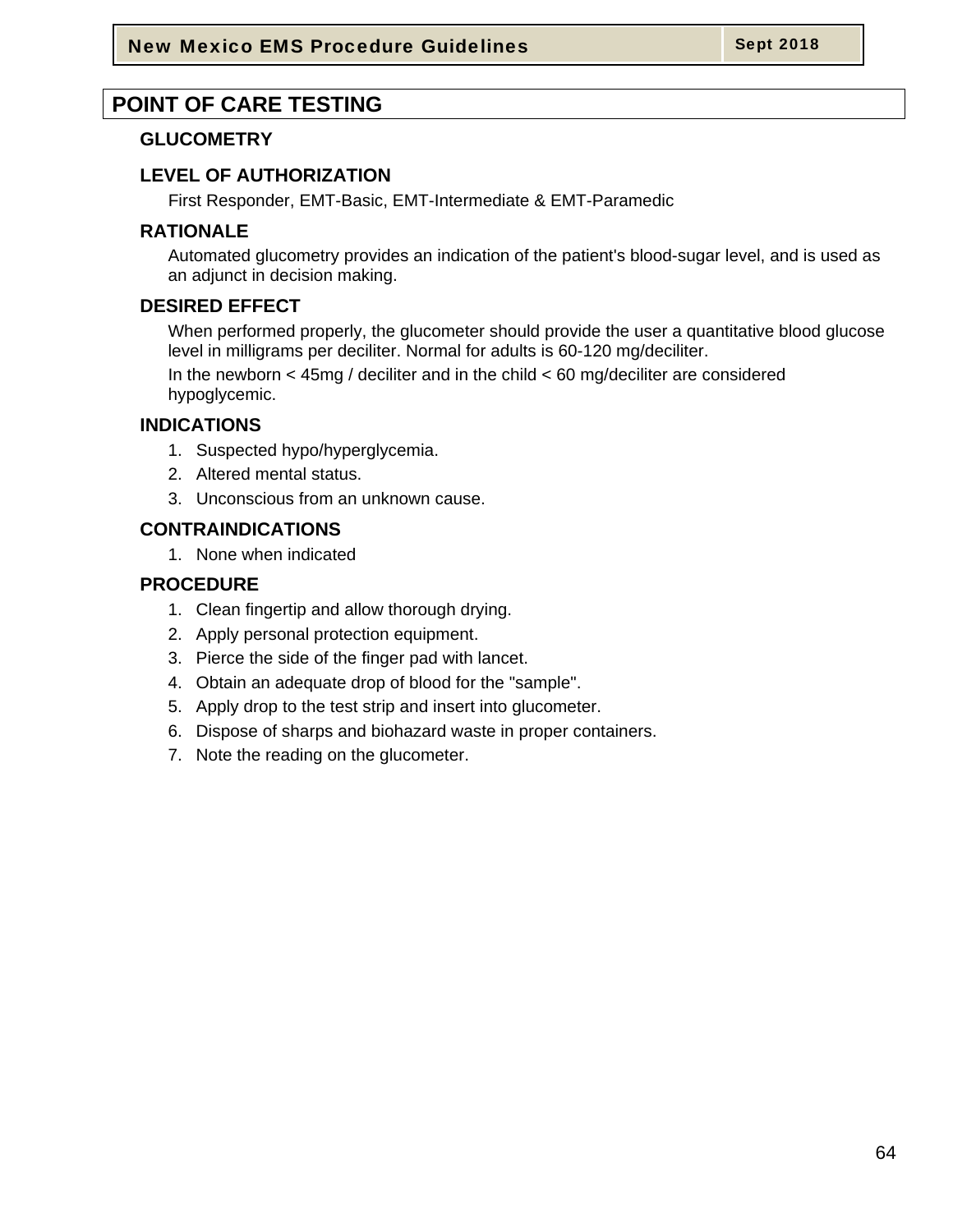# **POINT OF CARE TESTING**

# **SERUM LACTATE**

# **LEVEL OF AUTHORIZATION**

EMT-Basic, EMT-Intermediate & EMT-Paramedic

## **RATIONALE**

Early recognition of elevated lactate levels in sepsis may hasten the detection of those patients eligible for aggressive resuscitation. A high lactate level in the blood means that the disease or condition a person has is causing lactate to accumulate. In general, a greater increase in lactate means a greater severity of the condition. When associated with lack of oxygen, an increase in lactate can indicate that organs are not functioning properly.

However, the presence of excess lactate is not diagnostic. The EMS provider must consider a person's medical history, physical examination, and the results of other diagnostic tests in order to determine the cause and to diagnose the underlying condition or disease.

Type A lactic acidosis, the most common type, may be due to conditions that cause a person to be unable to breathe in enough oxygen (inadequate oxygen uptake in the lungs) and/or cause reduced blood flow, resulting in decreased transport of oxygen to the tissues (decreased tissue perfusion). Examples of type A conditions include:

- 1. Shock from trauma or extreme blood loss (hypovolemia)
- 2. Sepsis
- 3. Heart attack
- 4. Congestive heart failure
- 5. Severe lung disease or respiratory failure
- 6. Fluid accumulation in the lungs (Pulmonary edema)
- 7. Very low level of red blood cells and/or low hemoglobin (severe anemia)

**Note:** Normal levels are 4.5 to 19.8 mg/dL (0.5 to 2.2 mmol/L)

 $mg/dL =$  milligrams per deciliter; mmol/ $L =$  millimoles per liter

#### **DESIRED EFFECT**

1. A successful test will help determine if someone has lactic acidosis, a level of lactate that is high enough to disrupt a person's acid-base (ph) balance.

### **INDICATIONS**

- 1. The patient has signs and symptoms that the EMT suspects are related to:
	- a. septic, shock
	- b. heart attack
	- c. severe congestive heart failure
	- d. kidney failure
	- e. uncontrolled diabetes.

### **CONTRAINDICATIONS**

1. None, when appropriate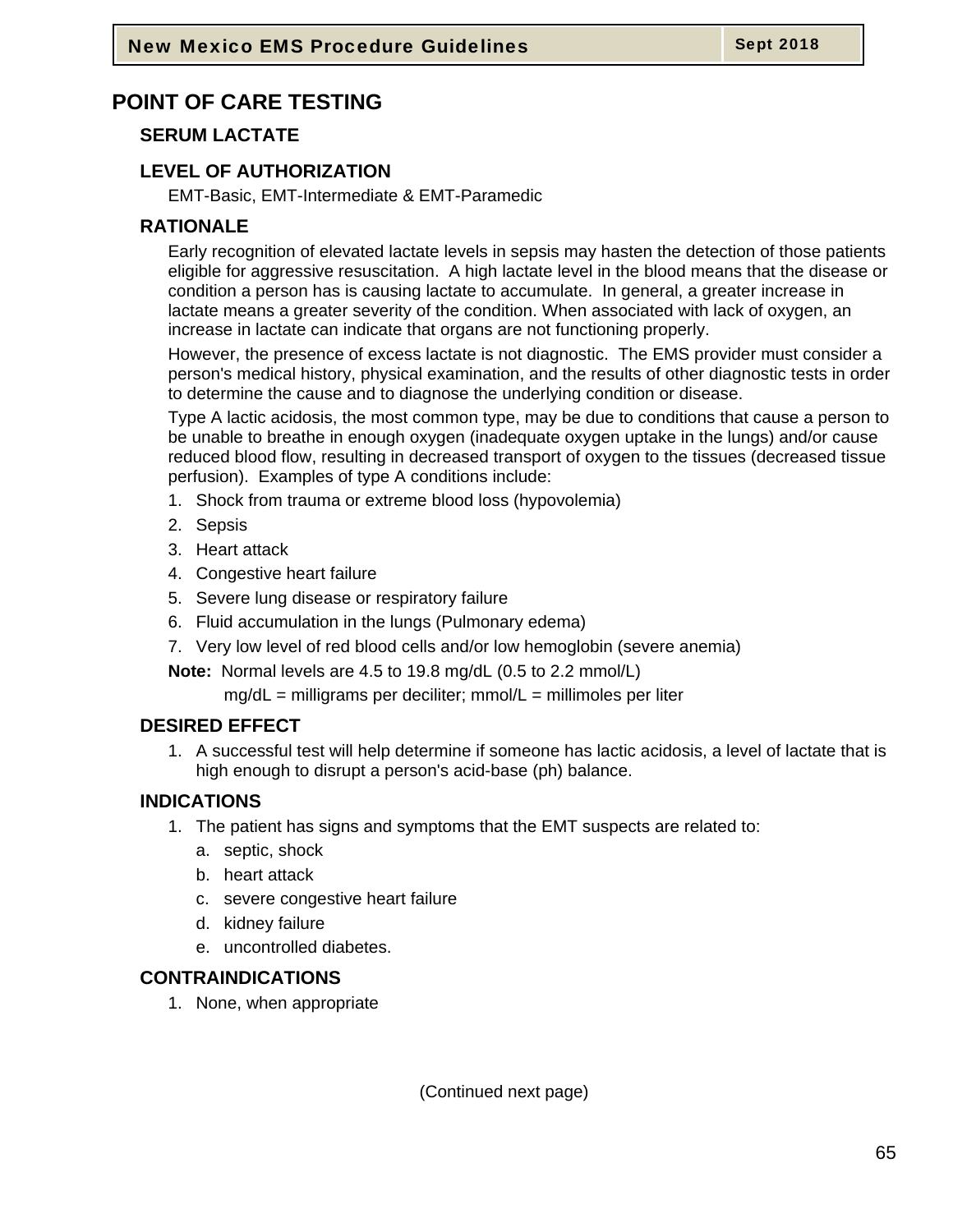## **SERUM LACTATE (Cont.)**

- 1. This is a standard blood test, and the EMT will draw blood dependent on the device used.
- 2. A finger stick is utilized for some devices or it can be from a vein using the standard procedure.
- 3. When blood is drawn from a vein an elastic band should not be used as this might increase the level of lactic acid in the body.
- 4. The skin where the needle will be inserted is cleaned with alcohol, and a needle is inserted into the vein. A tube is attached to the needle to collect the blood.
- **Note:** Clenching the fist or having the elastic band in place for a long time while having blood drawn can result in a false increase in lactic acid level.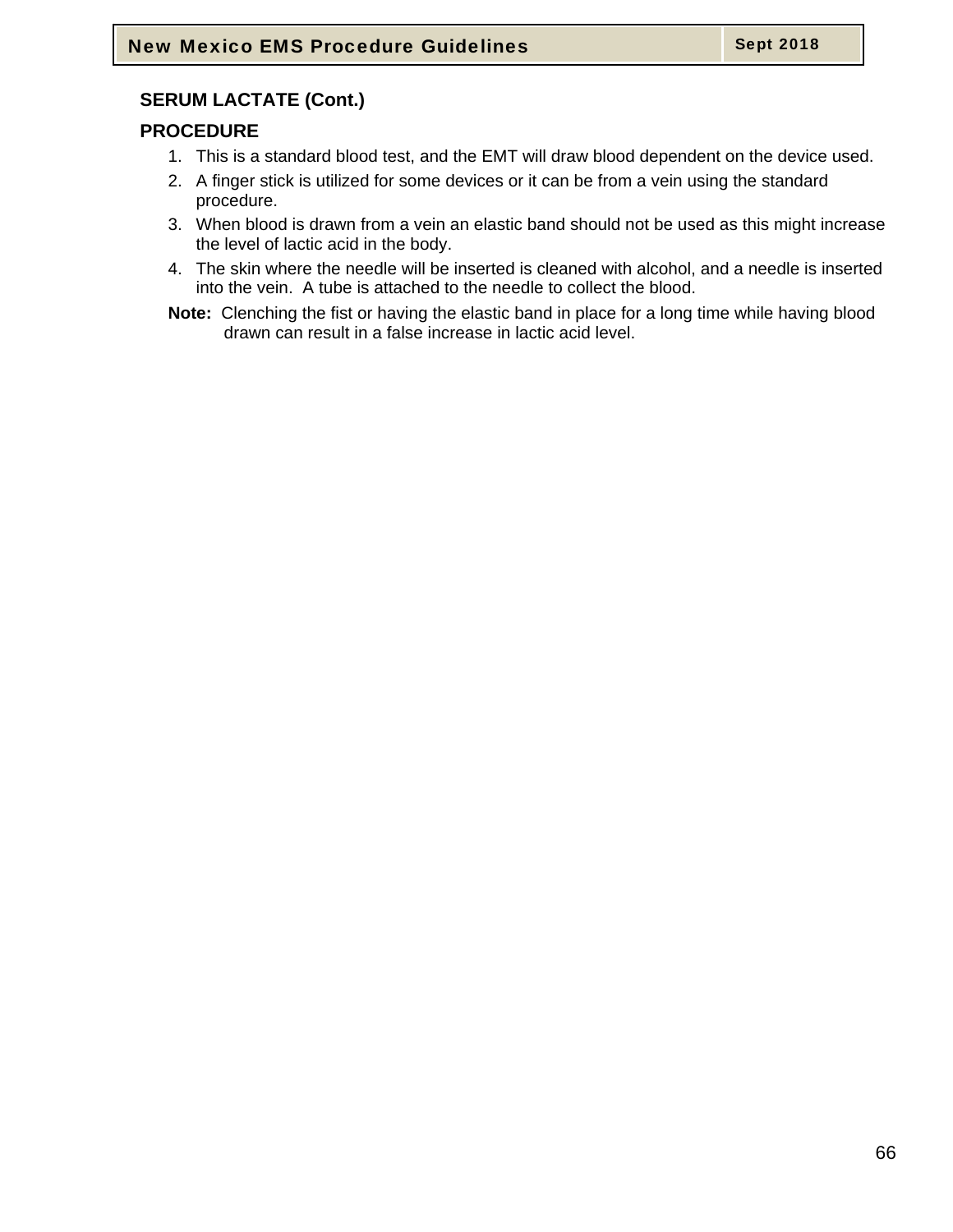# **POSITIVE PRESSURE VENTILATION**

#### **LEVEL OF AUTHORIZATION**

First Responder, EMT-Basic, EMT-Intermediate & EMT-Paramedic

#### **RATIONALE**

A significant decrease in the patient's rate or depth of breathing will lead to, hypercarbia, hypoxia, and a lowered pH. Assisted ventilation is indicated when this condition exists. The procedure must provide enough force to overcome resistance of the lungs and chest wall, as well as the respiratory passageways. Adequate ventilation pressures and volumes, combined with an adequate rate, will provide an adequate minute volume.

### **DESIRED EFFECT**

When performed correctly, an adequate tidal volume (6-7 ml/kg with supplemental oxygen or 10 ml/kg on room air) should be provided, under adequate pressure (< 20 cmH20 in non-intubated patients). Inspiratory pressures in intubated patients should be titrated to provide adequate gas exchange. Combined with a proper rate, this should produce an adequate exchange of gasses (O2 and CO2) at the alveolar level.

### **INDICATIONS**

- 1. Patients that are in respiratory or cardiac arrest.
- 2. Patients that are breathing, but have inadequate rate or depth of ventilation.
- 3. Patients that need assistance in controlling ventilatory rate.

### **CONTRAINDICATIONS**

1. None when ventilatory assistance is indicated

- 1. Manually insure that the patient has a patent airway using the head tilt-chin lift maneuver or in case of suspected trauma, the jaw-thrust.
- 2. Ventilate the patient, assessing for chest rise while ensuring the airway is open. Continue ventilations until airway adjunct has been inserted.
- 3. Insert appropriate airway adjunct (i.e. oropharyngeal, nasopharyngeal, Combitube®, laryngeal device, endotracheal tube, etc).
- 4. Ensure that the ventilatory device is connected to a supplemental oxygen source, if available, using an adequate oxygen flow  $(8-12 \text{ lpm with an oxygen concentration} > 40\%).$
- 5. If the patient is non-intubated, make sure the mask is properly sealed on the patient's mouth and nose. If the patient is intubated, connect the device to the tube, assuring a proper fit.
- 6. For ventilation of patients with a perfusing rhythm, deliver approximately 10-12 breaths per minute (1 breath every 6-7 seconds). Deliver these breaths over 1 second when using a mask or advanced airway. Need ventilator rates for intubated patient in arrest
- 7. Auscultate lung sounds and watch for symmetric chest rise.
- 8. Avoid inspiratory pressures >20 cmH2O in non-intubated patients which can lead to gastric distention or barotrauma. Cricoid pressure should be considered.
- 9. Continuously monitor the ventilatory device to ensure there are no malfunctions of equipment or use.
- 10. Airway adjuncts should be monitored for proper placement.
- 11. Devices capable of measuring carbon dioxide levels (capnography, end tidal CO2 detectors, and colormetric devices) should be ultilized to ensure adequate respiration.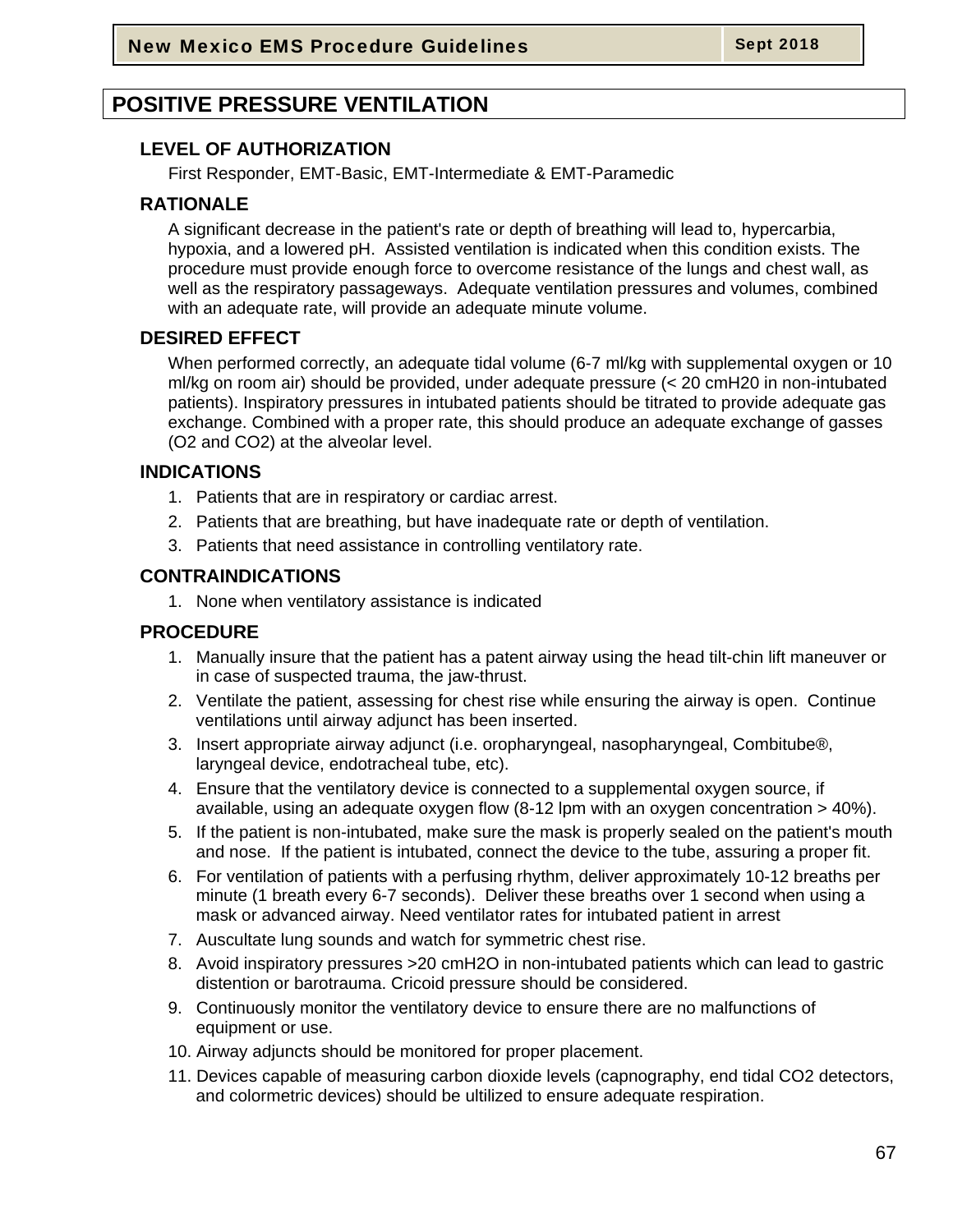# **SPINAL MOTION RESTRICTION**

## **LEVEL OF AUTHORIZATION**

First Responder, EMT-Basic, EMT-Intermediate & EMT-Paramedic

## **RATIONALE**

Stabilization of the spinal column prior to moving the patient from the scene, and during transport, may prevent further damage, which could result in permanent neurological deficit.

Patients should not routinely be transported on long boards, unless the clinical situation warrants long board use. An example of this may be facilitation of immobilization of multiple extremity injuries or an unstable patient where removal of a board will delay transport and/or other treatment priorities. In these rare situations, long boards should be padded or have a vacuum mattress applied to minimize secondary injury to the patient

### **DESIRED EFFECT**

When performed correctly, spinal immobilization should provide stabilization for the fracture, or displacement, above and below the site. Limiting movement may also help to reduce pain.

# **INDICATIONS**

- 1. Patient complaint of spinal pain, spinal tenderness, spinal deformity, neurological deficits or abnormalities.
- **Note** The absence of complaints or visual injury does not confirm there is no injury. Drug use and distracting injuries may mask spinal injuries during assessment.

# **CONTRAINDICATIONS (RELATIVE)**

- 1. On scene, if patient is unstable and in need of rapid extrication and transport. Use manual C-spine stabilization.
- 2. Unsafe environment.

# **PROCEDURE**

### **A. Supine and hemodynamically stable:**

- 1. Manually stabilize the head without airway compromise.
- 2. Check for pulse, movement, and sensation in extremities.
- 3. Bring head to the eyes forward position if no pain or resistance is met.
- 4. Apply correctly sized cervical collar without compromising the airway.
- 5. Place patient on long spine board with minimum movement using straddle slide or 4 person log roll.
- 6. The spine board should be padded or have a vacuum mattress applied to minimize secondary injury to the patient.
- 7. Secure the body, then the head to long spine board.
- 8. Recheck pulse, movement, and sensation in extremities.

### **B. Supine and hemodynamically unstable:**

- 1. This procedure should be used when extrication times would negatively impact the survival of an unstable supine patient.
- 2. Manually stabilize the head without airway compromise.
- 3. Check for pulse, movement, and sensation in extremities.
- 4. Bring head to the eyes forward position if no pain or resistance is met.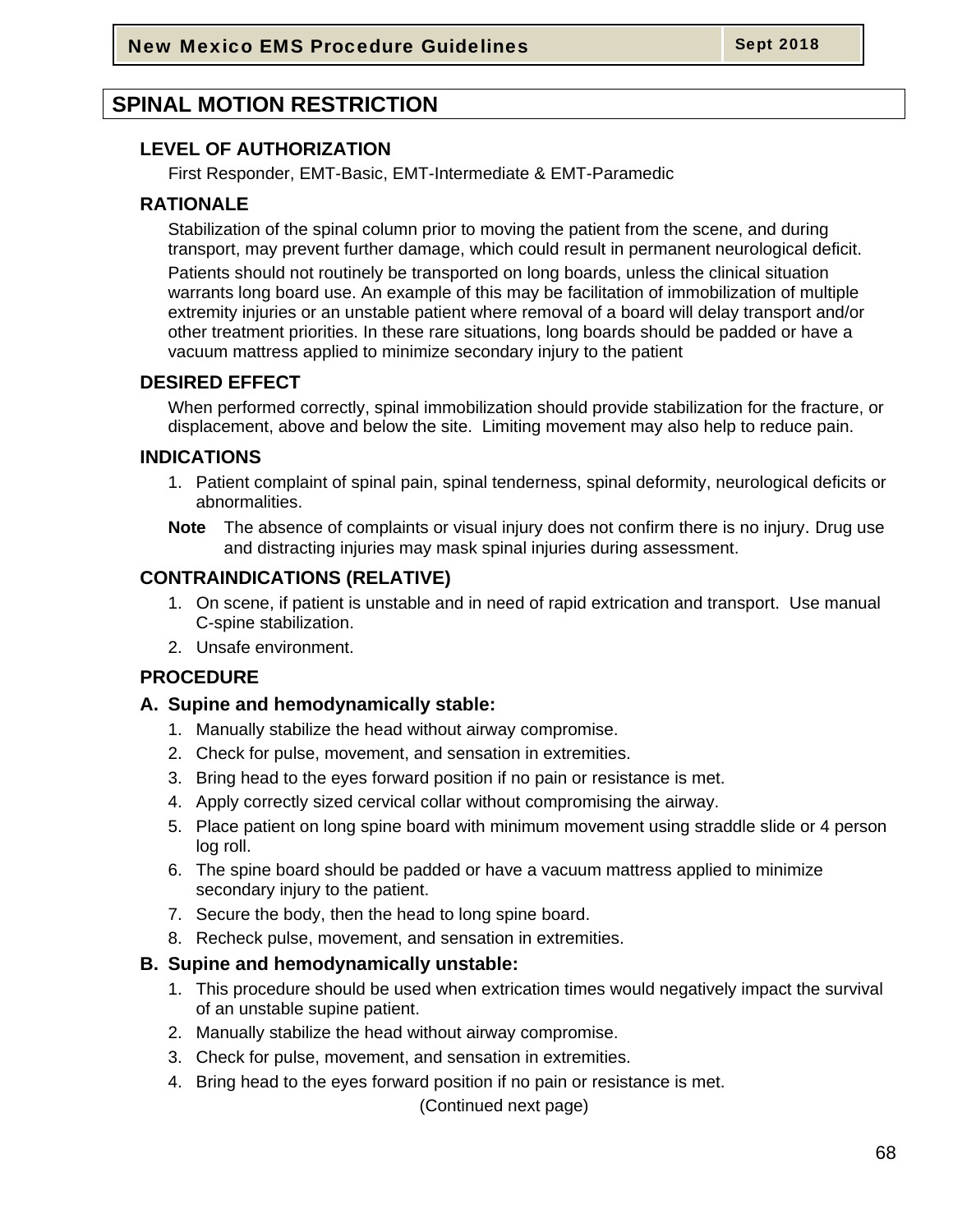# **SPINAL MOTION RESTRICTION (cont.)**

- 5. Apply correctly sized cervical collar without compromising the airway.
- 6. Place patient on full body spinal device with minimum movement using straddle slide log roll.
- 7. If adequate personnel are available, "hand stabilize" the patient to the board while moving to the ambulance.
- 8. If time and manpower permits, secure body then the head to long spine board while enroute.
- 9. Recheck pulse, movement, and sensation in extremities

#### **C. Seated and hemodynamically stable:**

- 1. Manually stabilize the head without airway compromise.
- 2. Check for pulse, movement, and sensation in extremities.
- 3. Bring head to the eyes forward position if no pain or resistance is met.
- 4. Apply correctly sized cervical collar without compromising the airway.
- 5. Place KED, or other appropriate device, behind patient with minimum movement.
- 6. Secure torso to KED or other device.
- 7. Secure head to the KED or other device.
- 8. Recheck pulse, movement, and sensation in extremities.
- 9. Move patient as a unit onto long spine board and secure as above.

### **D. Seated and hemodynamically unstable:**

- 1. This procedure should be used when extrication time would negatively impact the survival of an unstable seated patient.
- 2. Manually stabilize the head without airway compromise.
- 3. Check for pulse, movement, and sensation in extremities.
- 4. Bring head to the eyes forward position if no pain or resistance is met.
- 5. Apply correctly sized cervical collar without compromising the airway.
- 6. Use manual spinal immobilization to rapidly extricate the patient from the seated position onto a long spine board.
- 7. If possible, secure body then the head to long spine board while en-route.
- 8. Recheck pulse, movement, and sensation in extremities.

### **E. Standing and hemodynamically stable:**

- 1. Manually stabilize the head without airway compromise.
- 2. Check for pulse, movement, and sensation in extremities.
- 3. Bring head to the eyes forward position if no pain or resistance is met.
- 4. Apply correctly sized cervical collar without compromising the airway.
- 5. Place board behind patient.
- 6. The spine board should be padded or have a vacuum mattress applied to minimize secondary injury to the patient
- 7. Secure body to long spine board.
- 8. Secure head to the long spine board.
- 9. Lower board and patient as a unit.
- 10. Recheck pulse, movement, and sensation in extremities.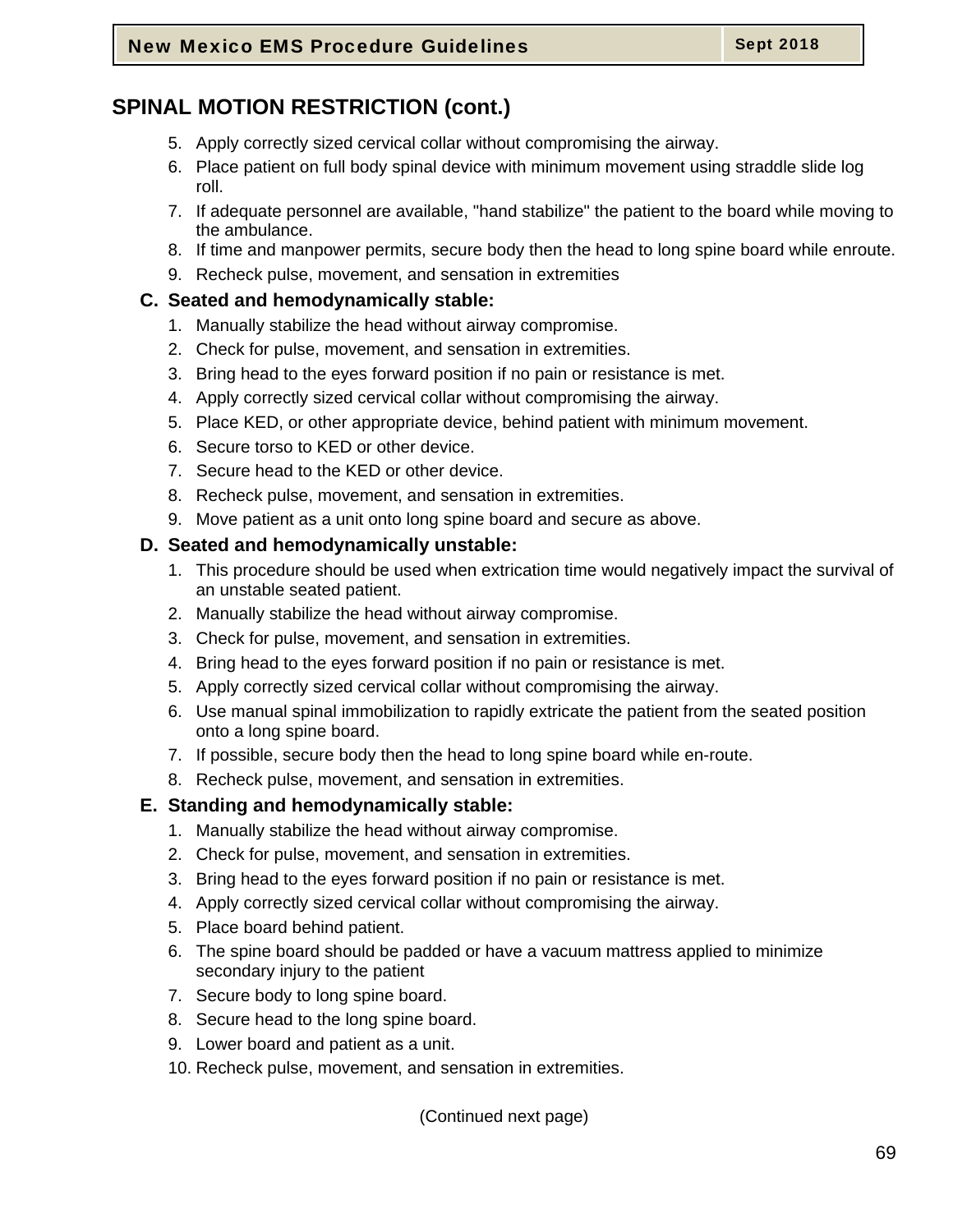# **SPINAL MOTION RESTRICTION (cont.)**

# **F. Standing and hemodynamically unstable:**

- 1. This procedure should be used when extrication time would negatively impact the survival of an unstable standing patient.
- 2. Manually stabilize the head without airway compromise.
- 3. Check for pulse, movement, and sensation in extremities.
- 4. Bring head to the eyes forward position if no pain or resistance is met.
- 5. Apply correctly sized cervical collar without compromising the airway.
- 6. Place board behind patient.
- 7. Lower board and patient as a unit.
- 8. As soon as possible secure body to long spine board.
- 9. Secure head to the long spine board.
- 10. Recheck pulse, movement, and sensation in extremities.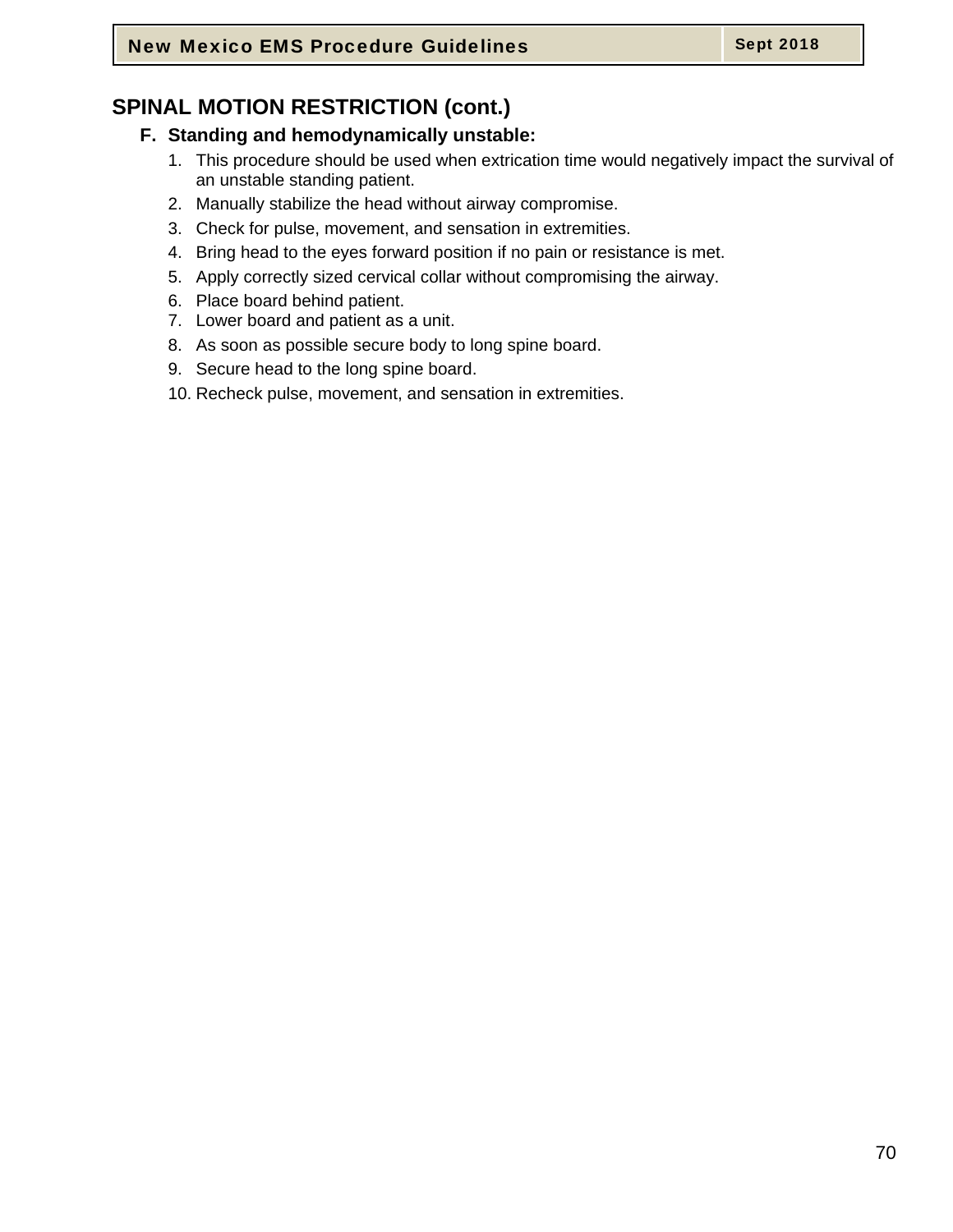# **SPLINTING**

# **EXTREMITY**

# **LEVEL OF AUTHORIZATION**

First Responder, EMT-Basic, EMT-Intermediate & EMT-Paramedic

# **RATIONALE**

Isolated extremity trauma itself is rarely life threatening, however, complications of poorly managed injuries may result in significant loss of function and disability. The development of hemorrhagic shock is also a concern and the most important and immediate danger. Careful management of the extremity may prevent exacerbation of the existing injury and help preserve future function.

## **DESIRED EFFECT**

When performed correctly, the fracture site, along with the joint above and below, will be immobilized. This should prevent further injury, help control bleeding and reduce pain.

# **INDICATIONS**

- 1. Injury to the extremity with associated pain, swelling, numbness, tingling, deformity, or loss of function.
- 2. Amputation, if not completely severed.
- 3. Stabilize IV sites.

# **CONTRAINDICATIONS**

1. None when indicated. Splinting should not be done on scene if the patient is unstable.

# **PROCEDURE**

- 1. Manually stabilize injured extremity.
- 2. Cut or remove clothing to expose injury.
- 3. Check distal circulation, pulse, and neurological status.
- 4. Select and prepare appropriate splint.
- 5. Apply splint without moving fracture site regularly during transport.
- 6. Pad where applicable.
- 7. Immobilize above and below injury.
- 8. Re-check distal circulation, pulse, and neurological status.

**Note:** A traction splint can be used with no traction applied and used as a rigid splint.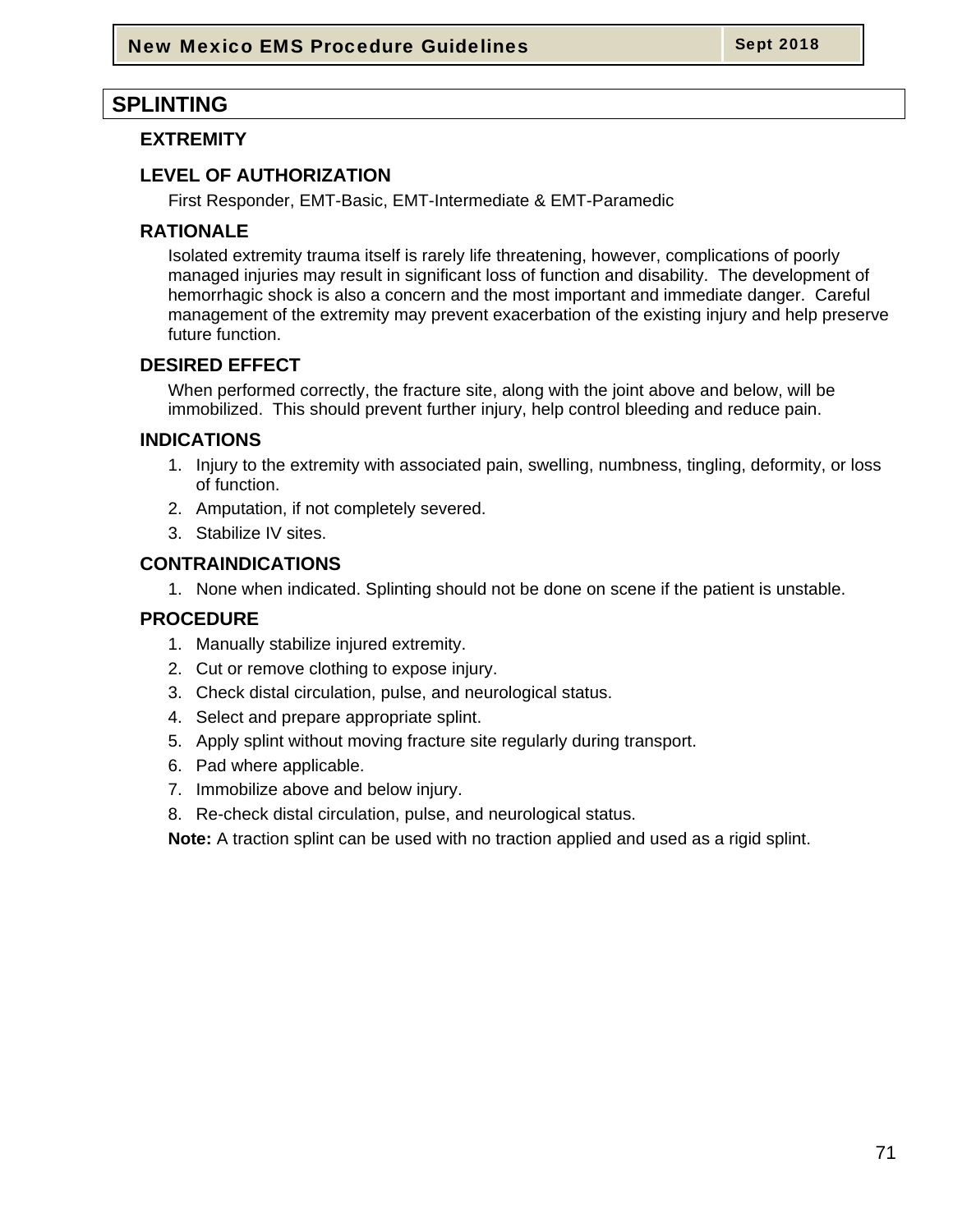# **SPLINTING TRACTION SPLINT**

## **LEVEL OF AUTHORIZATION**

Basic, EMT-Intermediate & EMT-Paramedic

### **RATIONALE**

The use of traction on a mid-shaft fracture of the femur helps in relieving spasms or tension to the muscles, stabilizes the fractured bone ends, and prevents additional damage to the surrounding arteries, veins and tissues. Relief of tension and spasms also assists in alleviating pain.

## **DESIRED EFFECT**

When performed correctly, the fracture site, along with the joint above and below, will be immobilized. This should prevent further injury, help control bleeding and reduce pain.

### **INDICATIONS**

1. Mid-shaft fracture to the femur.

#### **CONTRAINDICATIONS**

- 1. Fractures to the head of the femur.
- 2. Fractures to the lower third of the femur.
- 3. Associated fractures to the pelvis, patella, tibia, fibula.
- 4. Partial amputation of the extremity.
- 5. Critical patients should not have the device applied on scene.

#### **PROCEDURE**

- 1. Manually stabilize injured extremity.
- 2. Remove clothing to expose injury.
- 3. Remove shoe and sock.
- 4. Check distal circulation and neurological status
- 5. Adjust splint to proper length beside uninjured leg.
- 6. Apply the splint according to manufacturer's instructions.
- 7. Pull traction on the injured extremity.
- 8. Secure extremity to splint.
- 9. Recheck distal circulatory status, pulse, movement, and sensation.
- **Note:** EMT-Intermediates and EMT-Paramedics, prior to applying traction splint, may administer analgesics.

## **SPECIAL CONSIDERATION**

1. Traction splints should be applied to when indicated, special note of an open fracture should be documented.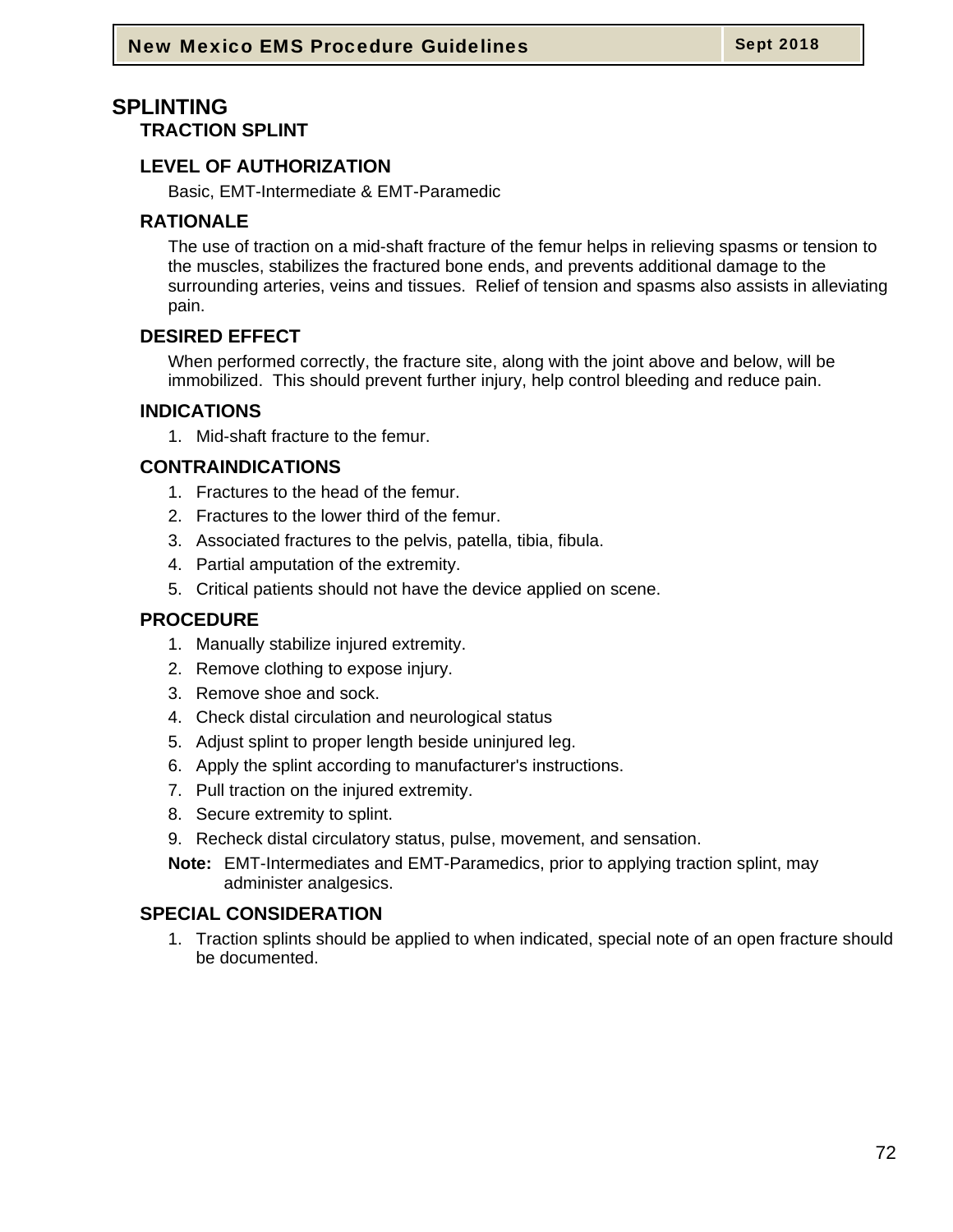# **TASER® BARB REMOVAL**

# **LEVEL OF AUTHORIZATION**

First Responder, EMT-Basic, EMT-Intermediate & EMT-Paramedic

### **RATIONALE**

EMS personnel may be requested to assess patients after TASER deployment, and/or to remove TASER barbs lodged in someone's skin. This procedure has been approved at all licensure levels. Be aware that secondary injuries may result from falls sustained after the device has been deployed. Subjects should not be dazed or confused following device deployment. The patient may require additional restraint as defined in the Medical Direction Team's Policy and Procedure section.

## **DESIRED EFFECT**

Provide relief from impaled barbs, allow visualization of the puncture areas and treatment of wounds if necessary

#### **INDICATIONS**

1. Patient with uncomplicated conducted electrical weapon (Taser®) probes embedded subcutaneously in non-sensitive areas of skin.

## **CONTRAINDICATIONS**

- 1. Patients with conducted electrical weapon (Taser®) probe penetration in high-risk/sensitive areas of body should be transported for further evaluation and probe removal. These areas include:
	- a. Eyes, ears, nose, mouth, face, or neck
	- b. Genitals
	- c. Female breasts
	- d. Spine;
	- e. Hands, feet, or joints.
	- f. Suspicion that probe might be embedded in bone, blood vessel, or other sensitive structure.
- 2. Do not attempt removal if the subject is combative

## **PROCEDURE**

- 1. Ensure wires are disconnected from weapon.
- 2. Utilize appropriate PPE (gloves.) Inform all caregivers of the intent to remove the contaminated sharp.
- 3. Remove one barb at a time. Stabilize the skin surrounding the TASER barb. Firmly grasp the barb and with one smooth hard jerk, remove barb from patient's skin. Consider using pliers or hemostats to prevent puncture wounds to EMS personnel.
- 4. Visually examine the barb tip to ensure it is fully intact. If any part of the barb remains in the subject, transport the patient to a medical facility for removal.
- 5. The TASER barb is considered a sharp and EMS personnel should take all precautions to avoid accidental needle sticks when removing barbs.
- 6. Ensure the barb is placed in an appropriate container and return the barb/container to the law enforcement officer for evidence.
- 7. Provide wound care by cleansing the affected area with antiseptic and cover with an adhesive bandage.

(Continued next page)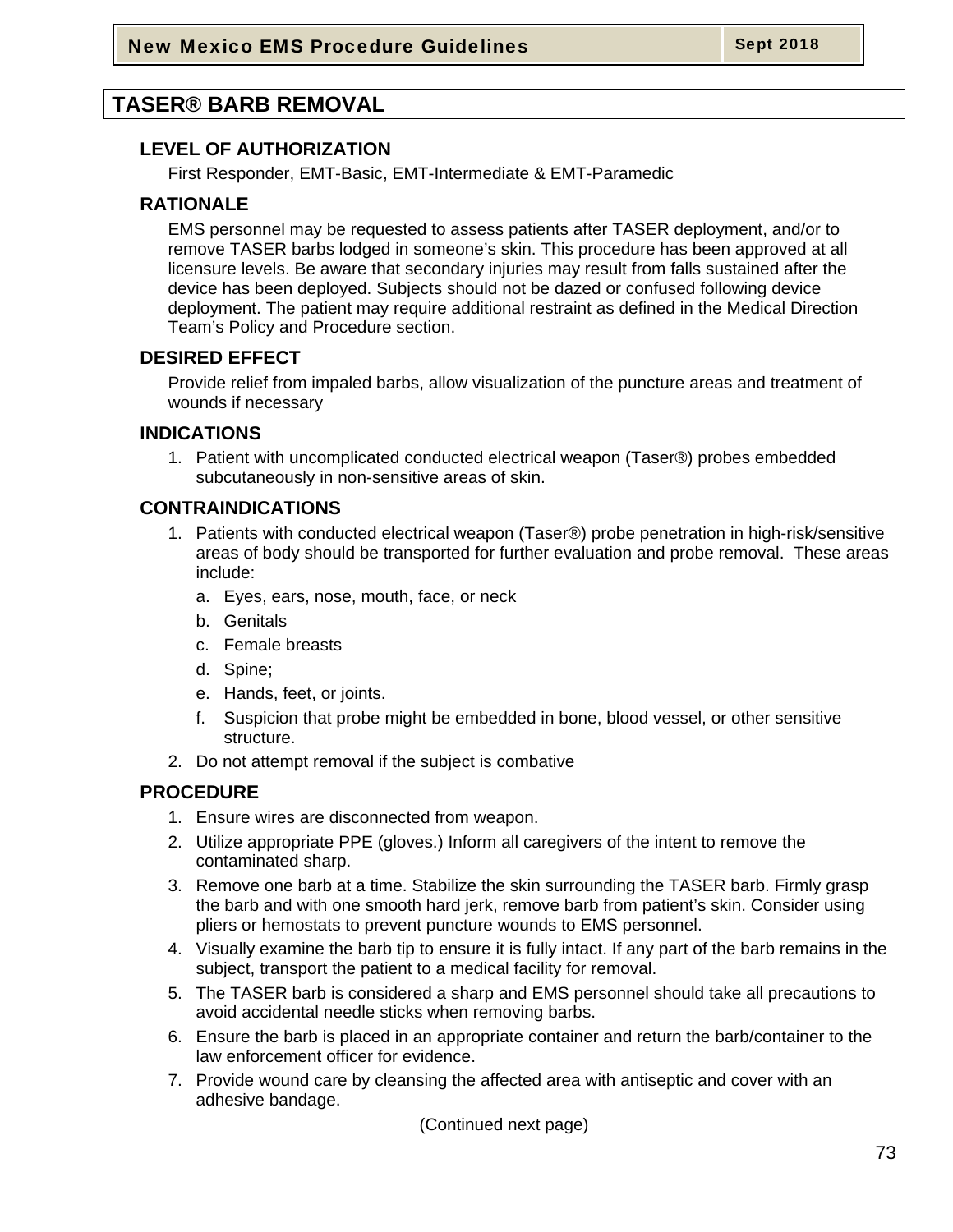## **TASER® Barb Removal (Cont.)**

8. Inform subject of basic wound care and the need to seek additional care in the event that signs of infection occur (redness-pain-drainage-swelling-fever.) The subject will need a tetanus shot if he or she has not received one within the previous 5 years.

### **NOTES & PRECAUTIONS**

- 1. Patients should be in police custody and monitored by Police for the safety of medical personnel.
- 2. Do not remove Taser® Barbs from high-risk/sensitive areas of body. Stabilize the barbs and transport to the Emergency Department
- 3. Tasers® emit two barbs. Make sure both are removed. Treat all barbs as a biohazard and dispose as you would any other sharps
- 4. Potential trauma may have occurred before (during a struggle) or after the patient was hit by the Taser® (patient falls and hits head).
- 5. Consider whether the patient meets criteria for Altered Mental Status or Poisonings and Overdoses protocols.

**CAUTION:** Where barbs have wires still connected to the Taser® Gun, shock can still be delivered.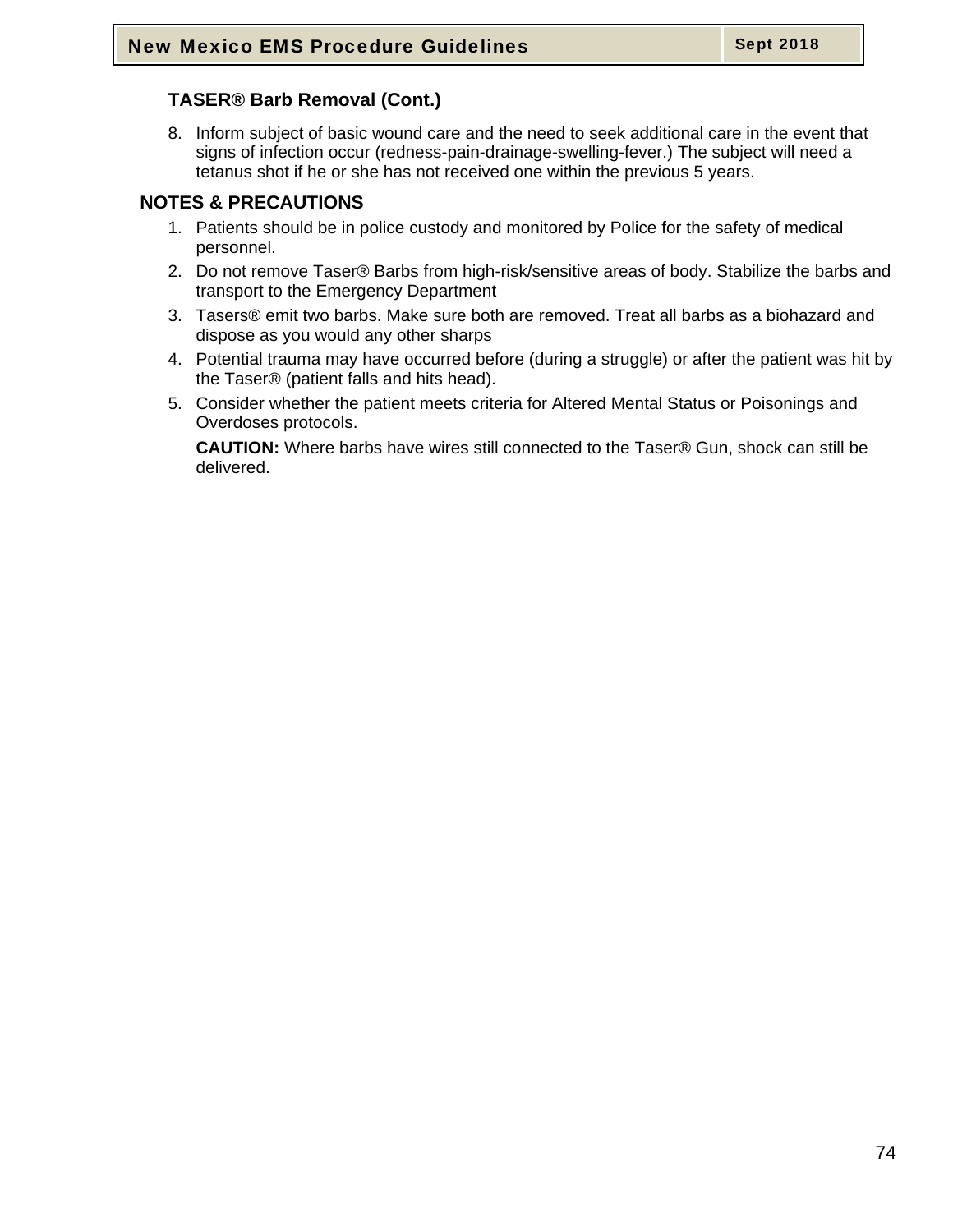# **TOURNIQUETS**

# **LEVEL OF AUTHORIZATION**

First Responder, EMT-Basic, EMT-Intermediate & EMT-Paramedic

## **RATIONALE**

Tourniquets can be an effective means of mitigating uncontrolled exsanguination from a limb or extremity caused by a traumatic injury. This tool should be considered in the event of a life threatening extremity hemorrhage that cannot be controlled by other means.

## **DESIRED EFFECT**

Occlude the blood supply to the injured limb

## **INDICATIONS**

- 1. Life threatening extremity hemorrhage that cannot be controlled by other means
- 2. Serious or life threatening extremity hemorrhage where conditions (patient location, tactical or hazmat environment, etc.) prevent the use of standard hemorrhage control techniques
- 3. Life threatening condition(s) that require immediate attention and significant extremity hemorrhage where the use of a tourniquet is more expedient than standard hemorrhage control

# **CONTRAINDICATIONS**

- 1. Non-extremity hemorrhage
- 2. Proximal extremity location where tourniquet application is not practical

## **PROCEDURE**

- 1. Place tourniquet proximal to wound, the best points of application are high on the upper arm under the armpits for brachial arteries and high on the upper thigh within the groin area for femoral arteries. Do not place a tourniquet below the knee or below the elbow, no matter the location of the wound.
- 2. Tighten per manufacturer instructions until hemorrhage stops and/or distal pulses in affected extremity disappear.
- 3. Secure tourniquet per manufacturer instructions
- 4. Note time of tourniquet application and communicate this to receiving care providers
- 5. Dress wounds per standard wound care protocols
- 6. If one tourniquet is not sufficient or not functional to control hemorrhage, consider the application of a second tourniquet more proximal, or immediately next to the first.
- 7. Consider pain control

**Note**: A commercially available TCCC or C-TECC approved tourniquet has been widely tested and has fewer complications than improvised tourniquets.